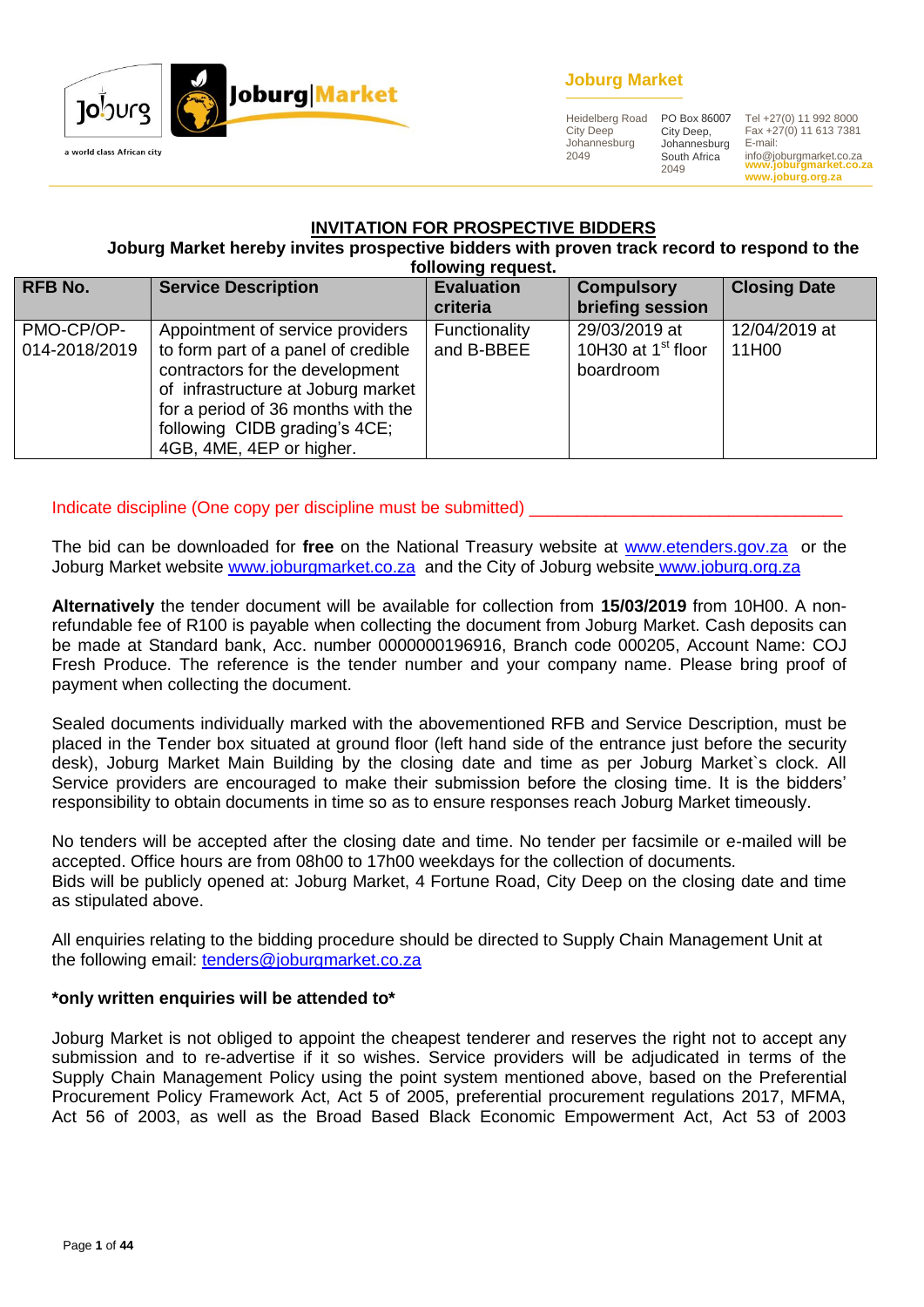#### **IMPORTANT NOTICE**

- 1. Bidders are reminded that for any and all alterations in the bid document must be initialled / signed in full by the bidder's authorised signatory and or provide an accompanying letter on the bidder's official letterhead will indicate such alterations.
- 2. This bid, correctly endorsed, is to be addressed to the Supply Chain Management and must be deposited into the tender/ bid box at the Ground Floor: Main Entrance, Joburg Market, 04 Fortune Street, City Deep, at the time and date shown herein. Under no circumstance will late tenders be accepted.
- 3. Failure to attend the compulsory briefing session (if applicable to the bid l) will result in disqualification of the bid.
- 4. Failure to submit samples, if requested will result in disqualification of the bid.
- 5. The bid document is to be completed in ink and in full. It is not to be re-typed at all.
- 6. The bid document is to be submitted in full in the same order as issued, with all the sections attached.
- 7. In bid where Consortiums and Joint Ventures are involved, an agreement endorsed with signatures of all parties involved, must be submitted.
- 8. Micro Exempted Enterprises (EME's) are required to submit a certificate issued by an Auditor Or Accounting Officer on a letter head with a practise number and contact number clearly Specified on the face of the certificate

## **FAILURE TO COMPLY WITH THE ABOVE REQUIREMENTS MAY DISQUALIFY THE BID**

| Telephone: |  |
|------------|--|

**Cell : …………………………………………… E-Mail:………………………………………………**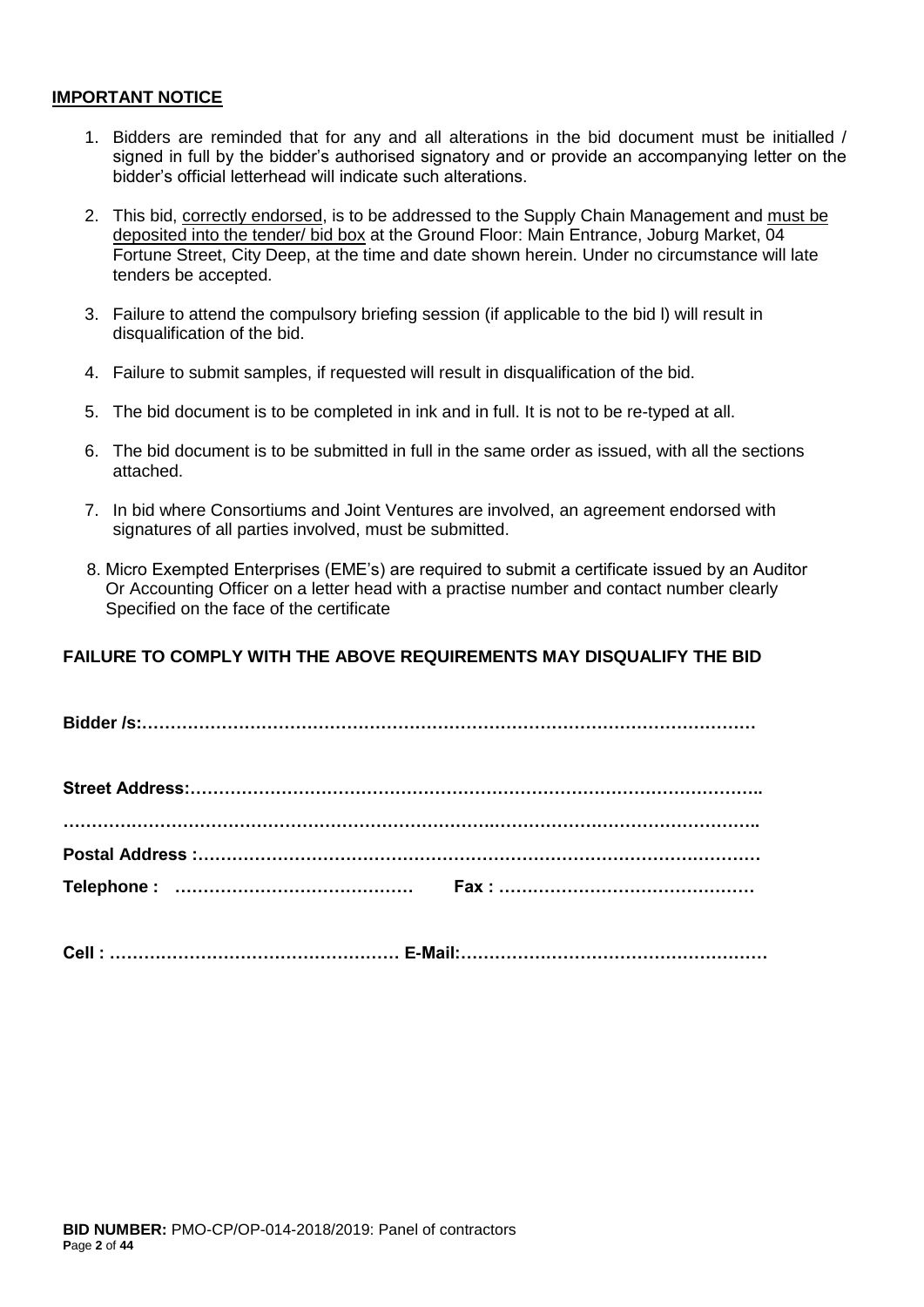# **INDEX**

| No. | <b>TABLE OF CONTENTS</b>                            | <b>SOURCE DOCUMENT</b> |
|-----|-----------------------------------------------------|------------------------|
| 1.  | <b>INVITATION TO BID</b>                            | MBD <sub>1</sub>       |
| 2.  | <b>DECLARATION OF INTEREST</b>                      | MBD <sub>4</sub>       |
| 3.  | <b>PREFERENCE POINTS CLAIMS</b>                     | <b>MBD 6.1</b>         |
| 4.  | <b>DECLARATION OF BIDDERS PAST SCM PRACTICE</b>     | MBD <sub>8</sub>       |
| 5.  | <b>CERTIFICATE OF INDEPENDENT BID DETERMINATION</b> | MBD <sub>9</sub>       |
| 6.  | <b>GENERAL CONDITIONS OF CONTRACT</b>               |                        |
| 7.  | <b>TERMS OF REFERENCE</b>                           |                        |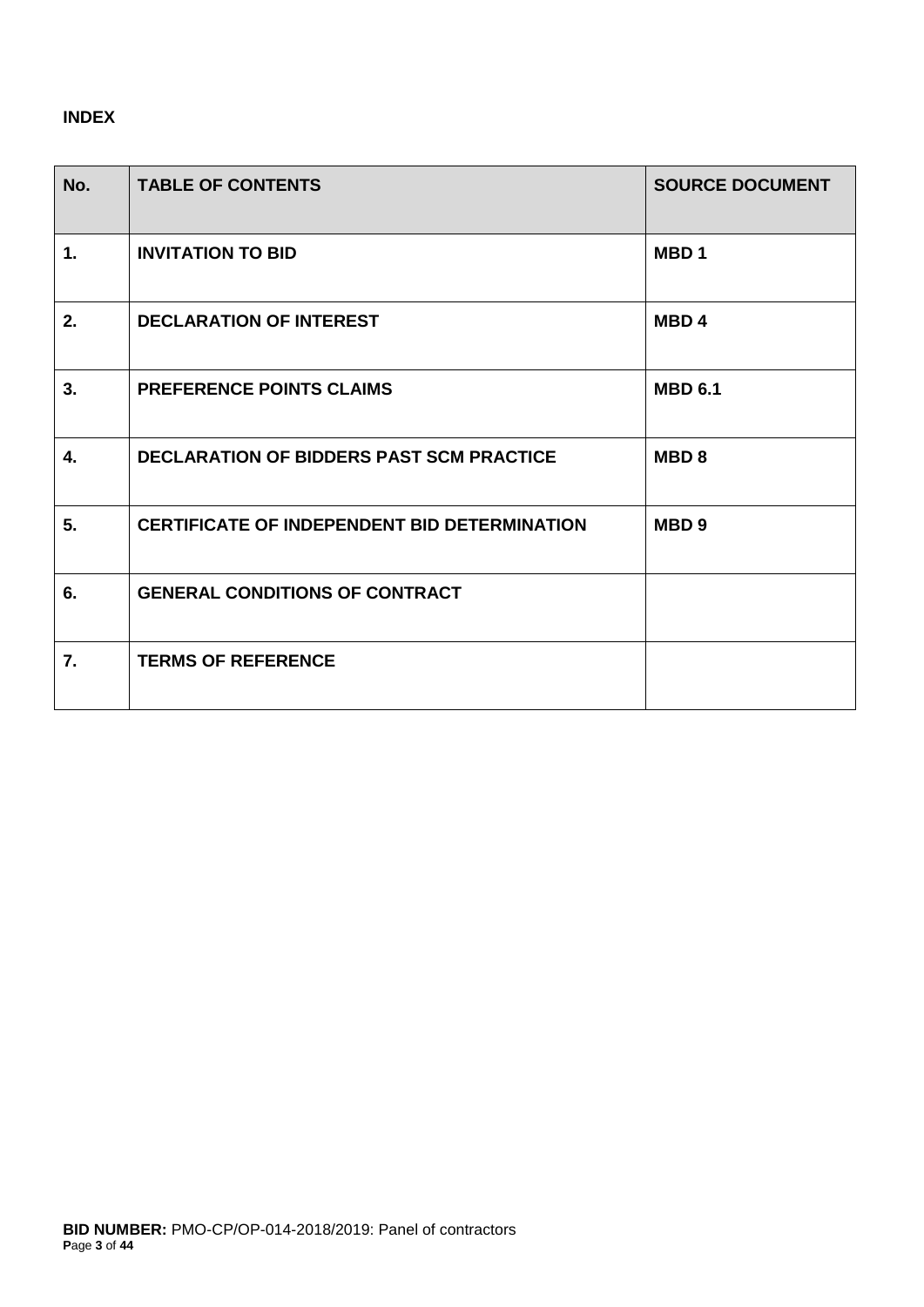# **BID DOCUMENTS CHECK LIST:**

# **A completed and signed BID document must be submitted in a sealed envelope together will all returnables. That is:**

| <b>Item</b>    | <b>Description</b>                                                                                                                                                                                                                  | Submitted -         |
|----------------|-------------------------------------------------------------------------------------------------------------------------------------------------------------------------------------------------------------------------------------|---------------------|
|                |                                                                                                                                                                                                                                     | <b>Indicate YES</b> |
|                |                                                                                                                                                                                                                                     | or NO               |
| $\mathbf{1}$   | Completed Registration on the National Treasury Central Supplier Database                                                                                                                                                           |                     |
| $\overline{2}$ | Completed and signed MBD 1,4,6.1, 8, 9,                                                                                                                                                                                             |                     |
| <b>NB</b>      | Failure to fully complete all sections will lead to a disqualification of the bid.                                                                                                                                                  |                     |
| 3              | General Condition of Contract (GCC) to be signed                                                                                                                                                                                    |                     |
| $\overline{4}$ | Rates and taxes account not older than three months or lease agreement                                                                                                                                                              |                     |
| 5              | ID copies of shareholders / directors and share certificates; certification not older<br>than three months                                                                                                                          |                     |
| 6              | Signed JV agreement for Joint Venture companies. Separate National Treasury<br>Central Supplier Database registration and consolidated BBBEE certificate(where<br>applicable)                                                       |                     |
| $\overline{7}$ | Initial / sign for all alterations in the tender document                                                                                                                                                                           |                     |
| 8              | Registration with CIDB (where applicable)                                                                                                                                                                                           |                     |
| 9              | Submission of tender documents; thereof including all returnable                                                                                                                                                                    |                     |
| 10             | B-BBEE Status Level of Contribution certificate OR SWORN AFFIDAVIT - B-BBEE<br><b>EXEMPTED MICRO ENTERPRISE</b> OR an Accounting Officer as contemplated in the<br>Close Corporation Act (CCA) in order to claim preference points. |                     |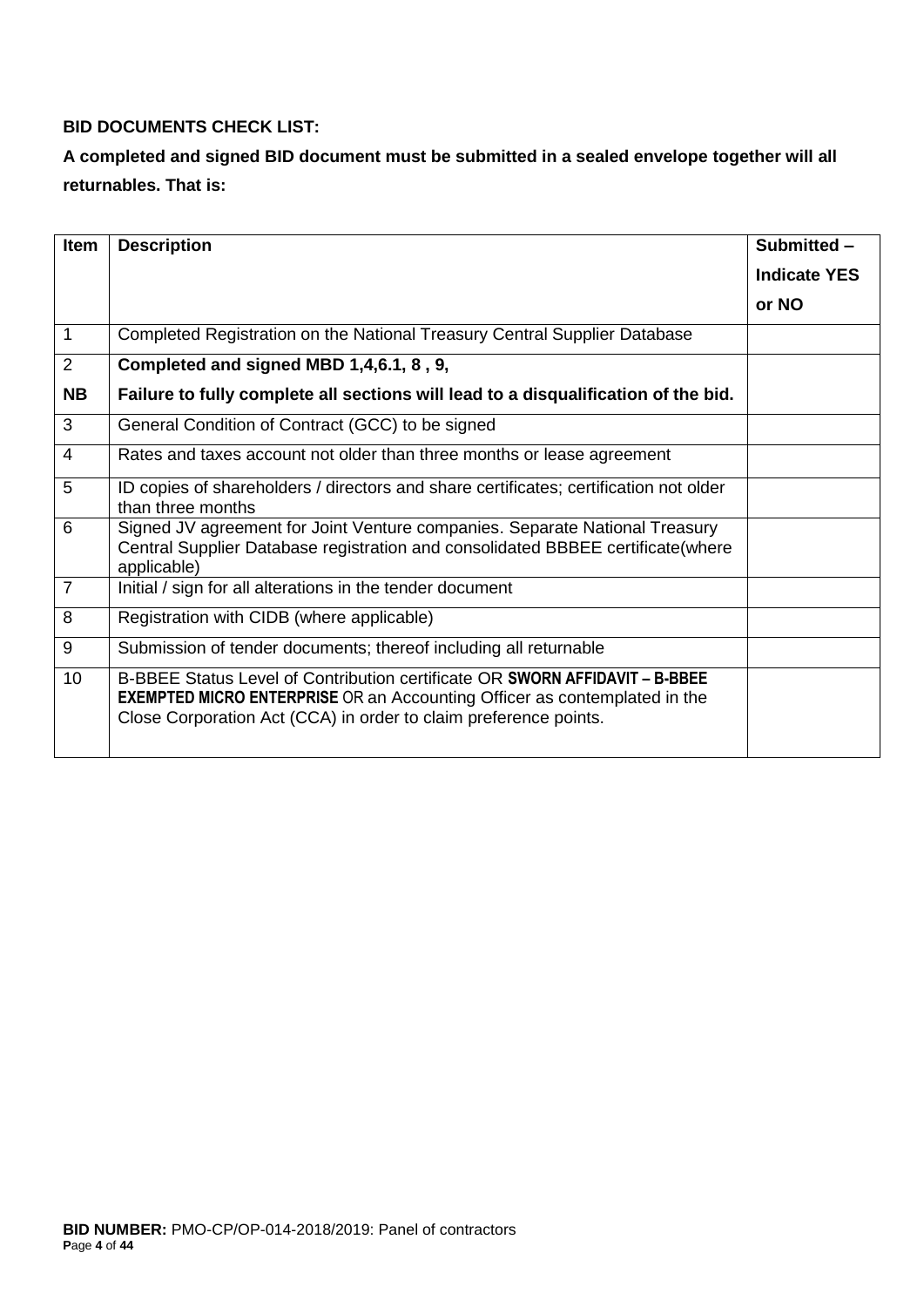**MBD 1**

# **PART A INVITATION TO BID**

| YOU ARE HEREBY INVITED TO BID FOR REQUIREMENTS OF THE JOBURG MARKET                                                                                                                   |                                                                                                                                                                                                                                                                                                                                                                                                                     |                      |            |                                                                |  |                      |       |
|---------------------------------------------------------------------------------------------------------------------------------------------------------------------------------------|---------------------------------------------------------------------------------------------------------------------------------------------------------------------------------------------------------------------------------------------------------------------------------------------------------------------------------------------------------------------------------------------------------------------|----------------------|------------|----------------------------------------------------------------|--|----------------------|-------|
| <b>BID NUMBER:</b>                                                                                                                                                                    | PMO-CP/OP-014-<br>2018/2019                                                                                                                                                                                                                                                                                                                                                                                         | <b>CLOSING DATE:</b> | 12/04/2019 |                                                                |  | <b>CLOSING TIME:</b> | 11:00 |
| DESCRIPTION:                                                                                                                                                                          | Appointment of service providers to form part of a panel of credible contractors for the<br>development of infrastructure at Joburg Market for a period of 36 months with the following<br>CIDB grading's 4CE; 4GB, 4ME, 4EP or higher.                                                                                                                                                                             |                      |            |                                                                |  |                      |       |
|                                                                                                                                                                                       | THE SUCCESSFUL BIDDER WILL BE REQUIRED TO FILL IN AND SIGN A WRITTEN CONTRACT FORM (MBD7).                                                                                                                                                                                                                                                                                                                          |                      |            |                                                                |  |                      |       |
| BID RESPONSE DOCUMENTS MUST BE DEPOSITED IN THE BID BOX SITUATED AS FOLLOWS<br><b>Attention: Supply Chain Management</b><br><b>4 Fortune Road</b><br><b>City Deep</b><br>Johannesburg |                                                                                                                                                                                                                                                                                                                                                                                                                     |                      |            |                                                                |  |                      |       |
|                                                                                                                                                                                       | DEPOSITED IN THE BID BOX SITUATED AT GROUND FLOOR (left hand side of the entrance just before the<br>security desk), Joburg Market Main Building by the closing date and time as per Joburg Market's clock. All<br>Suppliers are encouraged to make their submission before the closing time.<br>Bidders should ensure that bids are delivered timeously to the correct address. If the bid is late, it will not be |                      |            |                                                                |  |                      |       |
| accepted for consideration.                                                                                                                                                           |                                                                                                                                                                                                                                                                                                                                                                                                                     |                      |            |                                                                |  |                      |       |
|                                                                                                                                                                                       | The bid box is open 24 hours a day, 7 days a week.                                                                                                                                                                                                                                                                                                                                                                  |                      |            |                                                                |  |                      |       |
| <b>SUPPLIER INFORMATION</b>                                                                                                                                                           |                                                                                                                                                                                                                                                                                                                                                                                                                     |                      |            |                                                                |  |                      |       |
| NAME OF BIDDER                                                                                                                                                                        |                                                                                                                                                                                                                                                                                                                                                                                                                     |                      |            |                                                                |  |                      |       |
| POSTAL ADDRESS                                                                                                                                                                        |                                                                                                                                                                                                                                                                                                                                                                                                                     |                      |            |                                                                |  |                      |       |
| STREET ADDRESS                                                                                                                                                                        |                                                                                                                                                                                                                                                                                                                                                                                                                     |                      |            |                                                                |  |                      |       |
| <b>TELEPHONE NUMBER</b>                                                                                                                                                               |                                                                                                                                                                                                                                                                                                                                                                                                                     | CODE                 |            | <b>NUMBER</b>                                                  |  |                      |       |
| <b>CELLPHONE NUMBER</b>                                                                                                                                                               |                                                                                                                                                                                                                                                                                                                                                                                                                     |                      |            |                                                                |  |                      |       |
| <b>FACSIMILE NUMBER</b>                                                                                                                                                               |                                                                                                                                                                                                                                                                                                                                                                                                                     | CODE                 |            | <b>NUMBER</b>                                                  |  |                      |       |
|                                                                                                                                                                                       | <b>E-MAIL ADDRESS</b>                                                                                                                                                                                                                                                                                                                                                                                               |                      |            |                                                                |  |                      |       |
| VAT REGISTRATION NUMBER                                                                                                                                                               |                                                                                                                                                                                                                                                                                                                                                                                                                     |                      |            |                                                                |  |                      |       |
| TAX COMPLIANCE STATUS                                                                                                                                                                 |                                                                                                                                                                                                                                                                                                                                                                                                                     | TCS PIN:             |            | <b>OR</b><br>CSD No:                                           |  |                      |       |
| B-BBEE STATUS LEVEL VERIFICATION<br><b>CERTIFICATE</b><br><b>[TICK APPLICABLE BOX]</b>                                                                                                |                                                                                                                                                                                                                                                                                                                                                                                                                     | $\Box$ Yes           |            | <b>B-BBEE STATUS</b><br><b>LEVEL SWORN</b><br><b>AFFIDAVIT</b> |  | $\bigcap$ Yes        |       |
| No<br>No<br>A B-BBEE STATUS LEVEL VERIFICATION CERTIFICATE/ SWORN AFFIDAVIT (FOR EMES & QSEs) MUST BE SUBMITTED IN<br><b>ORDER TO QUALIFY FOR PREFERENCE POINTS FOR B-BBEE]</b>       |                                                                                                                                                                                                                                                                                                                                                                                                                     |                      |            |                                                                |  |                      |       |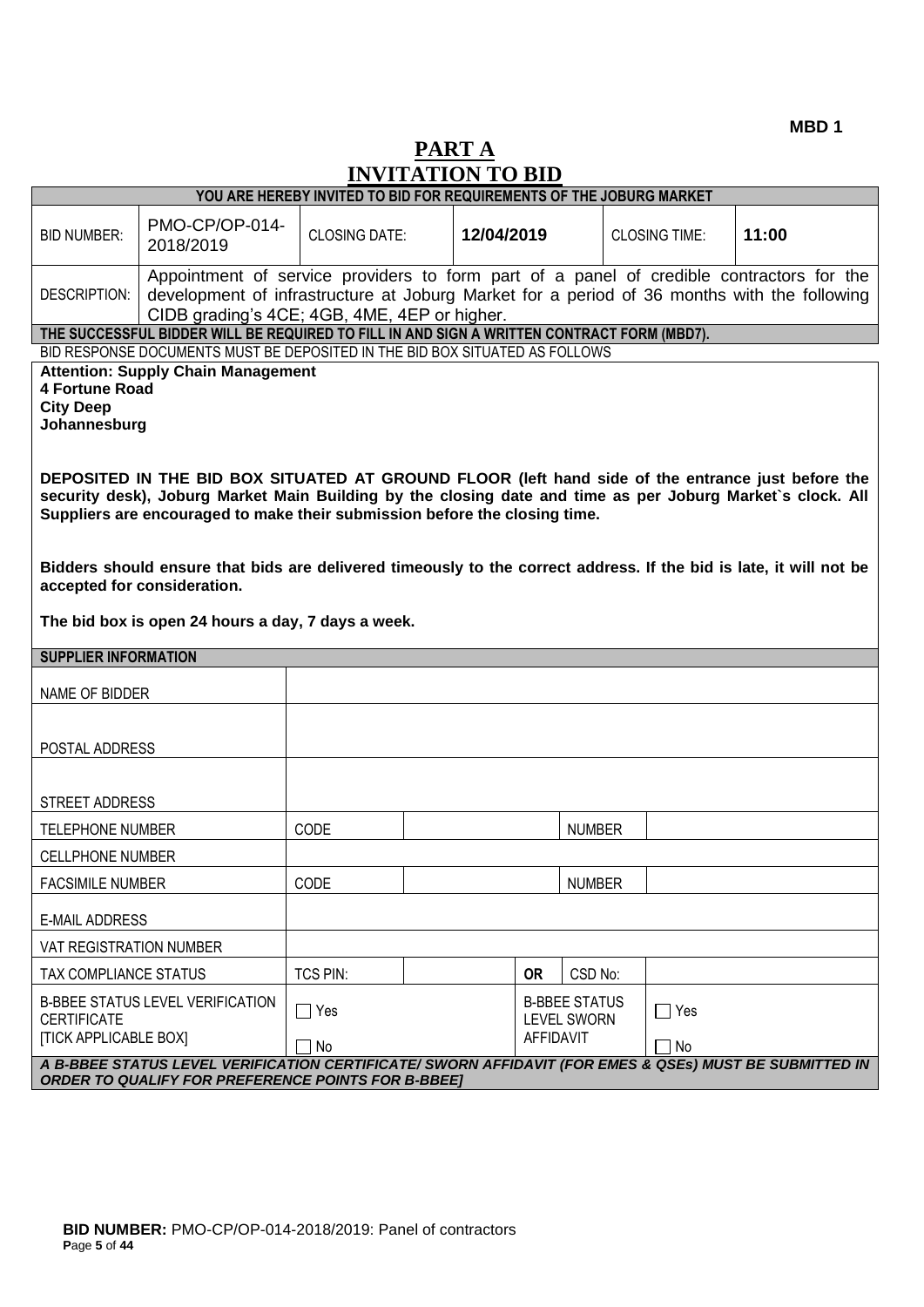| ARE YOU THE ACCREDITED<br>REPRESENTATIVE IN SOUTH<br><b>AFRICA FOR THE GOODS</b><br><b>/SERVICES /WORKS OFFERED?</b> | ∏No<br><b>PYes</b><br>[IF YES ENCLOSE PROOF] | ARE YOU A<br><b>FOREIGN BASED</b><br><b>SUPPLIER FOR</b><br>THE GOODS<br><b>/SERVICES</b><br><b><i>I</i>WORKS</b><br>OFFERED? | $\Box$ Yes<br>$\square$ No<br>[IF YES, ANSWER PART B:3] |
|----------------------------------------------------------------------------------------------------------------------|----------------------------------------------|-------------------------------------------------------------------------------------------------------------------------------|---------------------------------------------------------|
| <b>TOTAL NUMBER OF ITEMS</b><br><b>OFFERED</b>                                                                       |                                              | <b>TOTAL BID PRICE</b>                                                                                                        | N/A                                                     |
| <b>SIGNATURE OF BIDDER</b>                                                                                           |                                              | <b>DATE</b>                                                                                                                   |                                                         |
| <b>CAPACITY UNDER WHICH THIS</b><br><b>BID IS SIGNED</b>                                                             |                                              |                                                                                                                               |                                                         |
| <b>BIDDING PROCEDURE ENQUIRIES AND TECHNICAL INFORMATION MAY BE DIRECTED TO:</b>                                     |                                              |                                                                                                                               |                                                         |
| <b>E-MAIL ADDRESS</b>                                                                                                | tenders@joburgmarket.co.za                   |                                                                                                                               |                                                         |

**\*only written enquiries will be attended to.**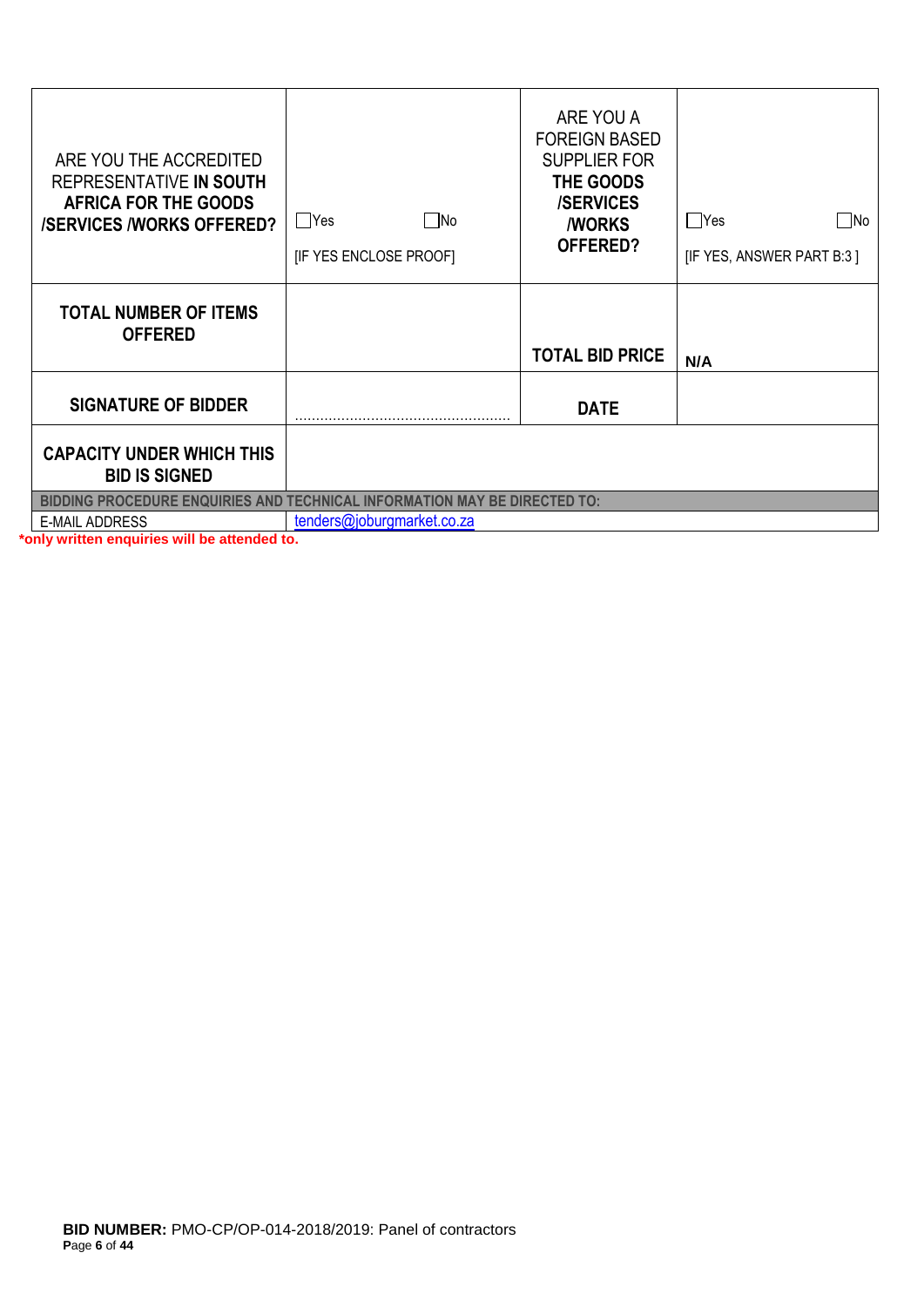#### **PART B TERMS AND CONDITIONS FOR BIDDING**

**1. BID SUBMISSION:**

# 1.1. BIDS MUST BE DELIVERED BY THE STIPULATED TIME TO THE CORRECT ADDRESS. LATE BIDS WILL NOT BE ACCEPTED FOR CONSIDERATION. 1.2. **ALL BIDS MUST BE SUBMITTED ON THE OFFICIAL FORMS PROVIDED–(NOT TO BE RE-TYPED) OR ONLINE** 1.3. THIS BID IS SUBJECT TO THE PREFERENTIAL PROCUREMENT POLICY FRAMEWORK ACT AND THE PREFERENTIAL PROCUREMENT REGULATIONS, 2017, THE GENERAL CONDITIONS OF CONTRACT (GCC) AND, IF APPLICABLE, ANY OTHER SPECIAL CONDITIONS OF CONTRACT. **2. TAX COMPLIANCE REQUIREMENTS** 2.1 BIDDERS MUST ENSURE COMPLIANCE WITH THEIR TAX OBLIGATIONS. 2.2 BIDDERS ARE REQUIRED TO SUBMIT THEIR UNIQUE PERSONAL IDENTIFICATION NUMBER (PIN) ISSUED BY SARS TO ENABLE THE ORGAN OF STATE TO VIEW THE TAXPAYER'S PROFILE AND TAX STATUS. 2.3 APPLICATION FOR THE TAX COMPLIANCE STATUS (TCS) CERTIFICATE OR PIN MAY ALSO BE MADE VIA E-FILING. IN ORDER TO USE THIS PROVISION, TAXPAYERS WILL NEED TO REGISTER WITH SARS AS E-FILERS THROUGH THE WEBSITE [WWW.SARS.GOV.ZA.](http://www.sars.gov.za/) 2.4 FOREIGN SUPPLIERS MUST COMPLETE THE PRE-AWARD QUESTIONNAIRE IN PART B:3. 2.5 BIDDERS MAY ALSO SUBMIT A PRINTED TCS CERTIFICATE TOGETHER WITH THE BID. 2.6 IN BIDS WHERE CONSORTIA / JOINT VENTURES / SUB-CONTRACTORS ARE INVOLVED, EACH PARTY MUST SUBMIT A SEPARATE TCS CERTIFICATE / PIN / CSD NUMBER. 2.7 WHERE NO TCS IS AVAILABLE BUT THE BIDDER IS REGISTERED ON THE CENTRAL SUPPLIER DATABASE (CSD), A CSD NUMBER MUST BE PROVIDED. **3. QUESTIONNAIRE TO BIDDING FOREIGN SUPPLIERS** 3.1. IS THE ENTITY A RESIDENT OF THE REPUBLIC OF SOUTH AFRICA (RSA)?  $\Box$  YES  $\Box$  NO 3.2. DOES THE ENTITY HAVE A BRANCH IN THE RSA?  $\Box$  YES  $\Box$  NO 3.3. DOES THE ENTITY HAVE A PERMANENT ESTABLISHMENT IN THE RSA?  $\Box$  YES  $\Box$  NO 3.4. DOES THE ENTITY HAVE ANY SOURCE OF INCOME IN THE RSA?  $\Box$  YES  $\Box$  NO 3.5. IS THE ENTITY LIABLE IN THE RSA FOR ANY FORM OF TAXATION?  $\Box$  YES  $\Box$  NO **IF THE ANSWER IS "NO" TO ALL OF THE ABOVE, THEN IT IS NOT A REQUIREMENT TO REGISTER FOR A TAX COMPLIANCE STATUS SYSTEM PIN CODE FROM THE SOUTH AFRICAN REVENUE SERVICE (SARS) AND IF NOT REGISTER AS PER 2.3 ABOVE. NB: FAILURE TO PROVIDE ANY OF THE ABOVE PARTICULARS MAY RENDER THE BID INVALID**. **NO BIDS WILL BE CONSIDERED FROM PERSONS IN THE SERVICE OF THE STATE**. SIGNATURE OF BIDDER: ……………………………………………

| CAPACITY UNDER WHICH THIS BID IS SIGNED: |  |
|------------------------------------------|--|
| DATE:                                    |  |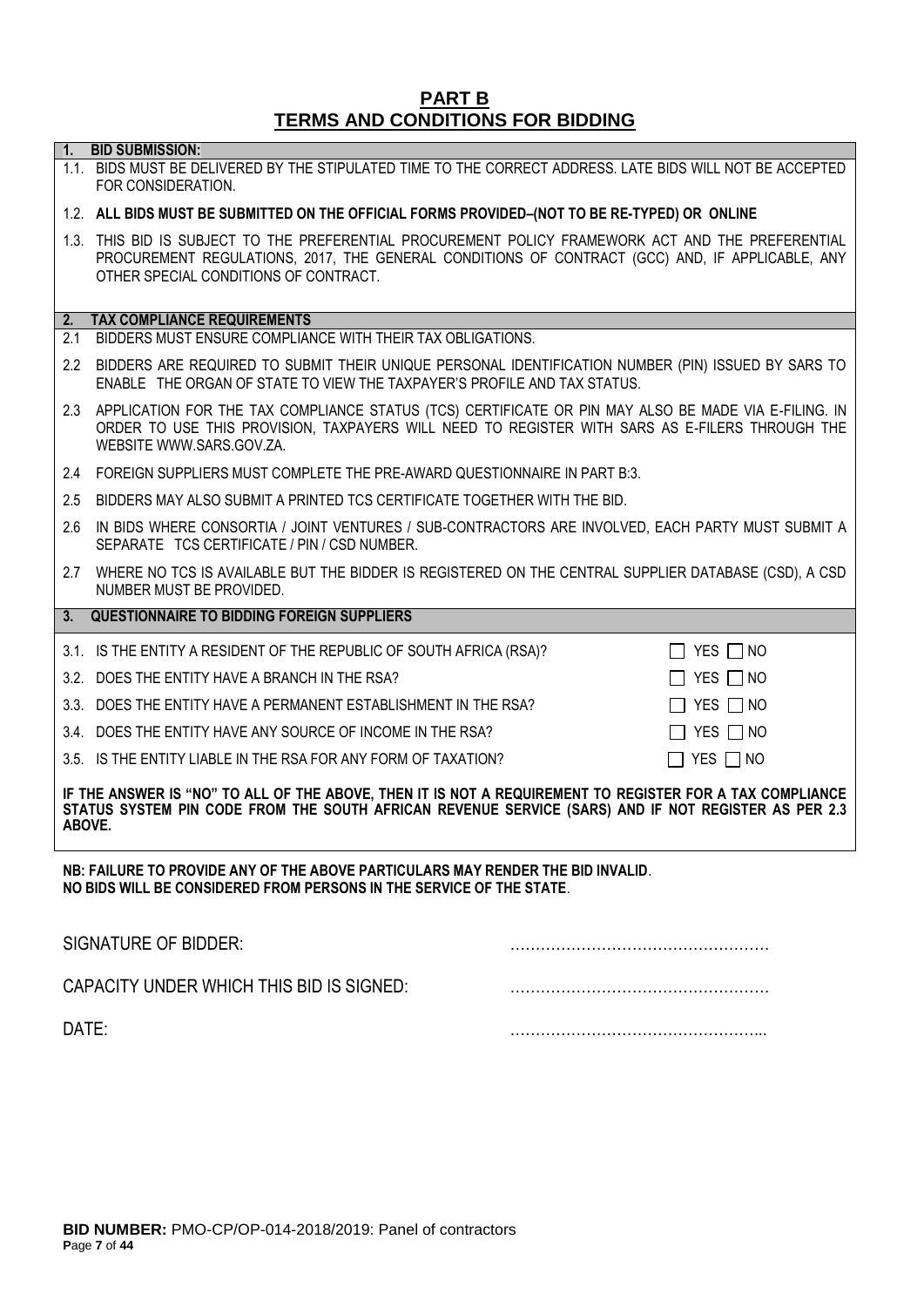### **DECLARATION OF INTEREST**

- 1. No bid will be accepted from persons in the service of the state<sup>1</sup>.
- 2. Any person, having a kinship with persons in the service of the state, including a blood relationship, may make an offer or offers in terms of this invitation to bid. In view of possible allegations of favouritism, should the resulting bid, or part thereof, be awarded to persons connected with or related to persons in service of the state, it is required that the bidder or their authorised representative declare their position in relation to the evaluating/adjudicating authority.
- 3. In order to give effect to the above, the following questionnaire must be completed and submitted with the bid.

| 3.3. Position occupied in the Company (director, trustee, hareholder <sup>2</sup> ): |
|--------------------------------------------------------------------------------------|
|                                                                                      |
|                                                                                      |
|                                                                                      |
|                                                                                      |

3.7. The names of all directors / trustees / shareholders members, their individual identity numbers and state employee numbers must be indicated in paragraph 4 below.

3.8. Are you presently in the service of the state?

YES INO

3.8.1. If yes, furnish particulars. ….…………………………………………………  $1$ MSCM Regulations: "in the service of the state" means to be  $-$ 

- (a) a member of –
- (i) any municipal council;
- (ii) any provincial legislature; or
- (iii) the national Assembly or the national Council of provinces;
- (b) a member of the board of directors of any municipal entity;
- (c) an official of any municipality or municipal entity;

(d) an employee of any national or provincial department, national or provincial public entity or constitutional institution within the meaning of the Public Finance Management Act, 1999 (Act No.1 of 1999);

- (e) a member of the accounting authority of any national or provincial public entity; or
- (f) an employee of Parliament or a provincial legislature.

² Shareholder" means a person who owns shares in the company and is actively involved in the management of the company or business and exercises control over the company.

3.9 Have you been in the service of the state for the past twelve months?

**BID NUMBER:** PMO-CP/OP-014-2018/2019: Panel of contractors **P**age **8** of **44**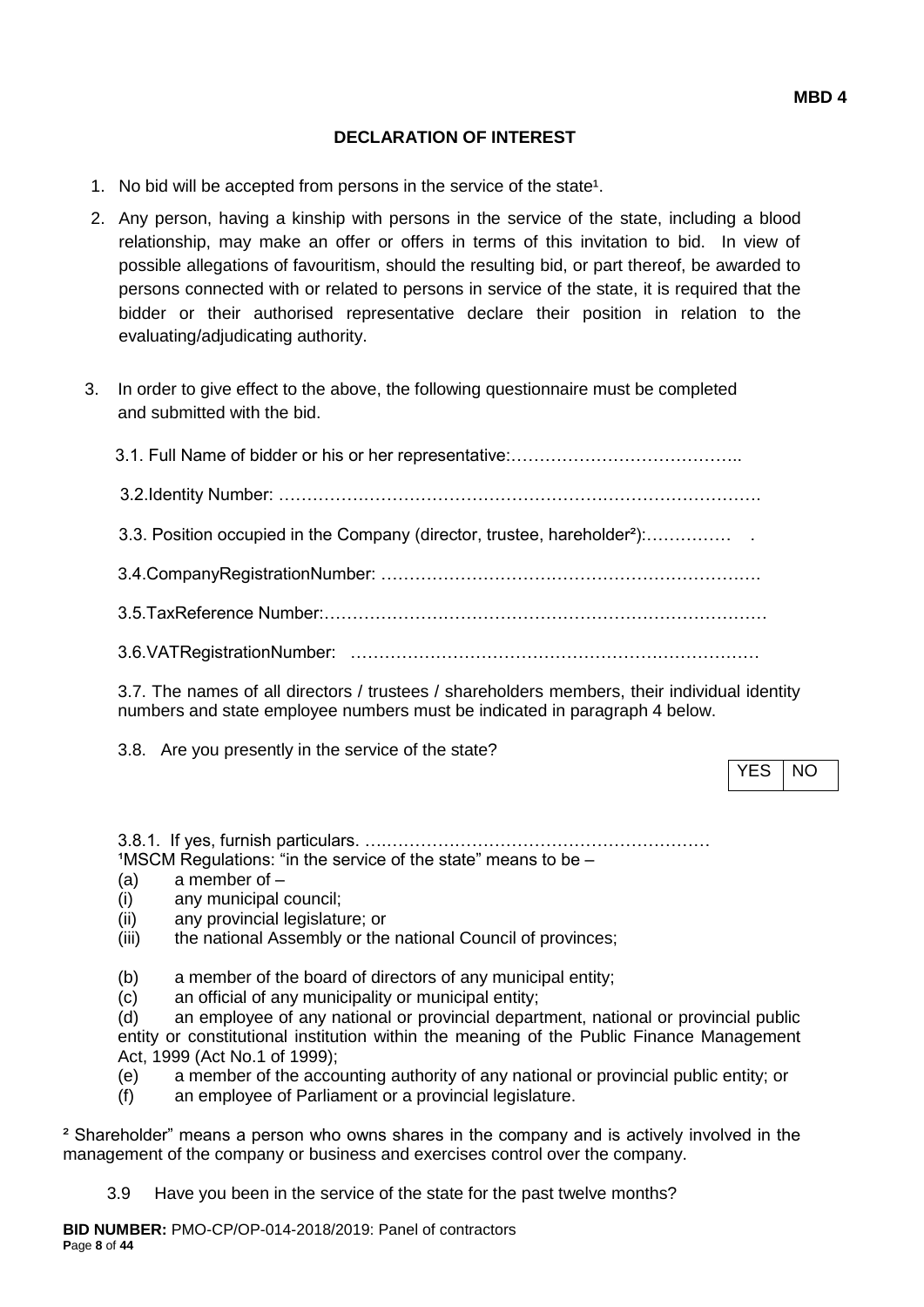|                                                                                                                                                                                                                        | YES<br>NO               |
|------------------------------------------------------------------------------------------------------------------------------------------------------------------------------------------------------------------------|-------------------------|
|                                                                                                                                                                                                                        |                         |
|                                                                                                                                                                                                                        |                         |
| Do you have any relationship (family, friend, other) with persons in the service<br>3.10<br>of the state and who may be involved with the evaluation and or adjudication of<br>this bid?                               |                         |
|                                                                                                                                                                                                                        | YES.<br><b>NO</b>       |
| 3.10.1. If yes, furnish particulars.                                                                                                                                                                                   |                         |
| Are you, aware of any relationship (family, friend, other) between any other<br>3.11<br>bidder and any persons in the service of the state who may be involved with the<br>evaluation and or adjudication of this bid? |                         |
|                                                                                                                                                                                                                        | <b>YES</b><br><b>NO</b> |
| 3.11.1. If yes, furnish particulars                                                                                                                                                                                    |                         |
| 3.12 Are any of the company's directors, trustees, managers, principle shareholders<br>or stakeholders in service of the state?                                                                                        |                         |
|                                                                                                                                                                                                                        | <b>YES</b><br><b>NO</b> |
|                                                                                                                                                                                                                        |                         |
|                                                                                                                                                                                                                        |                         |
| 3.13 Are any spouse, child or parent of the company's directors trustees, managers,<br>principle shareholders or stakeholders in service of the state?                                                                 |                         |
|                                                                                                                                                                                                                        | YES<br>NO               |
|                                                                                                                                                                                                                        |                         |
|                                                                                                                                                                                                                        |                         |
| Do you or any of the directors, trustees, managers, principle shareholders, or<br>3.14<br>stakeholders of this company have any interest in any other related companies                                                |                         |
| or business whether or not they are bidding for this contract.                                                                                                                                                         | <b>YES</b><br><b>NO</b> |
|                                                                                                                                                                                                                        |                         |

3.14.1 If yes, furnish particulars:…………………………………………………….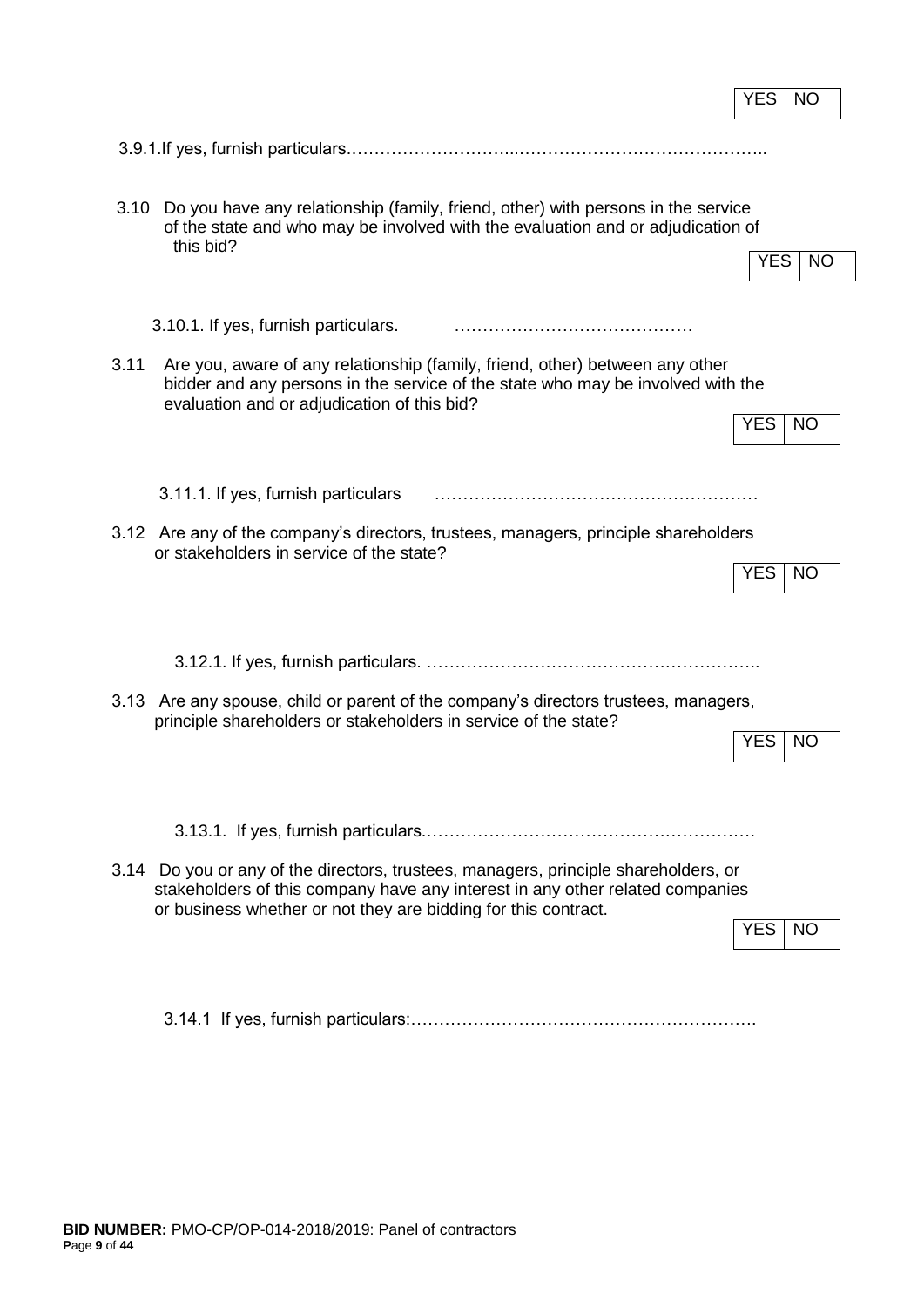## 4. **Full details of directors / trustees / members / shareholders**

| <b>Full Name</b> | <b>Identity Number</b> | <b>State Employee Number</b> |
|------------------|------------------------|------------------------------|
|                  |                        |                              |
|                  |                        |                              |
|                  |                        |                              |
|                  |                        |                              |
|                  |                        |                              |
|                  |                        |                              |
|                  |                        |                              |
|                  |                        |                              |
|                  |                        |                              |
|                  |                        |                              |
|                  |                        |                              |
|                  |                        |                              |
|                  |                        |                              |
|                  |                        |                              |
|                  |                        |                              |
|                  |                        |                              |
|                  |                        |                              |

 **……………………………. ………………………………… Signature Date** 

 **…………………………..... …………………………………… Name of Bidder**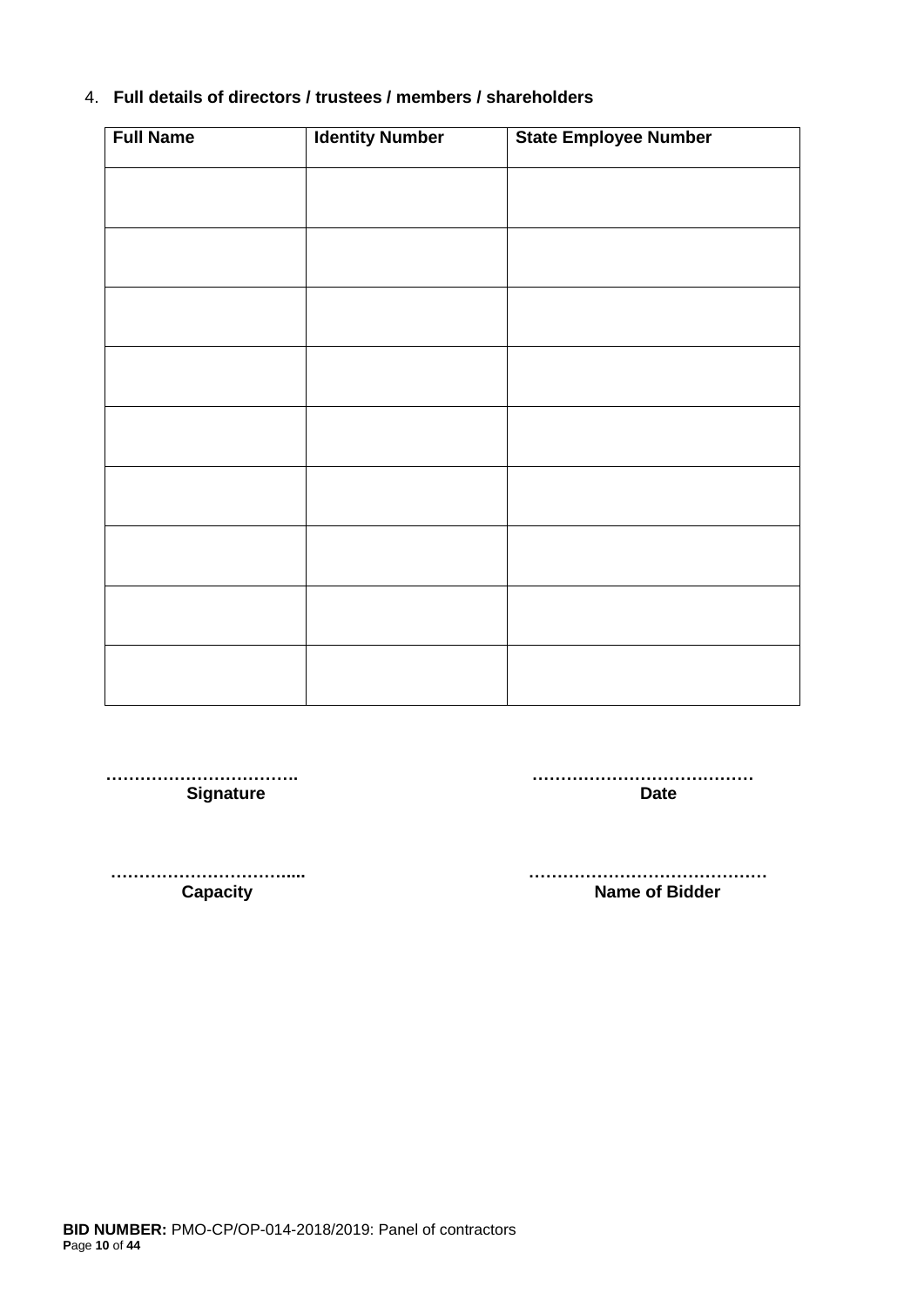#### **PREFERENCE POINTS CLAIM FORM IN TERMS OF THE PREFERENTIAL PROCUREMENT REGULATIONS 2017**

This preference form must form part of all bids invited. It contains general information and serves as a claim form for preference points for Broad-Based Black Economic Empowerment (B-BBEE) Status Level of Contribution

#### **NB: BEFORE COMPLETING THIS FORM, BIDDERS MUST STUDY THE GENERAL CONDITIONS, DEFINITIONS AND DIRECTIVES APPLICABLE IN RESPECT OF B-BBEE, AS PRESCRIBED IN THE PREFERENTIAL PROCUREMENT REGULATIONS, 2017.**

## **1. GENERAL CONDITIONS**

- 1.1 The following preference point systems are applicable to all bids:
	- the 80/20 system for requirements with a Rand value of up to R50 000 000 (all applicable taxes included); and
	- the 90/10 system for requirements with a Rand value above R50 000 000 (all applicable taxes included).
- 1.2 The value of this bid is estimated to not exceed R50 000 000 (all applicable taxes included) and therefore the 80/20 preference point system shall be applicable;
- 1.3 Points for this bid shall be awarded for:
	- (a) Price; and
	- (b) B-BBEE Status Level of Contributor.
- 1.4 The maximum points for this bid are allocated as follows:

|                                                      | <b>POINTS</b> |
|------------------------------------------------------|---------------|
| <b>PRICE</b>                                         | 80            |
| <b>B-BBEE STATUS LEVEL OF CONTRIBUTOR</b>            | 20            |
| Total points for Price and B-BBEE must not<br>exceed | 100           |

- 1.5 Failure on the part of a bidder to submit proof of B-BBEE Status level of contributor together with the bid, will be interpreted to mean that preference points for B-BBEE status level of contribution are not claimed.
- 1.6 The purchaser reserves the right to require of a bidder, either before a bid is adjudicated or at any time subsequently, to substantiate any claim in regard to preferences, in any manner required by the purchaser.

#### **2. DEFINITIONS**

- (a) **"B-BBEE"** means broad-based black economic empowerment as defined in section 1 of the Broad-Based Black Economic Empowerment Act;
- (b) "**B-BBEE status level of contributor"** means the B-BBEE status of an entity in terms of a code of good practice on black economic empowerment, issued in terms of section 9(1) of the Broad-Based Black Economic Empowerment Act;

**BID NUMBER:** PMO-CP/OP-014-2018/2019: Panel of contractors **P**age **11** of **44**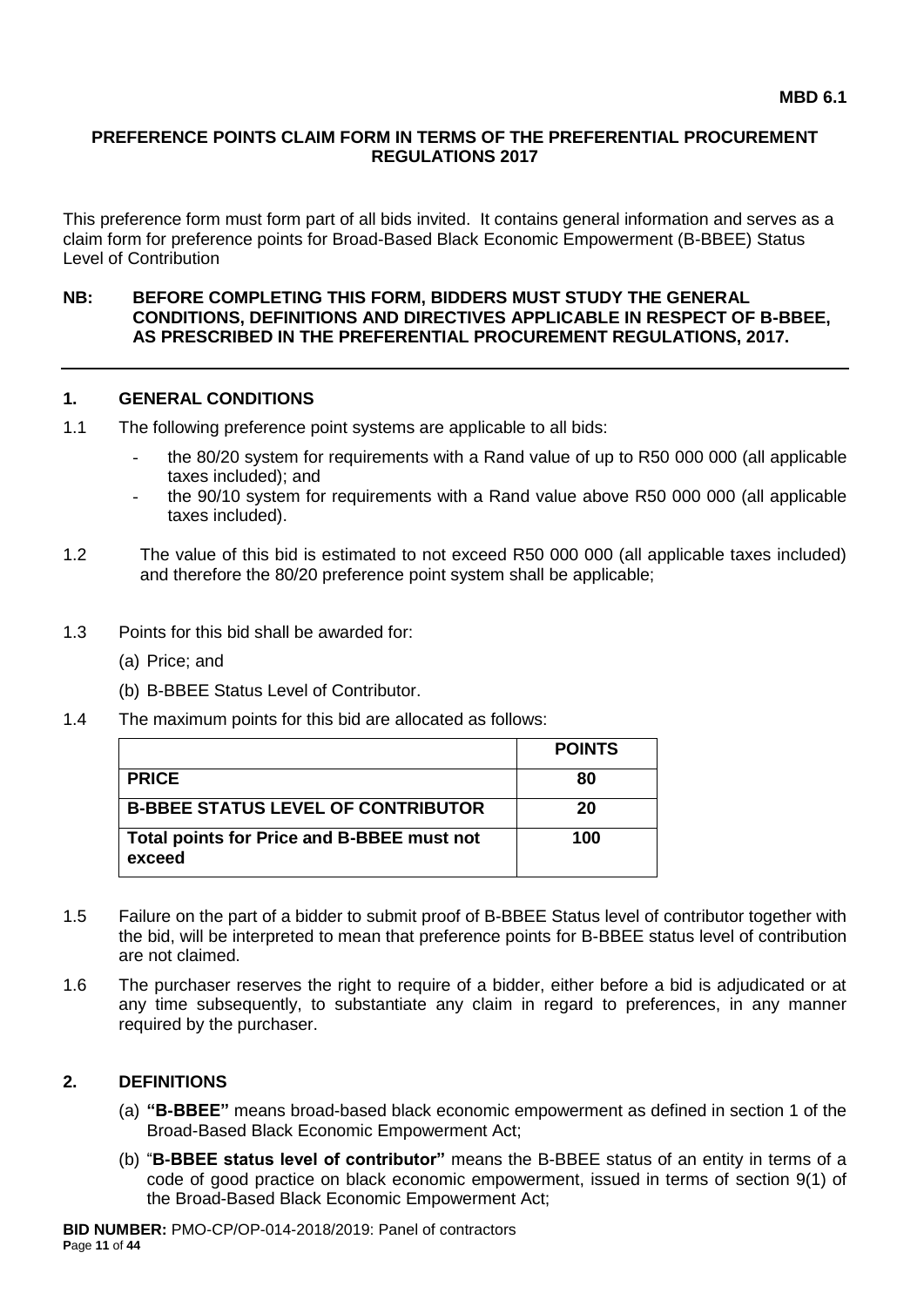- (c) **"bid"** means a written offer in a prescribed or stipulated form in response to an invitation by an organ of state for the provision of goods or services, through price quotations, advertised competitive bidding processes or proposals;
- (d) **"Broad-Based Black Economic Empowerment Act"** means the Broad-Based Black Economic Empowerment Act, 2003 (Act No. 53 of 2003);
- **(e) "EME"** means an Exempted Micro Enterprise in terms of a code of good practice on black economic empowerment issued in terms of section 9 (1) of the Broad-Based Black Economic Empowerment Act;
- (f) **"functionality"** means the ability of a tenderer to provide goods or services in accordance with specifications as set out in the tender documents.
- (g) **"prices"** includes all applicable taxes less all unconditional discounts;
- (h) **"proof of B-BBEE status level of contributor"** means:
	- **1)** B-BBEE Status level certificate issued by an authorized body or person;
	- **2)** A sworn affidavit as prescribed by the B-BBEE Codes of Good Practice;
	- **3)** Any other requirement prescribed in terms of the B-BBEE Act;
- (i) **"QSE"** means a qualifying small business enterprise in terms of a code of good practice on black economic empowerment issued in terms of section 9 (1) of the Broad-Based Black Economic Empowerment Act;
- *(j)* **"rand value"** means the total estimated value of a contract in Rand, calculated at the time of bid invitation, and includes all applicable taxes;

I

## **3. POINTS AWARDED FOR PRICE**

#### **3.1 THE 80/20 OR 90/10 PREFERENCE POINT SYSTEMS**

A maximum of 80 or 90 points is allocated for price on the following basis: **80/20 or 90/10**

$$
Ps = 80 \left( 1 - \frac{Pt - P \min}{P \min} \right) \qquad \text{or} \qquad \qquad Ps = 90 \left( 1 - \frac{Pt - P \min}{P \min} \right)
$$

**Where** 

Ps = Points scored for price of bid under consideration

 $Pt =$  Price of bid under consideration

Pmin = Price of lowest acceptable bid

#### **4. POINTS AWARDED FOR B-BBEE STATUS LEVEL OF CONTRIBUTOR**

4.1 In terms of Regulation 6 (2) and 7 (2) of the Preferential Procurement Regulations, preference points must be awarded to a bidder for attaining the B-BBEE status level of contribution in accordance with the table below:

| <b>B-BBEE Status Level of</b><br><b>Contributor</b> | <b>Number of points</b><br>(90/10 system) | <b>Number of points</b><br>(80/20 system) |
|-----------------------------------------------------|-------------------------------------------|-------------------------------------------|
|                                                     |                                           | 20                                        |
|                                                     |                                           | 18                                        |
|                                                     |                                           | 14                                        |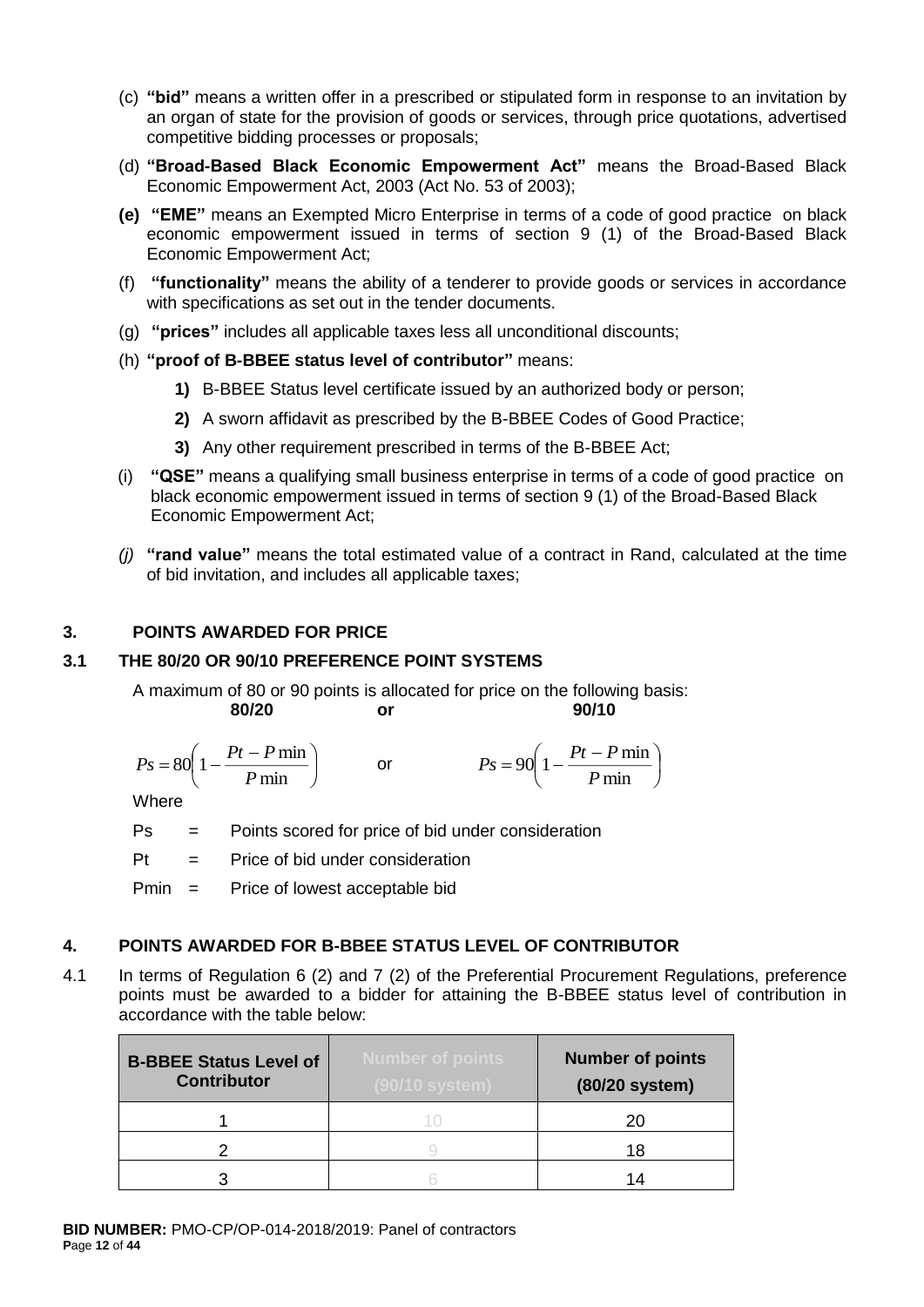|                              | 12 |
|------------------------------|----|
|                              |    |
|                              |    |
|                              |    |
|                              |    |
| Non-compliant<br>contributor |    |

## **5. BID DECLARATION**

5.1 Bidders who claim points in respect of B-BBEE Status Level of Contribution must complete the following:

## **6. B-BBEE STATUS LEVEL OF CONTRIBUTOR CLAIMED IN TERMS OF PARAGRAPHS 1.4 AND 4.1**

6.1 B-BBEE Status Level of Contributor: . = ………(maximum of 20 points)

(Points claimed in respect of paragraph 7.1 must be in accordance with the table reflected in paragraph 4.1 and must be substantiated by relevant proof of B-BBEE status level of contributor.

## **7. SUB-CONTRACTING**

7.1 Will any portion of the contract be sub-contracted?

(*Tick applicable box*)

# YES NO

- 7.1.1 If yes, indicate:
	- i) What percentage of the contract will be subcontracted............…………….…………%
	- ii) The name of the sub-contractor…………………………………………………………..
	- iii) The B-BBEE status level of the sub-contractor......................................……………..
	- iv) Whether the sub-contractor is an EME or QSE

|  | ek applicable l | oox |
|--|-----------------|-----|
|  |                 |     |

v) Specify, by ticking the appropriate box, if subcontracting with an enterprise in terms of Preferential Procurement Regulations,2017:

| Designated Group: An EME or QSE which is at last 51% owned        | <b>EME</b> | QSE |
|-------------------------------------------------------------------|------------|-----|
| by:                                                               |            |     |
| <b>Black people</b>                                               |            |     |
| Black people who are youth                                        |            |     |
| Black people who are women                                        |            |     |
| Black people with disabilities                                    |            |     |
| Black people living in rural or underdeveloped areas or townships |            |     |
| Cooperative owned by black people                                 |            |     |
| Black people who are military veterans                            |            |     |
|                                                                   |            |     |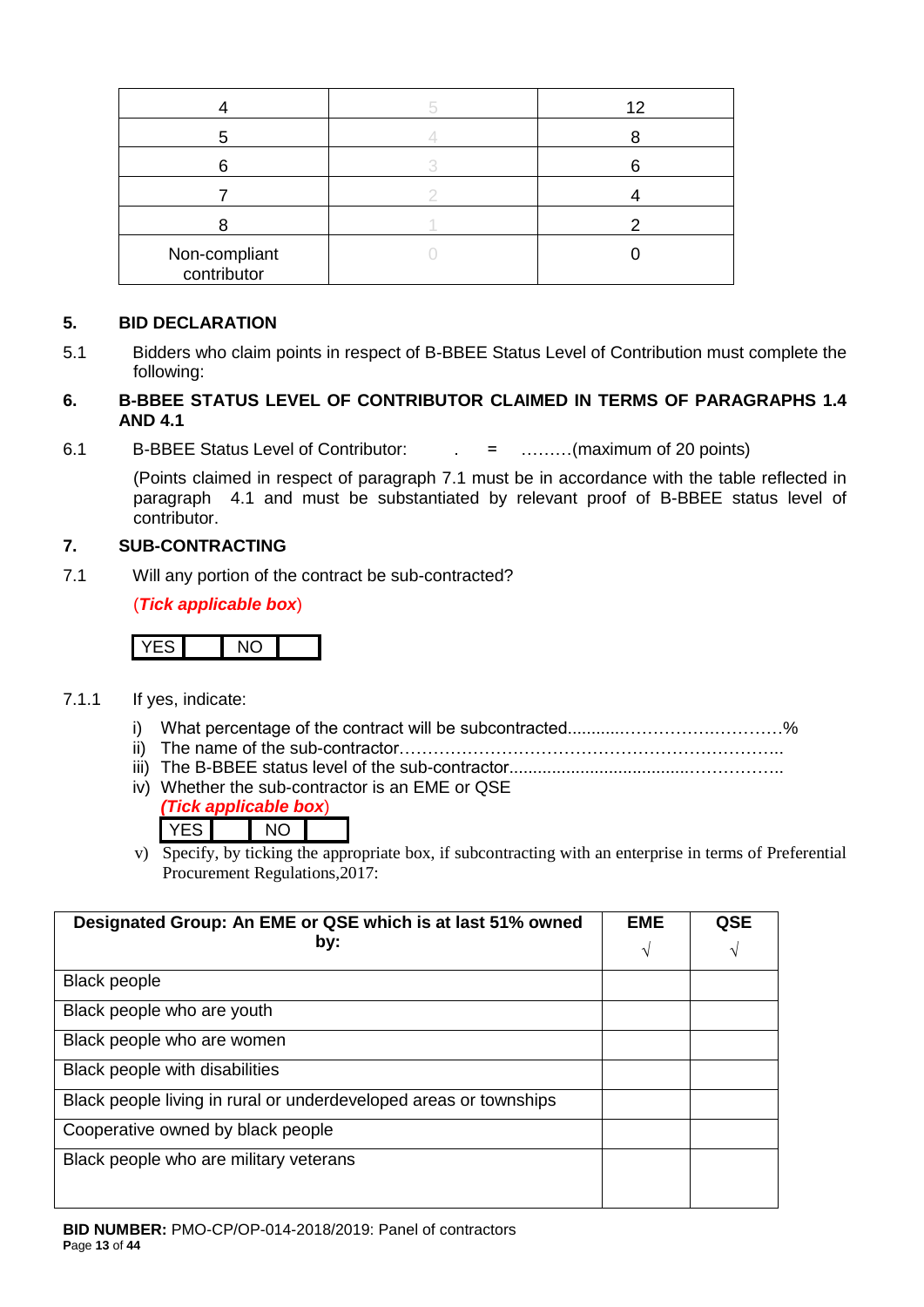| <b>OR</b> |  |
|-----------|--|
| Any EME   |  |
| Any QSE   |  |

| 8.  | <b>DECLARATION WITH REGARD TO COMPANY/FIRM</b>                                                                                                                                                                                                                                          |
|-----|-----------------------------------------------------------------------------------------------------------------------------------------------------------------------------------------------------------------------------------------------------------------------------------------|
| 8.1 |                                                                                                                                                                                                                                                                                         |
| 8.2 |                                                                                                                                                                                                                                                                                         |
| 8.3 |                                                                                                                                                                                                                                                                                         |
| 8.4 | <b>TYPE OF COMPANY/ FIRM</b>                                                                                                                                                                                                                                                            |
|     | Partnership/Joint Venture / Consortium<br>П<br>One person business/sole propriety<br>$\Box$<br>Close corporation<br>П<br>Company<br>П<br>(Pty) Limited<br><b>TICK APPLICABLE BOX</b>                                                                                                    |
| 8.5 | <b>DESCRIBE PRINCIPAL BUSINESS ACTIVITIES</b>                                                                                                                                                                                                                                           |
|     |                                                                                                                                                                                                                                                                                         |
|     |                                                                                                                                                                                                                                                                                         |
|     |                                                                                                                                                                                                                                                                                         |
|     |                                                                                                                                                                                                                                                                                         |
| 8.6 | <b>COMPANY CLASSIFICATION</b>                                                                                                                                                                                                                                                           |
|     | Manufacturer<br>П<br>Supplier<br>$\mathbf{L}$<br>Professional service provider<br>П<br>Other service providers, e.g. transporter, etc.<br><b>TICK APPLICABLE BOX</b>                                                                                                                    |
| 8.7 | <b>MUNICIPAL INFORMATION</b>                                                                                                                                                                                                                                                            |
|     | Registered Account Number:                                                                                                                                                                                                                                                              |
| 8.8 |                                                                                                                                                                                                                                                                                         |
| 8.9 | I/we, the undersigned, who is / are duly authorised to do so on behalf of the company/firm,<br>certify that the points claimed, based on the B-BBE status level of contributor indicated in<br>paragraphs 1.4 and 6.1 of the foregoing certificate, qualifies the company/ firm for the |

i) The information furnished is true and correct;

preference(s) shown and I / we acknowledge that:

- ii) The preference points claimed are in accordance with the General Conditions as indicated in paragraph 1 of this form;
- iii) In the event of a contract being awarded as a result of points claimed as shown in paragraphs 1.4 and 6.1, the contractor may be required to furnish documentary proof to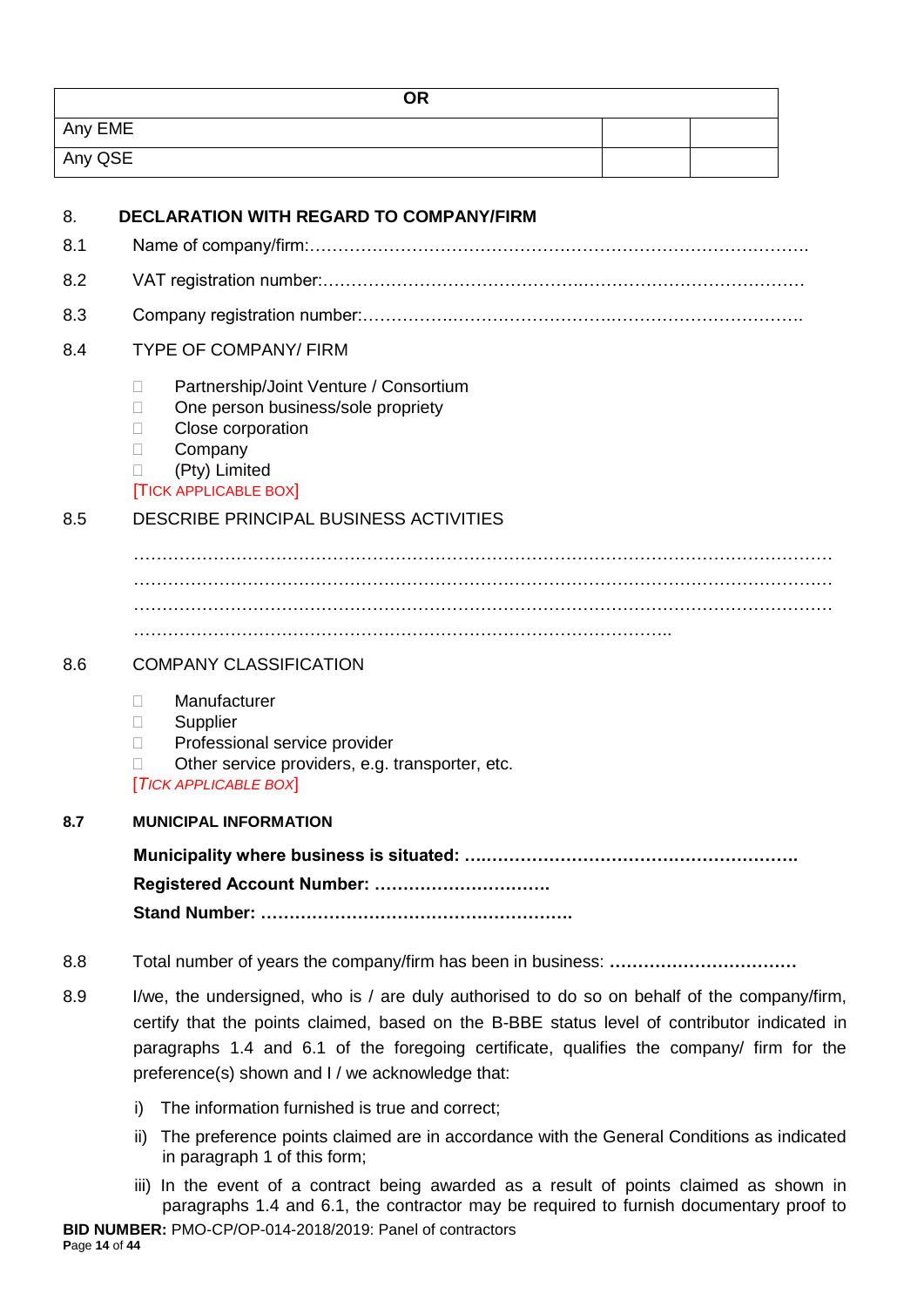the satisfaction of the purchaser that the claims are correct;

- iv) If the B-BBEE status level of contributor has been claimed or obtained on a fraudulent basis or any of the conditions of contract have not been fulfilled, the purchaser may, in addition to any other remedy it may have –
	- (a) disqualify the person from the bidding process;
	- (b) recover costs, losses or damages it has incurred or suffered as a result of that person's conduct;
	- (c) cancel the contract and claim any damages which it has suffered as a result of having to make less favourable arrangements due to such cancellation;
	- (d) recommend that the bidder or contractor, its shareholders and directors, or only the shareholders and directors who acted on a fraudulent basis, be restricted by the National Treasury from obtaining business from any organ of state for a period not exceeding 10 years, after the *audi alteram partem* (hear the other side) rule has been applied; and
	- (e) forward the matter for criminal prosecution.

| <b>WITNESSES</b> | SIGNATURE(S) OF BIDDERS(S) |
|------------------|----------------------------|
| ⌒                | DATE:<br><b>ADDRESS</b>    |
|                  |                            |
|                  |                            |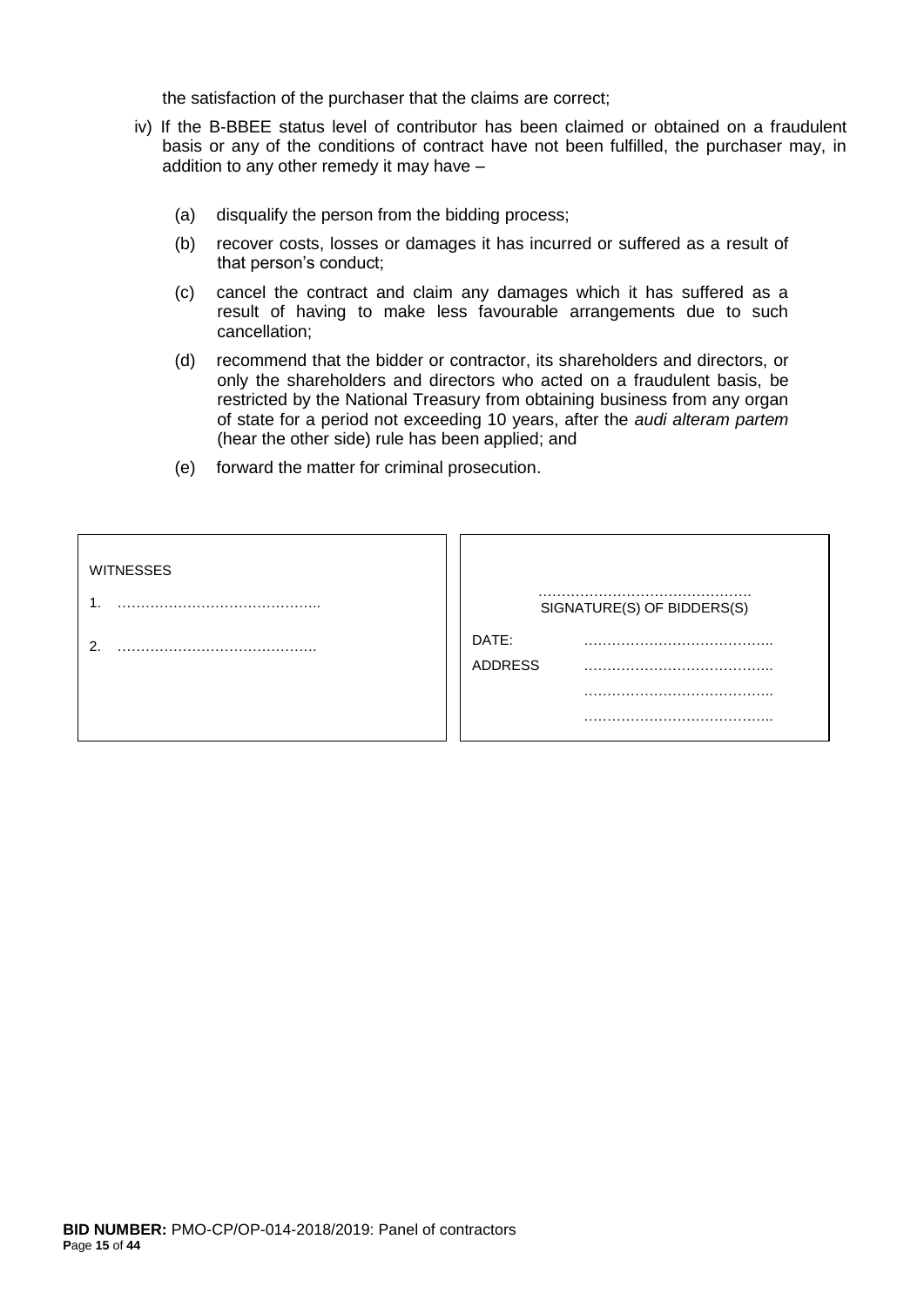## **9. AUTHORITY FOR SIGNATORY**

Signatories for close corporations and companies shall confirm their authority **by singing or attaching to this form** a duly signed and dated copy of the relevant resolution of their members or their board of directors, as the case may be.

|               | No <sub>___________________________________</sub> and any Contract, which may arise there from on behalf of |
|---------------|-------------------------------------------------------------------------------------------------------------|
|               |                                                                                                             |
|               |                                                                                                             |
|               |                                                                                                             |
|               |                                                                                                             |
| As witnesses: |                                                                                                             |
|               |                                                                                                             |
|               |                                                                                                             |
|               |                                                                                                             |

- 11. I/we, the undersigned, who warrants that he/she is duly authorised to do so on behalf of the firm certify that points claimed, based on the equity ownership, indicated in paragraph 8 of the foregoing certificate, qualifies the firm for the preference(s) shown and I / we acknowledge that:
	- (i) The information furnished is true and correct.
	- (ii) The Equity ownership claimed is in accordance with the General Conditions as indicated in paragraph 1 of this form.
		- In the event of a contract being awarded as a result of points claimed as shown in paragraph 8, the contractor may be required to furnish documentary proof to the
		- satisfaction of the purchaser that the claims are correct.
	- (iv) If the claims are found to be incorrect, the purchaser may, in addition to any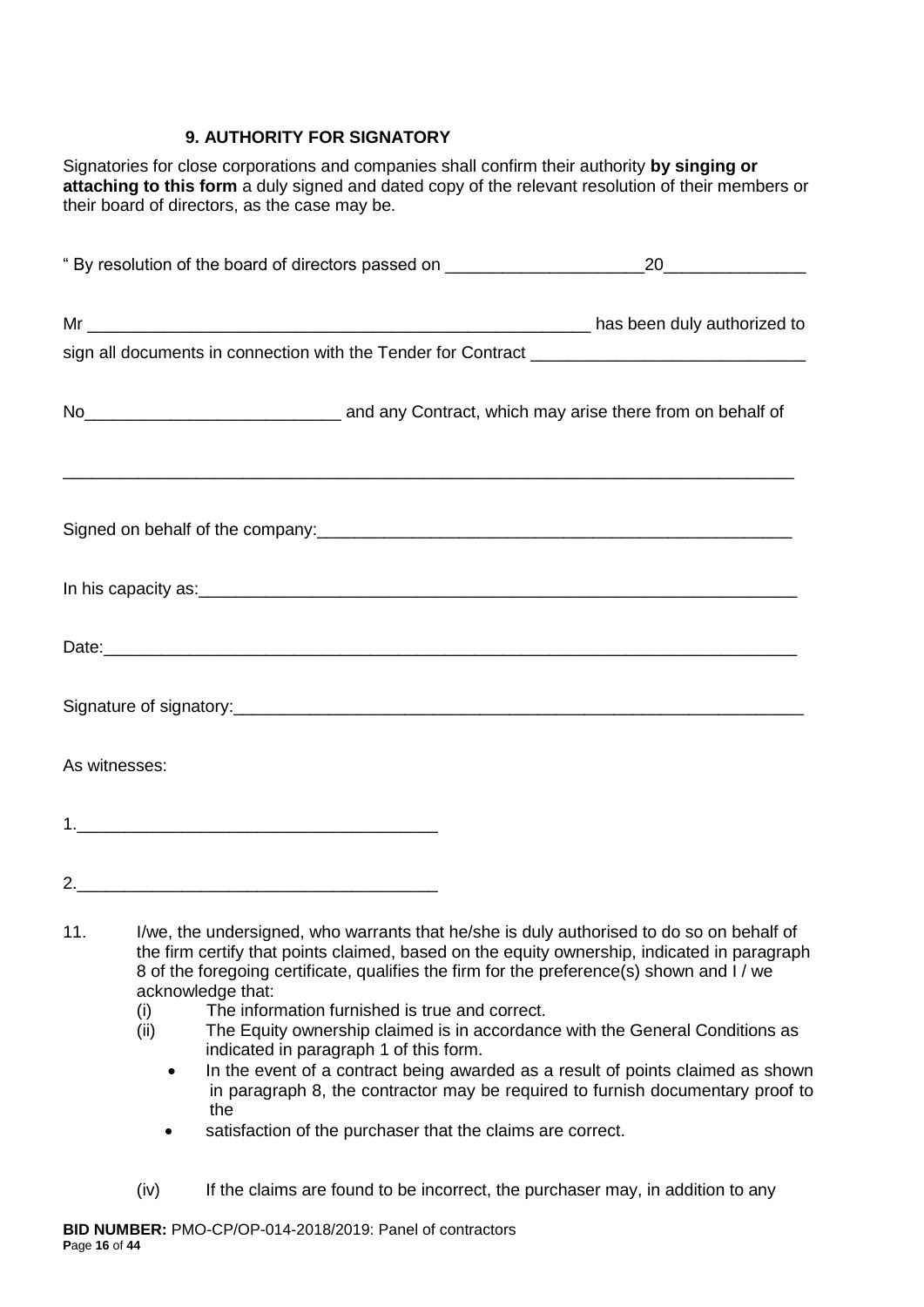other remedy it may have -

- (a) recover costs, losses or damages it has incurred or suffered as a result of that person's conduct; and
- (b) cancel the contract and claim any damages which it has suffered as a result of having to make less favourable arrangements due to such cancellation

#### **WITNESSES:**

1. \_\_\_\_\_\_\_\_\_\_\_\_\_\_\_\_\_\_\_\_\_\_\_\_\_\_\_\_

2. \_\_\_\_\_\_\_\_\_\_\_\_\_\_\_\_\_\_\_\_\_\_\_\_\_\_\_\_

**SIGNATURE (S) OF BIDDER (S)**

\_\_\_\_\_\_\_\_\_\_\_\_\_\_\_\_\_\_\_\_\_\_\_\_\_\_\_\_\_\_\_\_\_\_\_

\_\_\_\_\_\_\_\_\_\_\_\_\_\_\_\_\_\_\_\_\_\_\_\_\_\_\_\_\_\_\_\_\_\_\_

**DATE: \_\_\_\_\_\_\_\_\_\_\_\_\_\_\_\_\_\_\_\_\_\_\_\_\_\_\_\_\_**

**ADDRESS: \_\_\_\_\_\_\_\_\_\_\_\_\_\_\_\_\_\_\_\_\_\_\_\_\_**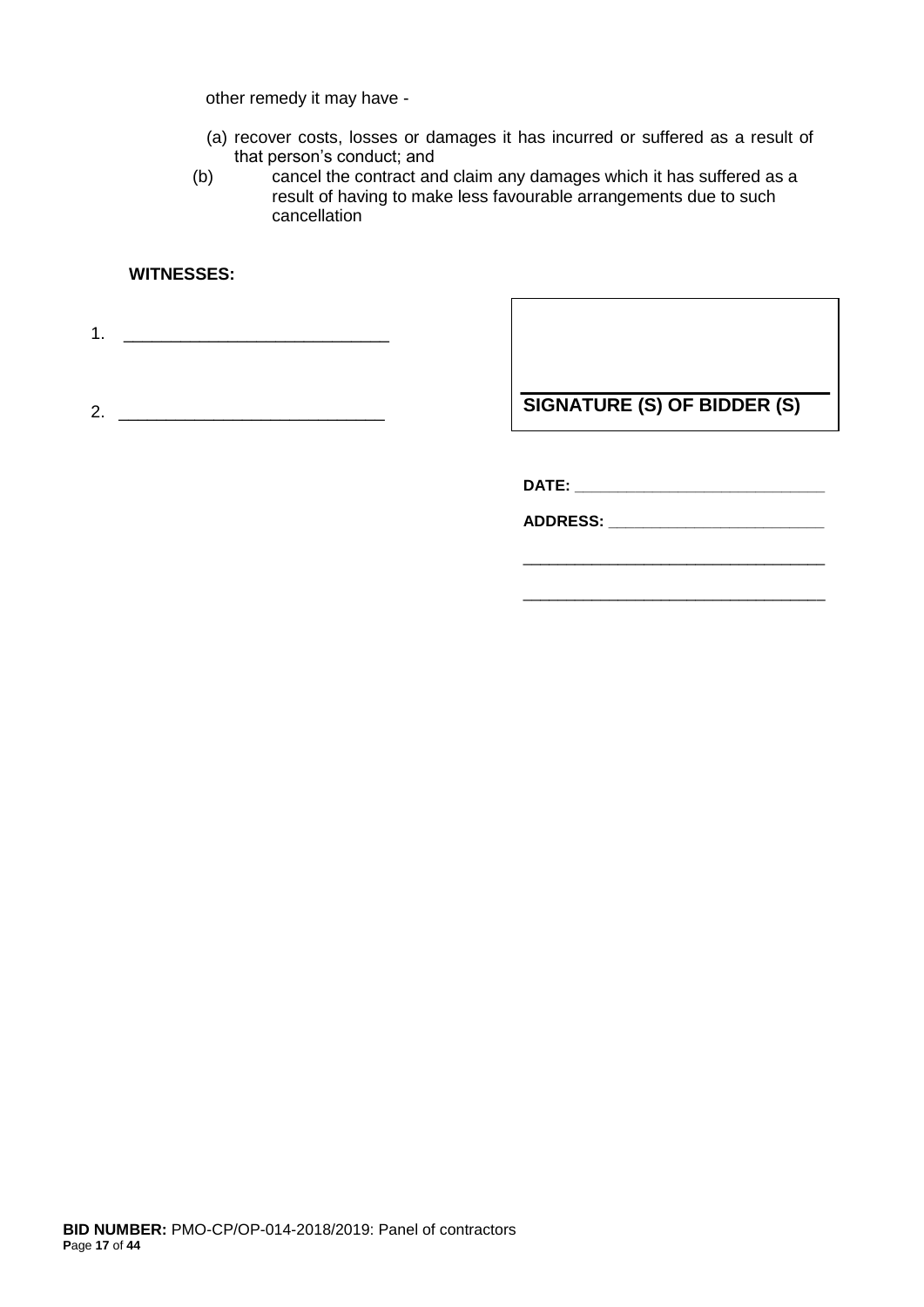#### **DECLARATION OF BIDDER'S PAST SUPPLY CHAIN MANAGEMENT PRACTICES**

- 1 This Municipal Bidding Document must form part of all bids invited.
- 2 It serves as a declaration to be used by municipalities and municipal entities in ensuring that when goods and services are being procured, all reasonable steps are taken to combat the abuse of the supply chain management system.
- 3 The bid of any bidder may be rejected if that bidder, or any of its directors have:
	- a. abused the municipality's / municipal entity's supply chain management system or committed any improper conduct in relation to such system;
	- b. been convicted for fraud or corruption during the past five years;
	- c. willfully neglected, reneged on or failed to comply with any government, municipal or other public sector contract during the past five years; or
	- d. been listed in the Register for Tender Defaulters in terms of section 29 of the Prevention and Combating of Corrupt Activities Act (No 12 of 2004).

#### **4 In order to give effect to the above, the following questionnaire must be completed and submitted with the bid.**

| Item  | Question                                                                                                                                                                                                                                                                                                                                                                                                                                                   | Yes           | <b>No</b> |
|-------|------------------------------------------------------------------------------------------------------------------------------------------------------------------------------------------------------------------------------------------------------------------------------------------------------------------------------------------------------------------------------------------------------------------------------------------------------------|---------------|-----------|
| 4.1   | Is the bidder or any of its directors listed on the National Treasury's<br>Database of Restricted Suppliers as companies or persons prohibited<br>from doing business with the public sector?                                                                                                                                                                                                                                                              | Yes<br>$\Box$ | No        |
|       | (Companies or persons who are listed on this Database<br>were informed in writing of this restriction by the Accounting<br>Officer/Authority of the institution that imposed the restriction<br>after the audi alteram partem rule was applied). The Database<br>of Restricted Suppliers now resides on the National<br>Treasury's website(www.treasury.gov.za)<br>and<br>can<br>be<br>accessed by clicking on its link at the bottom of the home<br>page. |               |           |
| 4.1.1 | If so, furnish particulars:                                                                                                                                                                                                                                                                                                                                                                                                                                |               |           |
| 4.2   | Is the bidder or any of its directors listed on the Register for Tender<br>Defaulters in terms of section 29 of the Prevention and Combating of<br>Corrupt Activities Act (No 12 of 2004)? The Register for Tender<br>Defaulters can be accessed on the National Treasury's<br>websitewww.treasury.gov.za) by clicking on its link at the bottom<br>of the home page.                                                                                      | Yes           | No        |
| 4.2.1 | If so, furnish particulars:                                                                                                                                                                                                                                                                                                                                                                                                                                |               |           |
| 4.3   | Was the bidder or any of its directors convicted by a court of law<br>(including a court of law outside the Republic of South Africa) for fraud<br>or corruption during the past five years?                                                                                                                                                                                                                                                               | Yes<br>$\sim$ | <b>No</b> |
| 4.3.1 | If so, furnish particulars:                                                                                                                                                                                                                                                                                                                                                                                                                                |               |           |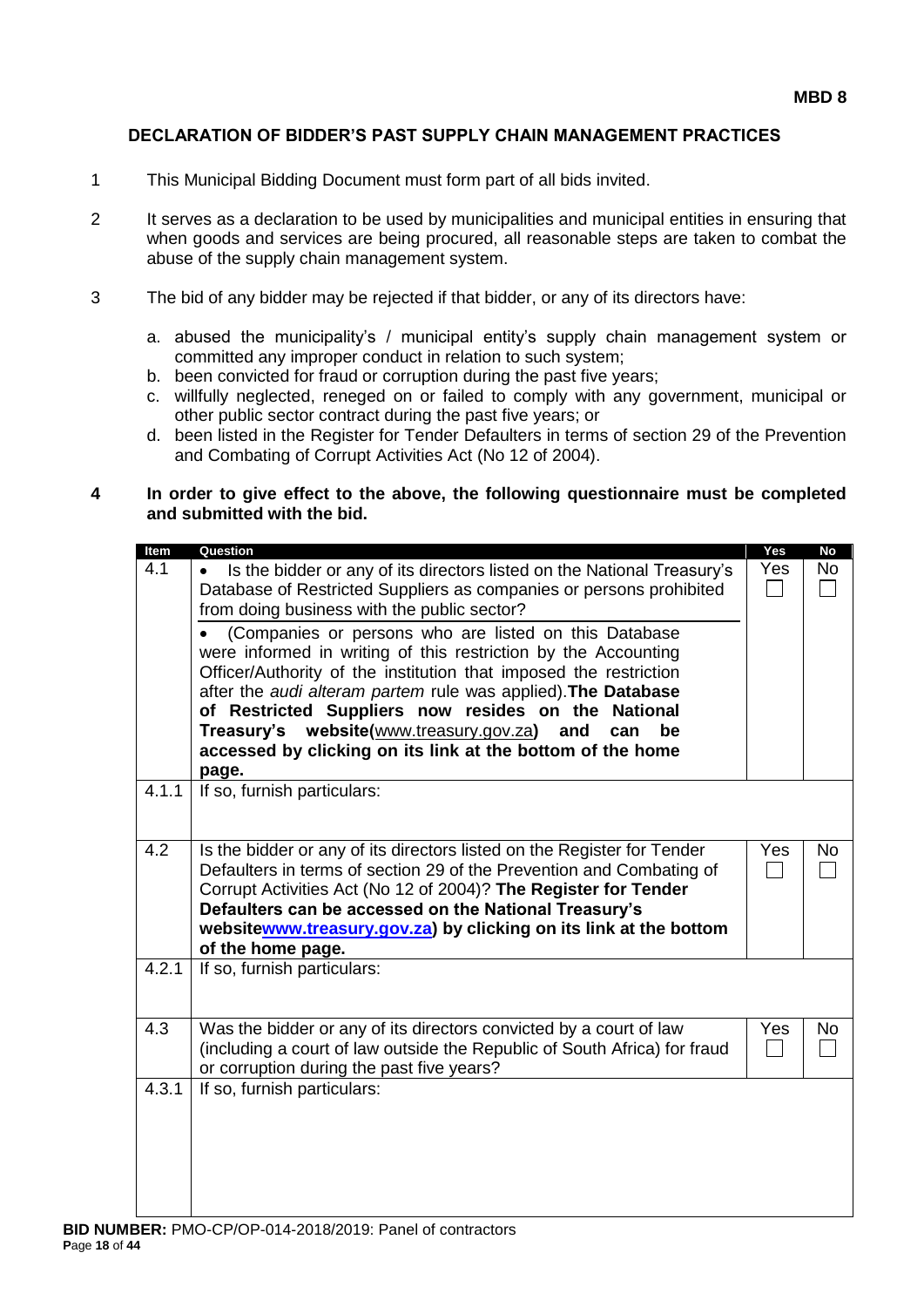| <b>Item</b> | Question                                                                                                                                                                                                             | Yes | <b>No</b> |
|-------------|----------------------------------------------------------------------------------------------------------------------------------------------------------------------------------------------------------------------|-----|-----------|
| 4.4         | Does the bidder or any of its directors owe any municipal rates and<br>taxes or municipal charges to the municipality / municipal entity, or to                                                                      | Yes | <b>No</b> |
|             | any other municipality / municipal entity, that is in arrears for more<br>than three months?                                                                                                                         |     |           |
| 4.4.1       | If so, furnish particulars:                                                                                                                                                                                          |     |           |
| 4.5         | Was any contract between the bidder and the municipality / municipal<br>entity or any other organ of state terminated during the past five years<br>on account of failure to perform on or comply with the contract? | Yes | No.       |
| 4.7.1       | If so, furnish particulars:                                                                                                                                                                                          |     |           |

## **CERTIFICATION**

#### **I, THE UNDERSIGNED (FULL NAME) \_\_\_\_\_\_\_\_\_\_\_\_\_\_\_\_\_\_\_\_\_\_\_\_\_\_\_\_\_\_\_\_\_\_\_\_\_\_\_\_\_\_\_\_\_\_**

**CERTIFY THAT THE INFORMATION FURNISHED ON THIS DECLARATION FORM TRUE AND CORRECT.**

**\_\_\_\_\_\_\_\_\_\_\_\_\_\_\_\_\_\_\_\_\_\_\_\_\_\_\_\_\_\_ \_\_\_\_\_\_\_\_\_\_\_\_\_\_\_\_\_\_\_\_\_\_\_\_\_**

**\_\_\_\_\_\_\_\_\_\_\_\_\_\_\_\_\_\_\_\_\_\_\_\_\_\_\_\_\_\_ \_\_\_\_\_\_\_\_\_\_\_\_\_\_\_\_\_\_\_\_\_\_\_\_\_**

**I ACCEPT THAT, IN ADDITION TO CANCELLATION OF A CONTRACT, ACTION MAY BE TAKEN AGAINST ME SHOULD THIS DECLARATION PROVE TO BE FALSE.**

**Signature Date** 

**Position Name of Bidder**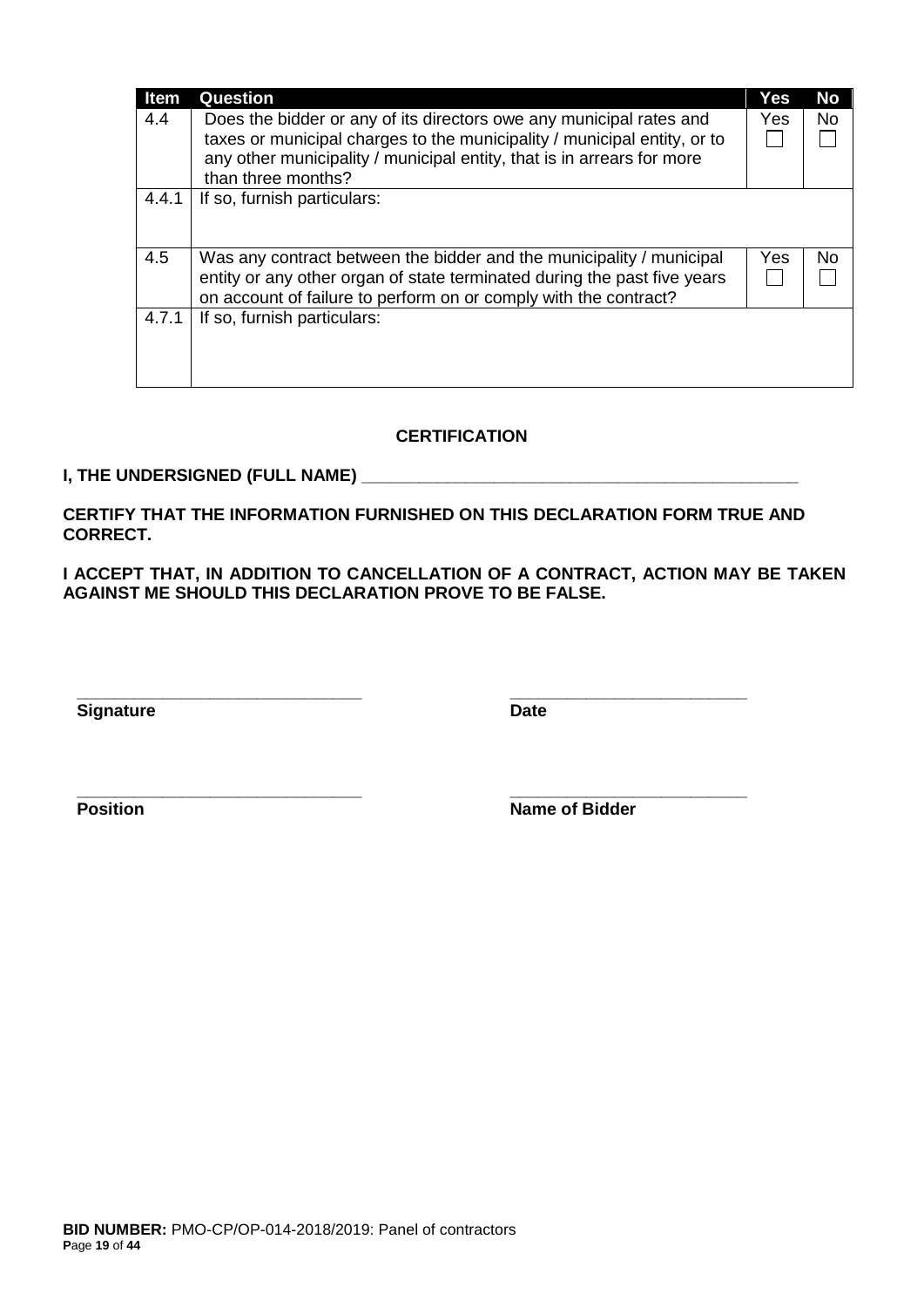## **CERTIFICATE OF INDEPENDENT BID DETERMINATION**

- 1 This Municipal Bidding Document (MBD) must form part of all bids<sup>1</sup> invited.
- 2 Section 4 (1) (b) (iii) of the Competition Act No. 89 of 1998, as amended, prohibits an agreement between, or concerted practice by, firms, or a decision by an association of firms, if it is between parties in a horizontal relationship and if it involves collusive bidding (or bid rigging).² Collusive bidding is a *pe se* prohibition meaning that it cannot be justified under any grounds.
- 3 Municipal Supply Regulation 38 (1) prescribes that a supply chain management policy must provide measures for the combating of abuse of the supply chain management system, and must enable the accounting officer, among others, to:
	- a. take all reasonable steps to prevent such abuse;
	- b. reject the bid of any bidder if that bidder or any of its directors has abused the supply chain management system of the municipality or municipal entity or has committed any improper conduct in relation to such system; and
	- c. cancel a contract awarded to a person if the person committed any corrupt or fraudulent act during the bidding process or the execution of the contract.
- 4 This MBD serves as a certificate of declaration that would be used by institutions to ensure that, when bids are considered, reasonable steps are taken to prevent any form of bid-rigging.
- 5 In order to give effect to the above, the attached Certificate of Bid Determination (MBD 9) must be completed and submitted with the bid:

**¹ Includes price quotations, advertised competitive bids, limited bids and proposals.**

**² Bid rigging (or collusive bidding) occurs when businesses, that would otherwise be expected to compete, secretly conspire to raise prices or lower the quality of goods and / or services for purchasers who wish to acquire goods and / or services through a bidding process. Bid rigging is, therefore, an agreement between competitors not to compete.**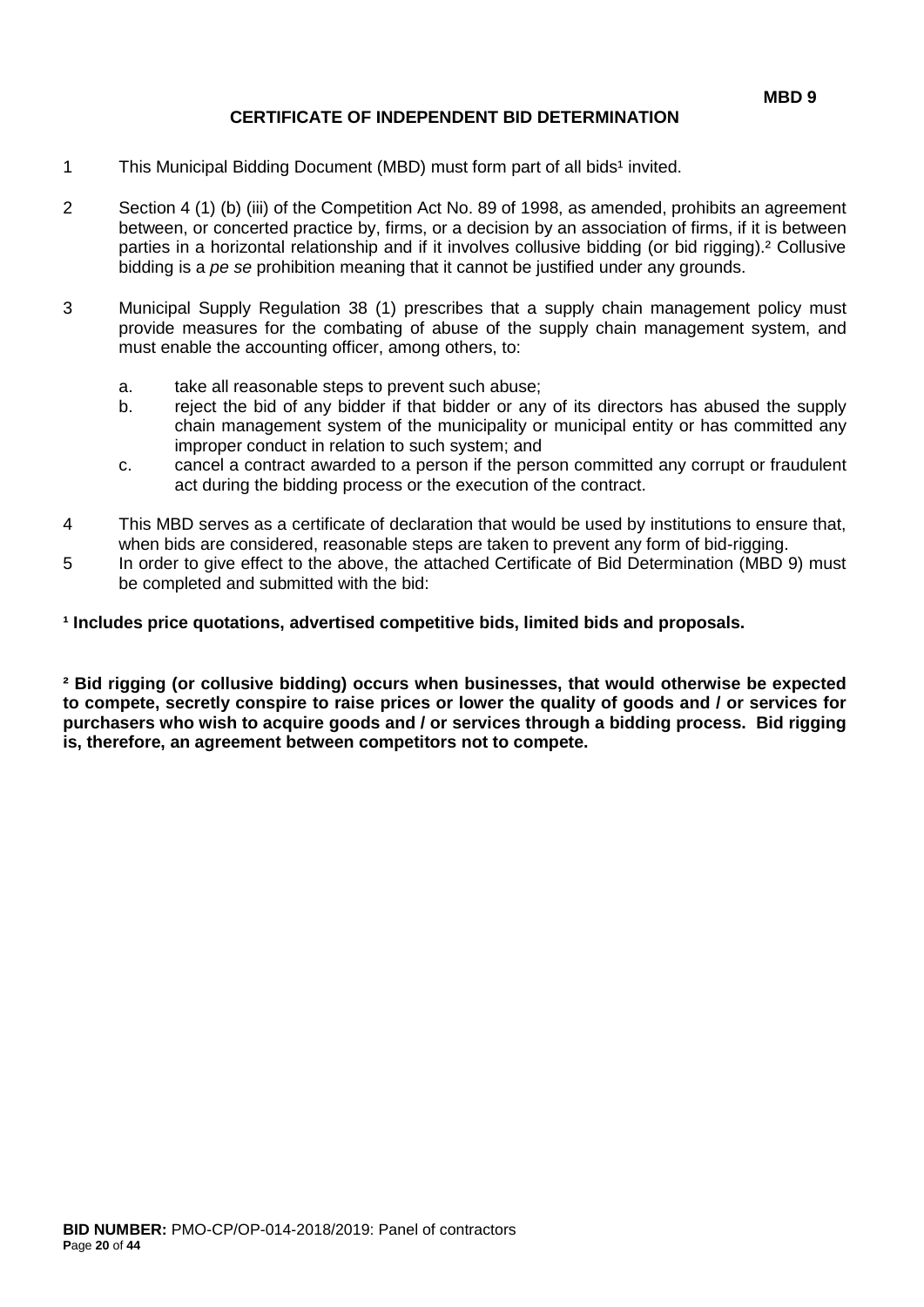# **CERTIFICATE OF INDEPENDENT BID DETERMINATION**

I, the undersigned, in submitting the accompanying bid:

(Bid Number and Description)

\_\_\_\_\_\_\_\_\_\_\_\_\_\_\_\_\_\_\_\_\_\_\_\_\_\_\_\_\_\_\_\_\_\_\_\_\_\_\_\_\_\_\_\_\_\_\_\_\_\_\_\_\_\_\_\_\_\_\_\_\_\_\_\_\_\_\_\_\_\_\_\_\_\_\_\_\_\_

\_\_\_\_\_\_\_\_\_\_\_\_\_\_\_\_\_\_\_\_\_\_\_\_\_\_\_\_\_\_\_\_\_\_\_\_\_\_\_\_\_\_\_\_\_\_\_\_\_\_\_\_\_\_\_\_\_\_\_\_\_\_\_\_\_\_\_\_\_\_\_\_\_\_\_\_\_\_

in response to the invitation for the bid made by:

(Name of Municipality / Municipal Entity)

do hereby make the following statements that I certify to be true and complete in every respect:

I certify, on behalf of: the same of the same of the same of the same of the same of the same of the same of the same of the same of the same of the same of the same of the same of the same of the same of the same of the s

(Name of Bidder)

- 1. I have read and I understand the contents of this Certificate;
- 2. I understand that the accompanying bid will be disqualified if this Certificate is found not to be true and complete in every respect;
- 3. I am authorized by the bidder to sign this Certificate, and to submit the accompanying bid, on behalf of the bidder;
- 4. Each person whose signature appears on the accompanying bid has been authorized by the bidder to determine the terms of, and to sign, the bid, on behalf of the bidder;
- 5. For the purposes of this Certificate and the accompanying bid, I understand that the word "competitor" shall include any individual or organization, other than the bidder, whether or not affiliated with the bidder, who:
	- (a) has been requested to submit a bid in response to this bid invitation;
	- (b) could potentially submit a bid in response to this bid invitation, based on their qualifications, abilities or experience; and
	- (c) provides the same goods and services as the bidder and/or is in the same line of business as the bidder
- 6. The bidder has arrived at the accompanying bid independently from, and without consultation, communication, agreement or arrangement with any competitor. However communication between partners in a joint venture or consortium<sup>3</sup> will not be construed as collusive bidding.
- 7. In particular, without limiting the generality of paragraphs 6 above, there has been no consultation, communication, agreement or arrangement with any competitor regarding: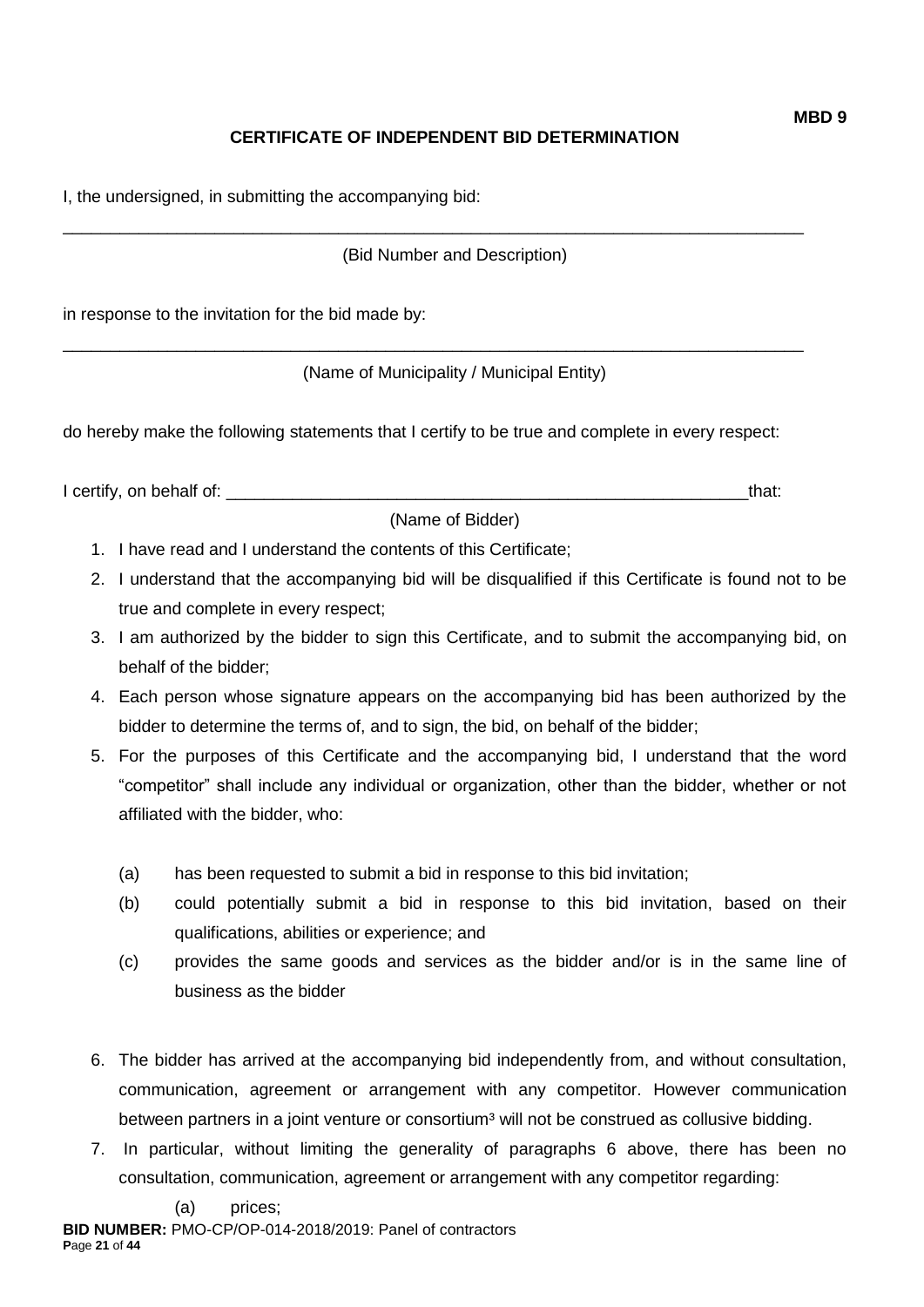- (b) geographical area where product or service will be rendered (market allocation)
- (c) methods, factors or formulas used to calculate prices;
- (d) the intention or decision to submit or not to submit, a bid;
- (e) the submission of a bid which does not meet the specifications and conditions of the bid; or
- (f) bidding with the intention not to win the bid.
- 8. In addition, there have been no consultations, communications, agreements or arrangements with any competitor regarding the quality, quantity, specifications and conditions or delivery particulars of the products or services to which this bid invitation relates.
- 9. The terms of the accompanying bid have not been, and will not be, disclosed by the bidder, directly or indirectly, to any competitor, prior to the date and time of the official bid opening or of the awarding of the contract.

#### **³ Joint venture or Consortium means an association of persons for the purpose of combining their expertise, property, capital, efforts, skill and knowledge in an activity for the execution of a contract.**

10. I am aware that, in addition and without prejudice to any other remedy provided to combat any restrictive practices related to bids and contracts, bids that are suspicious will be reported to the Competition Commission for investigation and possible imposition of administrative penalties in terms of section 59 of the Competition Act No 89 of 1998 and or may be reported to the National Prosecuting Authority (NPA) for criminal investigation and or may be restricted from conducting business with the public sector for a period not exceeding ten (10) years in terms of the Prevention and Combating of Corrupt Activities Act No 12 of 2004 or any other applicable legislation.

\_\_\_\_\_\_\_\_\_\_\_\_\_\_\_\_\_\_\_\_\_\_\_\_\_\_\_\_\_\_\_\_\_\_\_\_\_\_\_ \_\_\_\_\_\_\_\_\_\_\_\_\_\_\_\_\_\_\_\_\_\_\_

**Signature Date**

\_\_\_\_\_\_\_\_\_\_\_\_\_\_\_\_\_\_\_\_\_\_\_\_\_\_\_\_\_\_\_\_\_\_\_\_\_\_\_ \_\_\_\_\_\_\_\_\_\_\_\_\_\_\_\_\_\_\_\_\_\_\_ **Position Position Name of Bidder**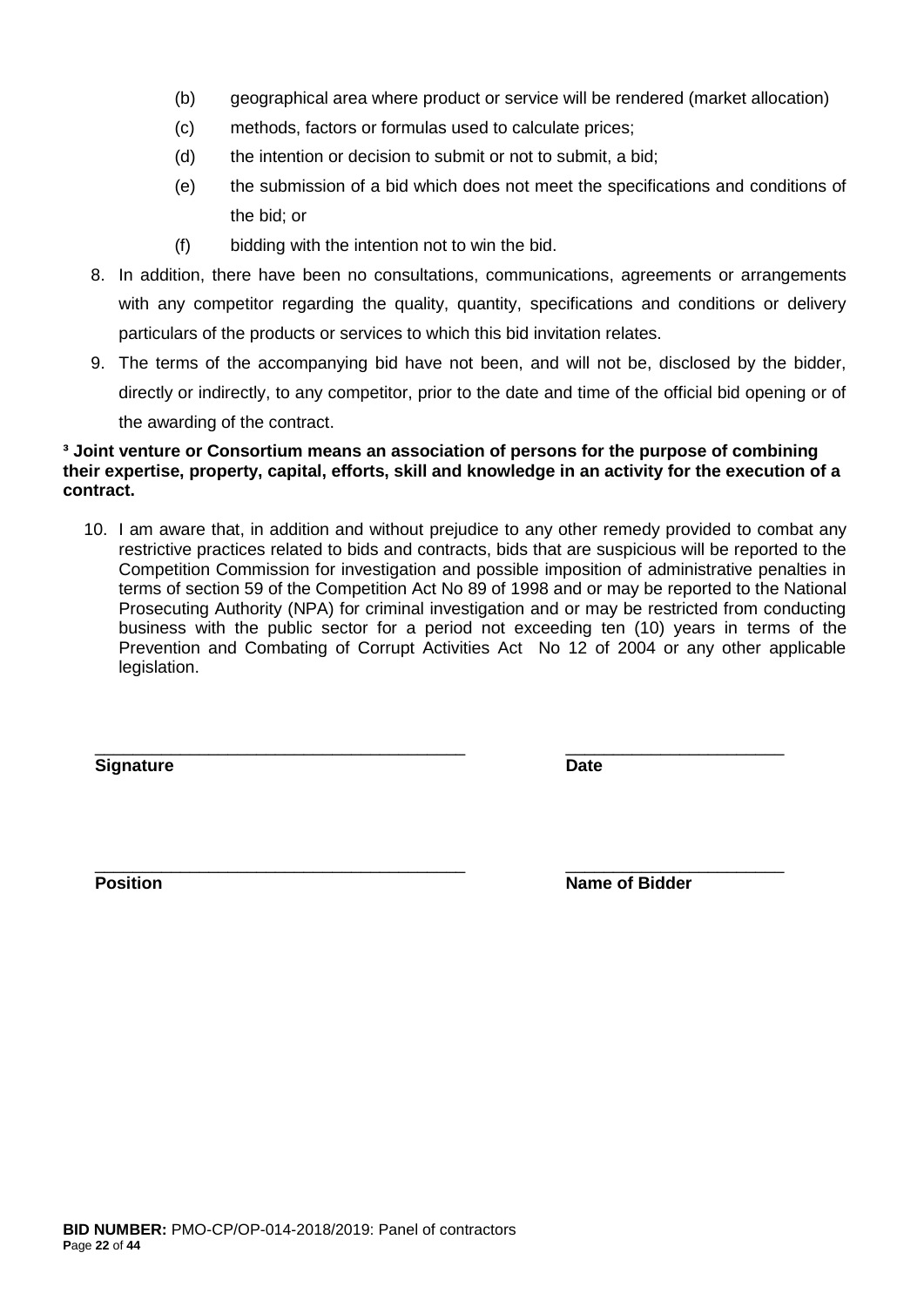# **GENERAL CONDITIONS OF CONTRACT**

| 1.             |                                                           |
|----------------|-----------------------------------------------------------|
|                |                                                           |
|                |                                                           |
|                |                                                           |
|                |                                                           |
|                |                                                           |
|                |                                                           |
|                |                                                           |
|                |                                                           |
| 2.             |                                                           |
| 3.             |                                                           |
|                |                                                           |
|                |                                                           |
| 4.             |                                                           |
| 5.             |                                                           |
| 6.             |                                                           |
| 7 <sub>1</sub> |                                                           |
|                |                                                           |
| 8.             |                                                           |
| 9.             |                                                           |
|                |                                                           |
| 10.            |                                                           |
|                |                                                           |
|                |                                                           |
|                |                                                           |
| 11.            |                                                           |
| 12.            |                                                           |
| 13.            |                                                           |
| 14.            |                                                           |
| 15.            |                                                           |
| 16.            |                                                           |
| 17.            |                                                           |
| 18.            |                                                           |
| 19.            |                                                           |
| 20.            |                                                           |
| 21.            |                                                           |
| 22.            |                                                           |
| 23.            |                                                           |
|                |                                                           |
|                |                                                           |
|                |                                                           |
|                |                                                           |
|                |                                                           |
| 24.            |                                                           |
| 25.            |                                                           |
| Page 23 of 44  | BID NUMBER: PMO-CP/OP-014-2018/2019: Panel of contractors |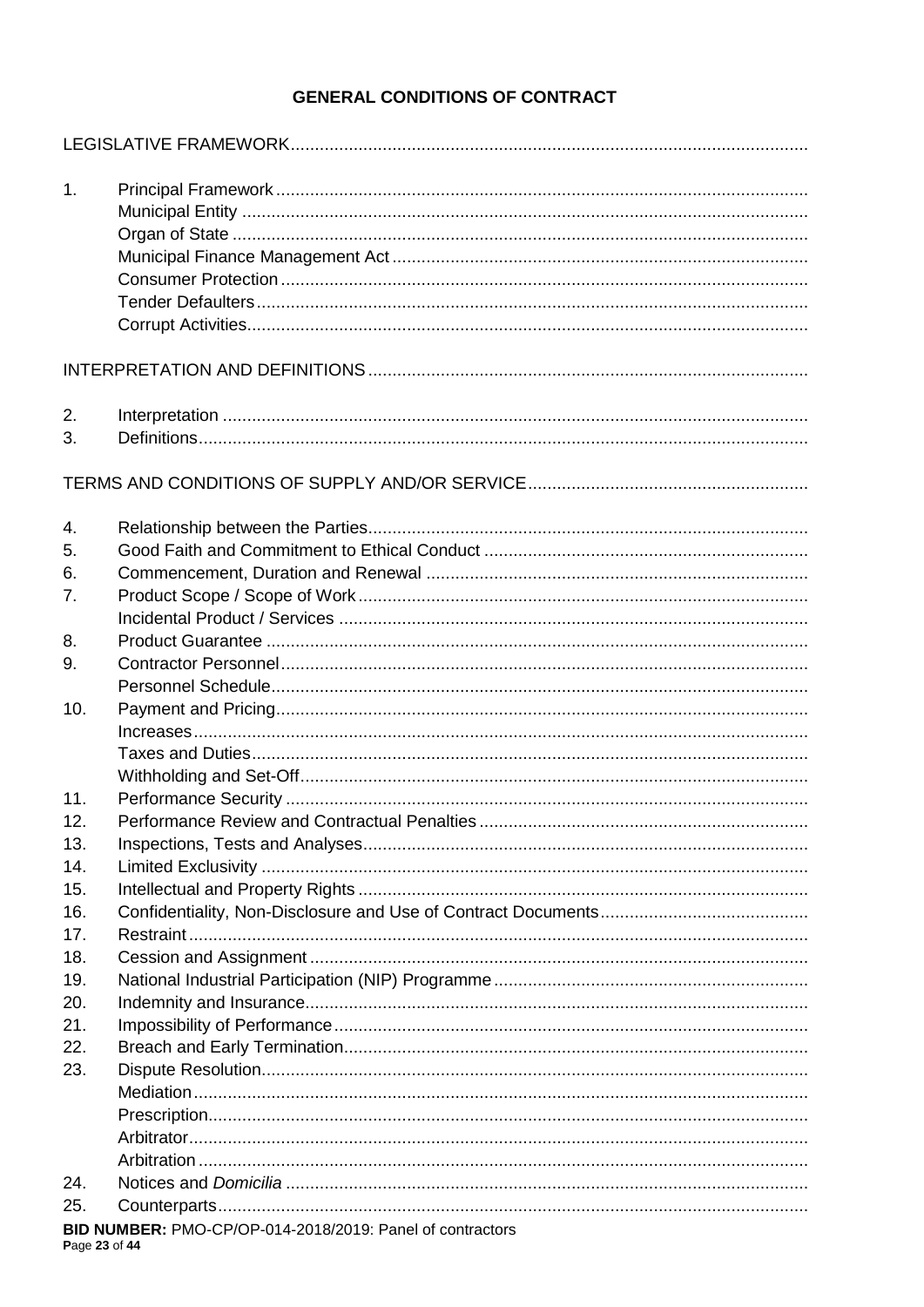| 26. |  |
|-----|--|
| 27  |  |

## LEGISLATIVE FRAMEWORK

1. Principal Framework

The information contained under this heading summarises certain of the principal statutory provisions applicable to the transaction concluded between the Parties. It is included for information purposes only and should not be regarded as legal advice, it being incumbent upon the Contractor to familiarise itself with the legislative framework. These provisions apply at law and the Parties are not competent to exclude the operation thereof by mutual agreement. As such, no agreement, transaction or series of transactions concluded outside of or in contravention of the legislative framework and the procedures provided for therein shall be binding on the Parties notwithstanding the capacity or office held or undertakings given, in writing or otherwise, by the persons contracting on behalf of either Party.

## Municipal Entity

1.1 Joburg Market is a municipal entity contemplated in section 1, read with sections 86B(1)(a)(i) and 86D(1)(a), of the Municipal Systems Act (32 of 2000), ("MSA"). It was established as such by the Greater Johannesburg Metropolitan Council (predecessor to the City of Johannesburg Metropolitan Municipality or "COJ") who procured, by virtue of the provisions of section 17D of the Promotion of Local Government Affairs Act (91 of 1983) the formation, registration and incorporation of its fresh produce market as the Joburg Market (SOC) Limited in terms of the Companies Act, with the COJ as its sole shareholder. Upon the foregoing and as required by the MSA, Joburg Market entered into a Service Delivery Agreement with the COJ in terms of which Joburg Market was appointed as an external mechanism for the delivery of a municipal service with the mandate to manage and operate the business of the fresh produce market and its assets.

## Organ of State

1.2 As a municipal entity Joburg Market is an "organ of state" as defined in section 239 of the Constitution of South Africa (108 of 1996) read with section 1 of the Institution of Legal Proceedings Against Organs of State Act (40 of 2002).

## Municipal Finance Management Act

1.3 Contracting with Joburg Market is subject, amongst others, to the Municipal Finance Management Act (56 of 2003) ("MFMA"), the MFMA Supply Chain Management Regulations (GN 868 in GG 27636 of 30 May 2005) ("SCM Regulations") and, specifically, Joburg Market's Supply Chain Management Policy made in terms of section 111 of the MFMA and regulation 2 of the SCM Regulations (collectively referred to as the "SCM Regulatory Framework"). In terms of the irregular expenditure provisions of the SCM Regulatory Framework, Joburg Market is prohibited from making any payment in relation to goods or services unlawfully or irregularly procured and/or rendered, notwithstanding that value might have been received.

#### Consumer Protection

1.4 The Consumer Protection Act (68 of 2008) does not, in terms of section 5(2)(a), apply to any transaction in terms of which goods or services are supplied to the State. However, section 5(5) stipulates that notwithstanding the foregoing exemption, those goods, and the importer or producer, distributor and retailer of those goods are nevertheless subject to, amongst others, the provisions of section 61. Section 61 sets out the liability of the producer and/or supplier for any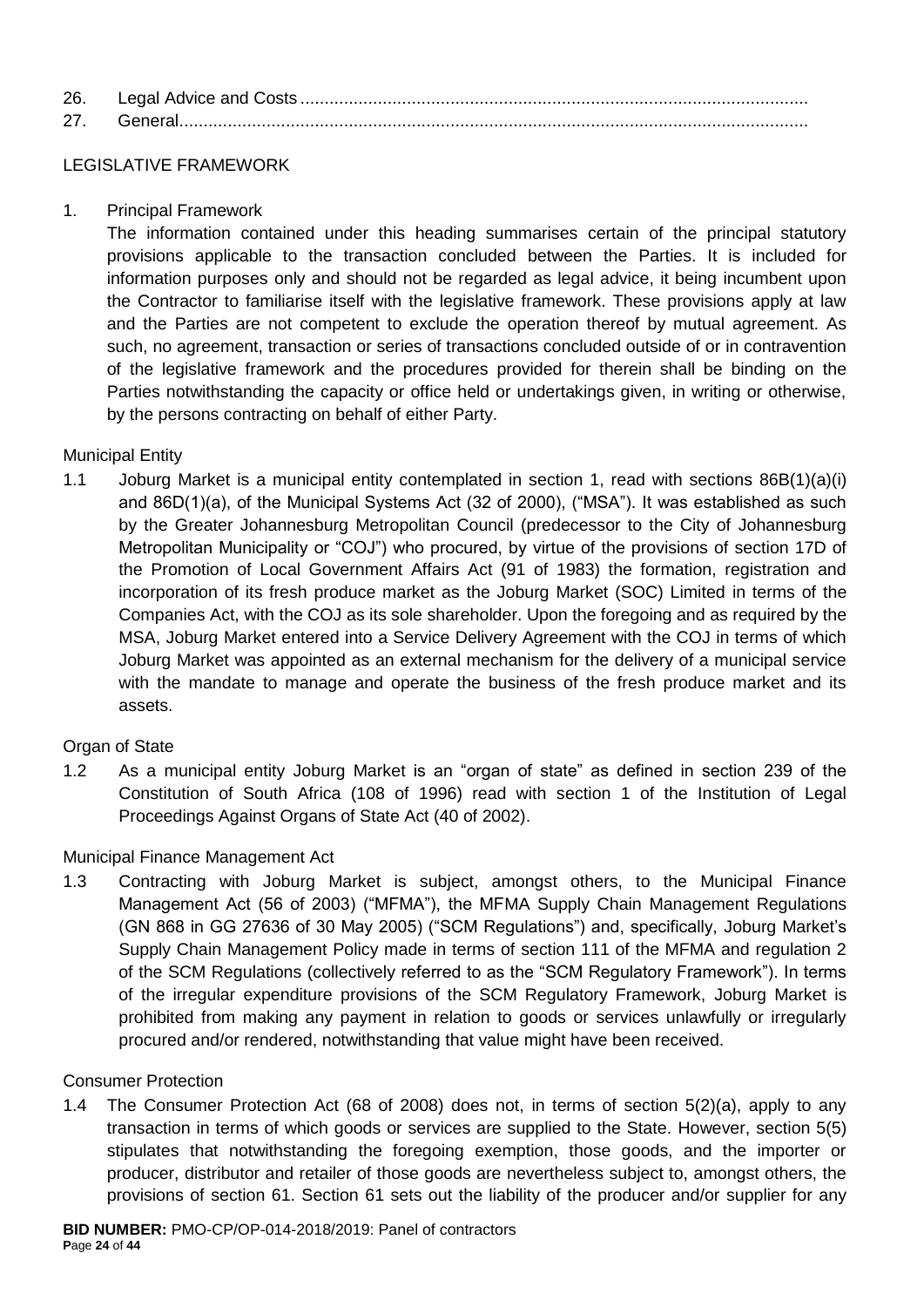harm caused wholly or partly as a consequence of a product failure, defect or hazard in any goods, irrespective of whether the harm resulted from any negligence on the part of the producer, importer, distributor or retailer, as the case may be. In terms of subsections 61(5)(c) and (d), harm for which the Contractor may be held liable includes any loss of, or physical damage to, any property of Joburg Market irrespective of whether it is movable or immovable including economic loss occasioned by such harm.

Competitive Behaviour

1.5 In terms of section 4(1)(b)(iii) of the Competition Act (89 of 1998) an agreement between, or concerted practice by, firms, or a decision by an association of firms, is prohibited if it is between parties in a horizontal relationship and if bidders was involved in collusive bidding (or bid rigging). If bidders, based on reasonable grounds or evidence obtained by Joburg Market, have engaged such restrictive practices, Joburg Market may refer the matter to the Competition Commission for investigation and possible imposition of administrative penalties. If a bidders are found guilty by the Competition Commission Joburg Market may, in addition and without prejudice to any other remedy provided for in this Agreement or at law, invalidate the bid and/or terminate this Agreement in whole or part, and/or restrict the bidders from conducting business with the public sector for a period not exceeding ten (10) years.

Tender Defaulters

- 1.6 Where Joburg Market terminates this Agreement in whole or in part, it may decide to impose a restriction penalty on the Contractor by prohibiting the Contractor from doing business with the public sector for a period not exceeding 10 years. If Joburg Market intends imposing a restriction on a Contractor or any person associated with the Contractor, the Contractor will be allowed a period of not more than fourteen (14) days to provide reasons why the envisaged restriction should not be imposed. Should the Contractor fail to respond within the stipulated fourteen (14) days, Joburg Market might regard the intended penalty as not objected against and may impose it. Any restriction imposed on any person by the Accounting Officer of Joburg Market will, at the discretion of the Accounting Officer, also be applicable to any other enterprise or any partner, manager, director or other person who wholly or partly exercises, exercised or may exercise control over the enterprise of the first-mentioned person.
- 1.7 If a restriction is imposed, Joburg Market must, within five (5) working days of such imposition, furnish the National Treasury, with the following information:
	- 1.7.1 the name and address of the Contractor and/or person restricted by Joburg Market;
	- 1.7.2 the date of commencement of the restriction;
	- 1.7.3 the period of restriction; and
	- 1.7.4 the reasons for the restriction.
- 1.8 These details will be loaded in the National Treasury's central database of suppliers or persons prohibited from doing business with the public sector.

#### Corrupt Activities

1.9 If a court of law convicts a person of an offence under sections 12 or 13 of the Prevention and Combating of Corrupt Activities Act (12 of 2004), the court may also rule that such person's name be endorsed on the Register for Tender Defaulters. When a person's name has been endorsed on the Register, the person will be prohibited from doing business with the public sector for a period not less than five years and not more than 10 years.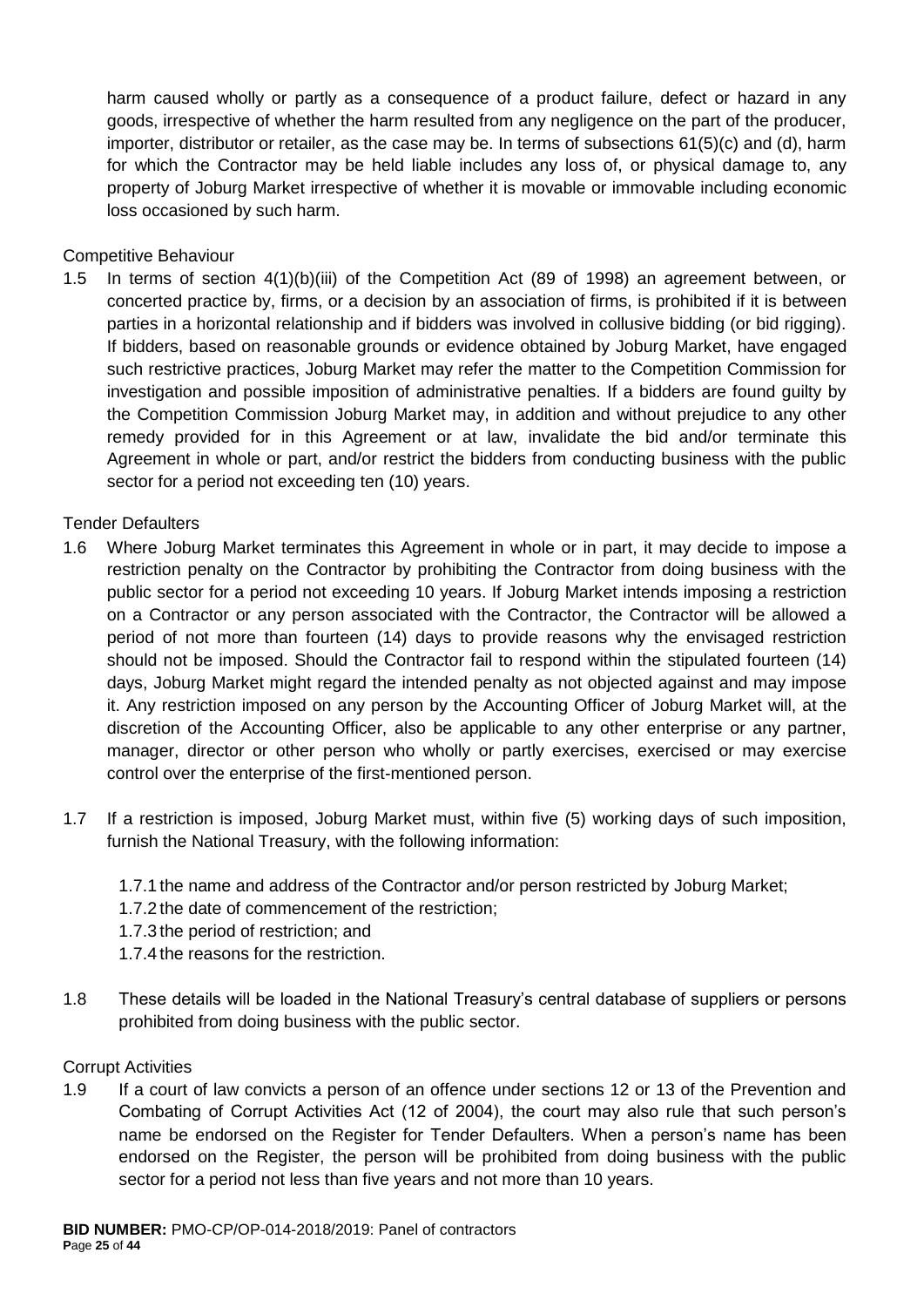## INTERPRETATION AND DEFINITIONS

#### 2. Interpretation

This Agreement shall be governed and interpreted in accordance with the laws of the RSA; and

- 2.1 headings shall be read for the purpose of reference only and shall not be used in the interpretation of nor modify nor amplify the terms of this Agreement.
- 2.2 words importing any gender include the others; the singular include the plural and vice versa and natural persons include created entities, other legal *personae* (corporate or unincorporate) and the state and vice versa.
- 2.3 all provisions of this Agreement are severable from each other and any provision which is or may become unenforceable shall be ineffective to the extent of such unenforceability and shall be treated as if not written and severed without invalidating the remaining provisions of this Agreement (or affecting the validity or enforceability of such provision in any other jurisdiction); the Parties who declare their intention that this Agreement would be executed without such unenforceable provision if they were aware of such unenforceability at the time of execution hereof and that this Agreement should be implemented or continue to be implemented, having regard to each Party's rationale and purpose in entering into this Agreement.
- 2.4 when any number of days is prescribed, these shall business days (unless days are described as calendar days in which event Saturdays, Sundays and public holiday's shall be included) reckoned exclusively of the first and inclusively of the last day.
- 2.5 any reference to any statute, regulation or other legislation shall be a reference to that statute, regulation or other legislation as at the Signature Date, and as amended or substituted from time to time thereafter.
- 2.6 the words "include", "including" and "in particular" shall be construed as being by way of example or emphasis and shall not be construed as, nor shall they take effect as, limiting the generality of any preceding words.
- 2.7 the rule of construction that a contract shall be interpreted against the Party principally responsible for the drafting or preparation of the contract, shall not apply.
- 2.8 any annexures, schedules, and/or documents ("appendices") referred to in this Agreement shall be deemed to be incorporated in and form an integral part hereof; in the event of a conflict between any appendices and this Agreement, the provisions of this Agreement shall prevail.
- 2.9 the termination of this Agreement shall not affect those of the provisions which provide that they shall operate after termination or which of necessity must continue to have effect thereafter notwithstanding that specific clauses do not expressly provide for such continuation.
- 2.10 any substantive provision imposing rights or obligations on a Party, notwithstanding that it is only in a definition clause, shall have effect as if it were a substantive provision in the body of this Agreement.
- 2.11 information supplied in the bidding documents shall be construed as material representations made by the Contractor, which induced Joburg Market to enter into this Agreement.
- 3. Definitions

Unless clearly inconsistent with or otherwise indicated by the context, the following expressions shall bear the meanings assigned to them and cognate expressions shall bear corresponding meanings in this Agreement: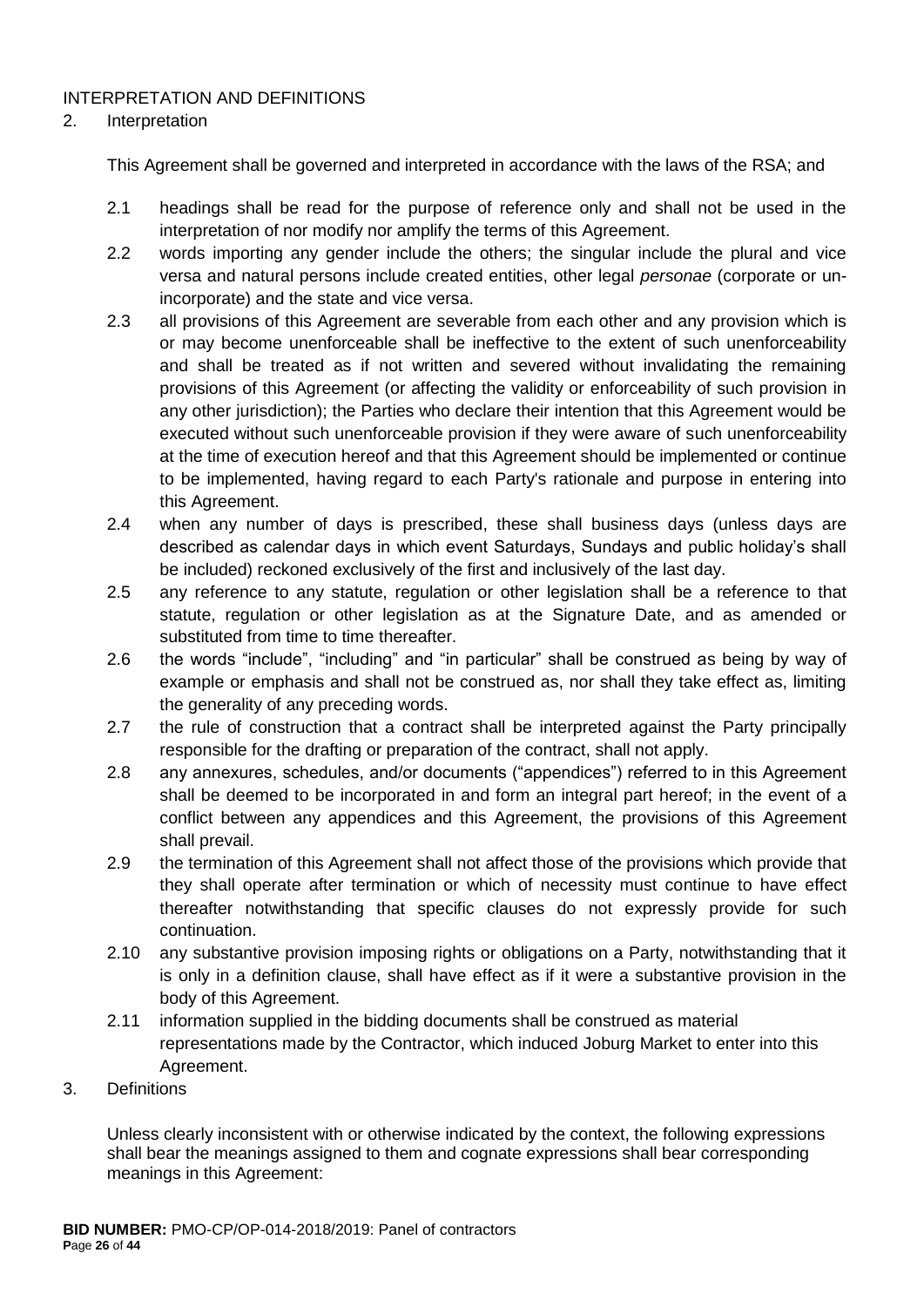- 3.1 "Agreement" means this Agreement entered into between Joburg Market and the Contractor including the appendices and all documents included therein by reference.
- 3.2 "Annexure A" means the Contractor's tender to supply the Product or render the Services or works to Joburg Market in terms of the scope of work and on the terms and conditions, pricing and payment terms set out therein.
- 3.3 "Annexure B" means a copy of Joburg Market Supply Chain Management Policy in terms of which this Agreement and the bid was specified, evaluated, adjudicated and awarded.
- 3.4 "Annexure C" means, if applicable to the subject matter of this Agreement and the Contractor's obligations in terms thereof, the Contractor's Personnel Schedule.
- 3.5 "Annexure D" means, if applicable to services rendered at Joburg Market's premises by the Contractor, the Occupational Health and Safety Act Agreement entered into between the Parties in terms of section 37(2) of that Act.
- 3.6 "Annexure E" means, if applicable in terms of the scope of work, the Contractor's Project Plan delivered to Joburg Market within the time specified therefore.
- 3.7 "Annexure F" means, if applicable to the Product or the subject matter of this Agreement and read conjunctively with the Contractor's obligations in terms of the Consumer Protection Act, the express warranties provided by the Contractor in relation to the Product.
- 3.8 "Annexure G" means a copy of the regulation 36 deviation approved by the Accounting Officer (Chief Executive Officer) of Joburg Market in the event that in the procurement of this Agreement the official procurement processes was dispensed with based on an exceptional circumstance allowed by the SCM Regulatory Framework.
- 3.9 "Closing Time" means the date and hour specified in the bidding documents for the receipt of bids.
- 3.10 "Commencement Date" means, notwithstanding the Signature Date, the date specified in the Contract Schedule.
- 3.11 "Confidential Information" means including this Agreement, Joburg Market's trade secrets, processes, techniques, methods, designs, products and organisational and other structures employed in its business, the contractual and financial arrangements with its suppliers, customers, employees, clients and other business associates, its financial details including its results, details of the prospective and existing clients, customers and employees, its business strategies, general modus operandi, client information including its customer lists and customer contact details, price lists, employee remuneration and salary packages, medical and/or patient information, computer programs and information systems, policies and procedures, diagnostic tools, data, diagrams, reports including incidents, incident reports, electronic and other visual and audio recordings, related statistics, specifications, charts, studies and Intellectual Property, know-how, trade and any other similar information all of which is, by its nature, confidential and/or proprietary to Joburg Market and its business.
- 3.12 "Contractor" means the incorporated entity, consortium, and partnership or individual who is the service provider, supplier or seller in terms of this Agreement, identified as such in the Contract Schedule; howsoever the Contractor may be legally constituted or formed.
- 3.13 "Contract Period" means the period set out in the Contract Schedule.
- 3.14 "Contract Price" means the price payable to the Contractor under this Agreement for the full and proper performance of its contractual obligations specified in the Contract Schedule.
- 3.15 "Corrupt Practice" means the offering, giving, receiving, or soliciting of a thing of value to influence the action of a public official in the procurement process or in the execution of this Agreement.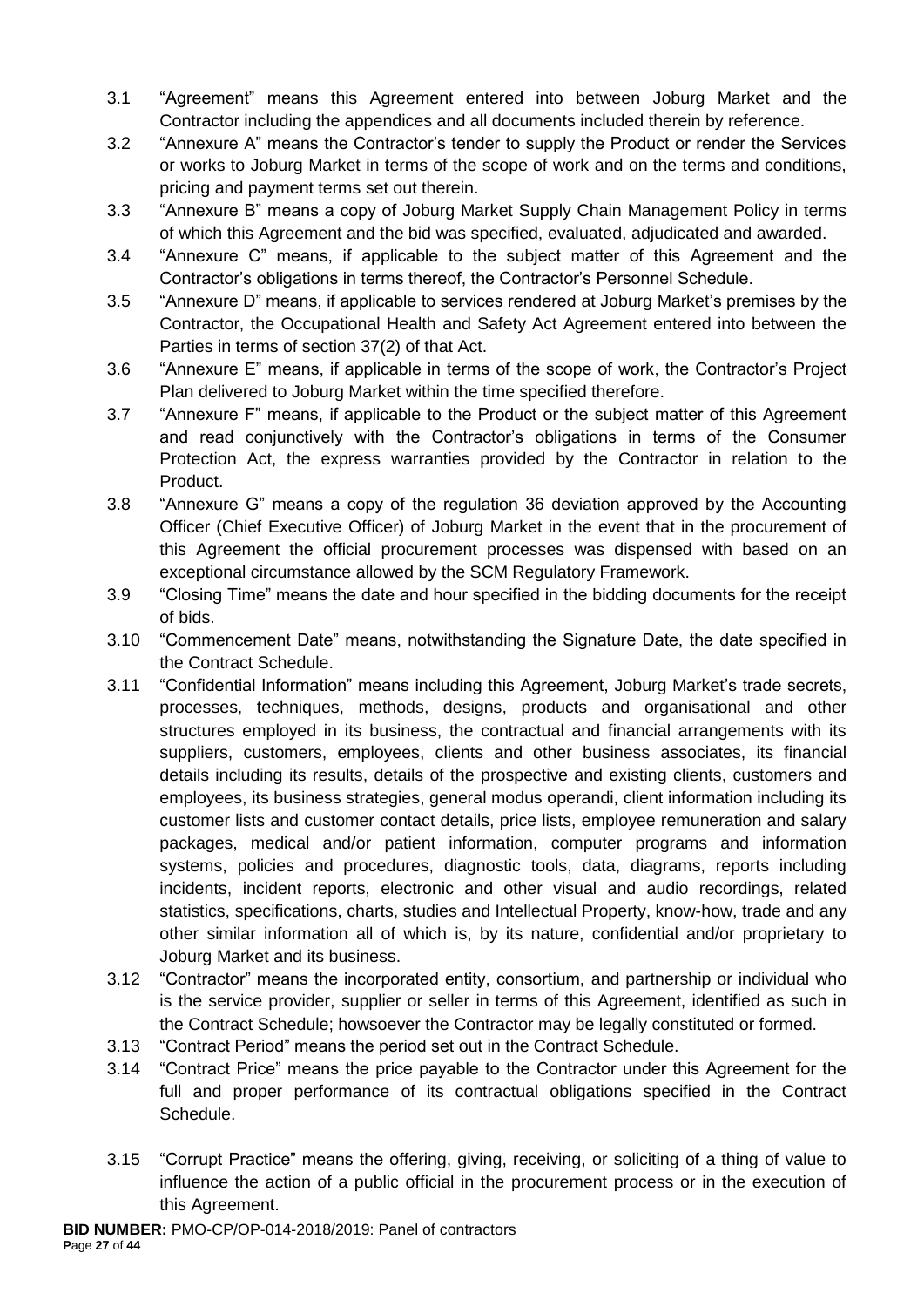- 3.16 "Countervailing Duties" are imposed in cases where an enterprise abroad is subsidised by its government and encouraged to market its products internationally.
- 3.17 "Country of Origin" means the place where the Product was mined, grown or produced or from which the services are supplied.
- 3.18 "CPI" means the headline consumer price index (for all urban areas) annual inflation rate, or such amended or replacement index, as published monthly by Statistics South Africa in Statistical Release P0141, available from <http://www.statssa.gov.za>.
- 3.19 "Default Interest" means interest chargeable in terms of this Agreement to unpaid amounts or outstanding obligations which interest shall be calculated, from the due date until date of payment, on a daily balance and compounded monthly in arrear at an annual rate of two percent (2%) above the prevailing, variable prime rate publicly quoted by ABSA Bank Limited from time to time.
- 3.20 "Delivery" means delivery of the Product (and a reference to the rendering any service or executing any works) inclusive of necessary clearing, documentation, carriage (through whatsoever mode), insurance, licensing, unloading, installation and commissioning in operational working order at the store, site or premises of Joburg Market (which shall, unless the contrary is agreed in writing, be performed, conducted and/or delivered in accordance with Joburg Market's usual policies and procedures), the Contractor bearing all the risks and charges in the Product until completion of delivery is confirmed in writing by Joburg Market.
- 3.21 "Delivery Period" means that period agreed in writing between the Parties in relation to Delivery of the Product or parts thereof by the Contractor, any delay in which shall be deemed a breach of this Agreement and entitle Joburg Market to exercise its remedies in terms of this Agreement or at law.
- 3.22 "Dumping" means a private enterprise resident outside of the RSA market its goods on own initiative in the RSA at lower prices than that of the Country of Origin and which have the potential to harm the local industries in the RSA.
- 3.23 "Fraudulent practice" means a misrepresentation of facts in order to influence a procurement process or the execution of this Agreement to the detriment of any bidder or Joburg Market, and includes collusive practice among bidders (prior to or after bid submission) designed to establish bid prices at artificial non-competitive levels and to deprive the bidder of the benefits of free and open competition.
- 3.24 "Intellectual Property" means collectively, patents, copyright, trademarks, logos, style names, slogans, designs, models, methodologies, inventions, software object code or programme interface and/or structure, and any other type of intellectual property (whether registered or unregistered including applications for and rights to obtain, use or for their protection) which are used or held, whether or not currently, in connection with Joburg Market's business and includes the Confidential Information and, "know-how" being ideas, designs, documents, diagrams, information, devices, technical data, scientific data, secret and other processes and methods used in connection with Joburg Market's business, and, all available information regarding marketing and promotion of the goods and services of Joburg Market, and, all and any modifications or improvements to any of them.
- 3.25 "Joburg Market" means Joburg Market (SOC) Limited (trading as Joburg Market), a corporatized municipal entity incorporated in terms of the laws of the RSA under registration number 2000/023383/07 and with VAT registration number 4840195038, with its *domicilium citandi et executandi* situated at The Office of the CEO, 3<sup>rd</sup> Floor, Main Building, Joburg Market, 4 Fortune Road (off Heidelberg Road), City Deep, 2049, Johannesburg.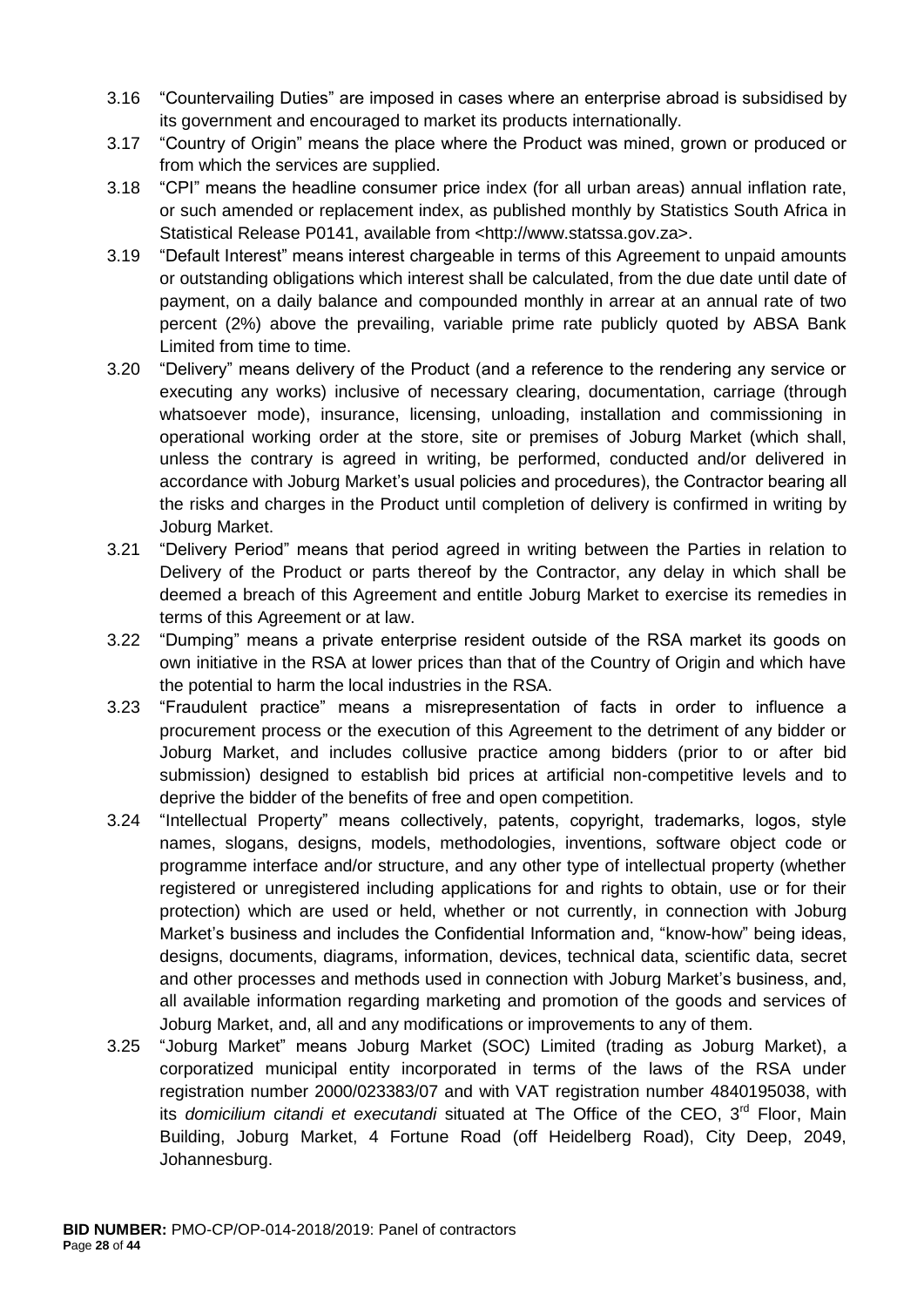- 3.26 "Imported Content" means that portion of the bidding price represented by the cost of components, parts or materials which have been or are still to be imported (whether by the Contractor or its subcontractors) and which costs are inclusive of the costs abroad, plus freight and other direct importation costs such as landing costs, dock dues, import duty, sales duty or other similar tax or duty at the RSA place of entry as well as transportation and handling charges to the factory in the RSA where the Product covered by the bid will be manufactured.
- 3.27 "Local Content" means that portion of the bidding price, which is not included in the imported content provided that local manufacture does take place.
- 3.28 "Order" means an official written order or requisition issued for the supply of the Product.
- 3.29 "Parties" mean the Contractor and Joburg Market and "Party" shall mean that one of them be indicated by the context.
- 3.30 "Product" means, depending on the subject matter of this Agreement, either or both of:
	- 3.30.1 "Goods" e.g. plant, equipment, machinery, manufactured items and/or other materials or combined works that the Contractor is required to supply to Joburg Market including (where usually, logically or of right or common practice) ancillary services such as installation, commissioning, provision of technical assistance, after sales support, warranty services etc. and/or
	- 3.30.2 "Services" e.g. those functional, consulting and/or professional services or combined works the Contractor as service provider is required to render to Joburg Market including (where usually, logically or of right or common practice) ancillary goods such as spare parts, packing, documents, manuals, reports etc.).
- 3.31 "RSA" means the Republic of South Africa as defined in section 1 of the Constitution of the Republic of South Africa (108 of 1996).
- 3.32 "Signature Date" means the date of the on which this Agreement, or any other document in relation thereto, is signed by the Party signing it last in time on the last date in time.
- 3.33 "VAT" means Value-Added Tax defined and levied in terms of the Value-Added Tax Act (89 of 1991) and unless stated to the contrary, all amounts quoted in this Agreement are quoted exclusive of VAT.

## TERMS AND CONDITIONS OF SUPPLY AND/OR SERVICE

- 4. Relationship between the Parties
	- 4.1 The Contractor shall fulfil its obligations in terms of this Agreement as an independent contractor to Joburg Market and not as an employee, labour broker, agent, partner (whether in consortium or joint venture) of Joburg Market; and, neither it nor any of its employees shall hold itself/themselves out as being the same.
	- 4.2 In addition, save as set out herein, neither Party shall be entitled to bind the other Party to any representation, obligation or promise of any nature whatsoever, pledge the credit of the other or incur any liability on behalf of the other Party or purport to do so.

## 5. Good Faith and Commitment to Ethical Conduct

- 5.1 The Parties commit to ethical business conduct and undertake to exercise and display the utmost good faith to one another in giving effect to the terms of this Agreement.
- 5.2 Without limiting the generality of the foregoing the Parties undertake not to accept, offer, induce, permit or promote the acceptance or offering of any gratuity, enticement, incentive or gift that could reasonably be regarded as a bribe or an attempt to otherwise exert undue influence over the recipient.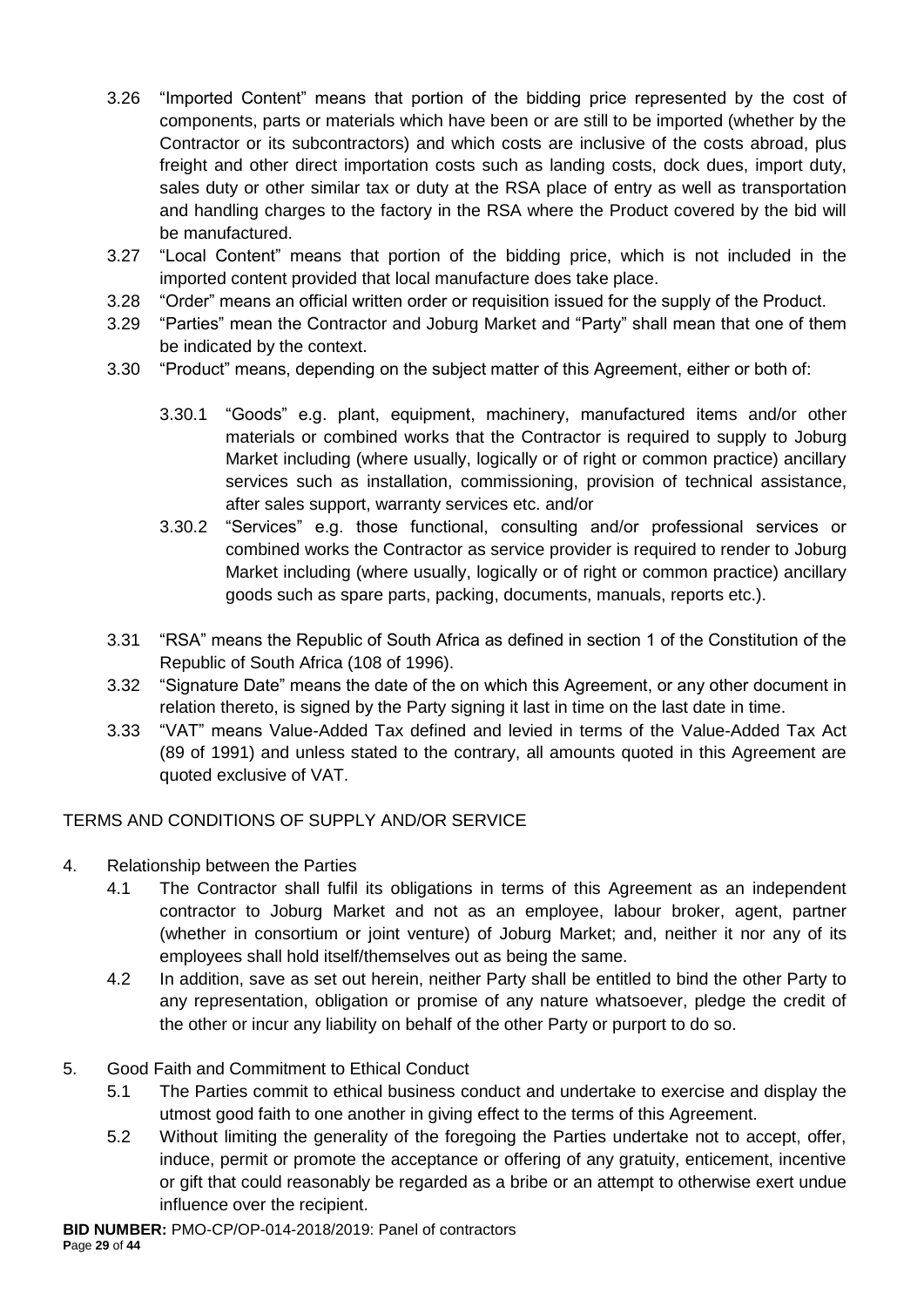- 5.3 The Parties will use their best endeavours to prevent their officers, employees, agents and contractors from doing any of the foregoing; or, to otherwise act in a manner which a reasonable and informed person would regard as unethical or do anything which could reasonably be expected to damage or diminish the reputation or business image of the other.
- 6. Commencement, Duration and Renewal
	- 6.1 This Agreement shall commence on the Commencement Date and endure for the Contract Period, delimited in terms of time and/or the expenditure of a particular amount, as set out in the Contract Schedule.
	- 6.2 In the event that the Contractor's obligations is to be performed in terms of a project plan or in phased or other manner, the same shall be set out in a separate annexure.
	- 6.3 Unless provision is made for renewal in the Contract Schedule, this Agreement shall terminate on the expiry of the Contract Period unless terminated earlier in terms of this Agreement or at law. Any renewal shall be conditional upon the subject matter of this Agreement being susceptible for renewal and, the proper performance by the Contractor of its obligations during the initial Contract Period.
	- 6.4 However, notwithstanding anything to the contrary contained in this Agreement or any terms contained in any document produced whether in relation to this Agreement of otherwise by Joburg Market or the Contractor, any renewal of this Agreement shall at all times:
		- 6.4.1 remain within the discretion and at the option of Joburg Market,
		- 6.4.2 be express and in writing, and
		- 6.4.3 executed no sooner than three (3) months before and no later than the termination date.
- 7. Product Scope / Scope of Work

The relevant part of Annexure A shall apply in relation to the description, quality and quantity of the Product (goods, services, works or any combination thereof) to be delivered to Joburg Market in terms of this Agreement.

- 7.1 The Product shall conform to the standards, specifications and/or scope of work set out in the bidding documents and, where applicable, be packed in a manner designed to prevent damage or deterioration during transit to its final destination / Joburg Market, which packing, marking, case size, weights and documentation both inside and outside the packaging shall:
	- 7.1.1 be sufficient to withstand, without limitation, rough handling during transit and exposure to extreme temperatures, salt and precipitation during transit, and open storage.
	- 7.1.2 take into consideration, where appropriate, the location of the Product's final destination and the absence of heavy handling facilities at all points in transit.
	- 7.1.3 comply strictly with such special requirements expressly provided for in the bidding documents and in any subsequent instructions ordered by Joburg Market.

# Incidental Product / Services

7.2 The bid documents may require that the Contractor provide any or all of the following incidental Product (services, goods or works including materials, notifications, and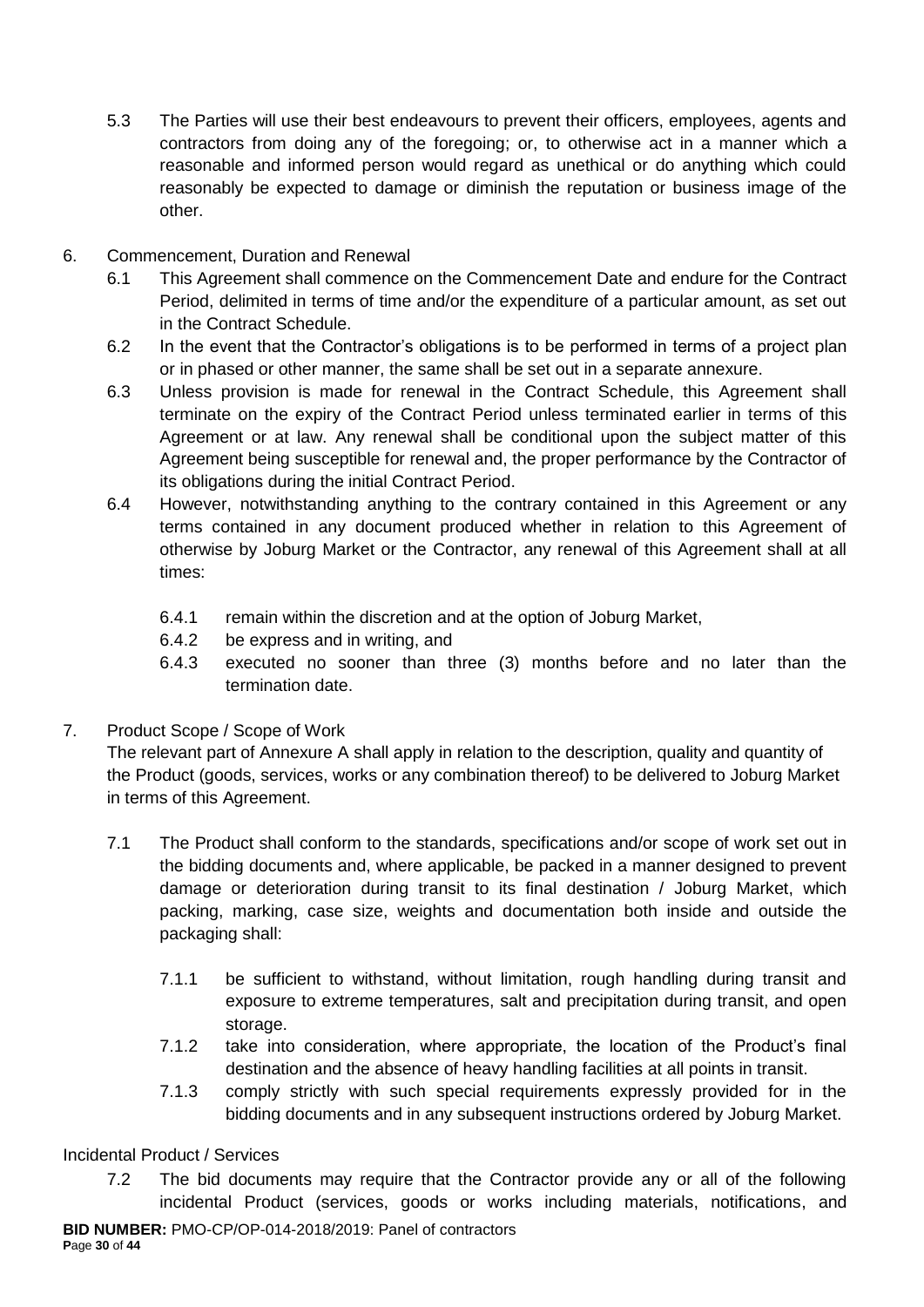information pertaining to spare parts manufactured or distributed by the Contractor or its principal):

- 7.2.1 performance or supervision of on-site assembly and/or commissioning of the Product.
- 7.2.2 furnishing of tools required for assembly and/or maintenance of the Product.
- 7.2.3 furnishing of a detailed operations and maintenance manual for each appropriate unit of the Product.
- 7.2.4 performance or supervision or maintenance and/or repair of the Product, for a period agreed by the Parties, provided that this shall not relieve the Contractor of any warranty obligations under this Agreement.
- 7.2.5 training of Joburg Market's personnel, at the Contractor's plant and/or on-site, in assembly, start-up, operation, maintenance, and/or repair of the Product.
- 7.2.6 such spare parts as Joburg Market may elect to purchase from the Contractor, provided that this election shall not relieve the Contractor of any warranty obligations under this Agreement and advance notification to the discontinuation of any particular model of Product, spare parts etc. in sufficient time to permit Joburg Market to procure needed requirements.
- 7.3 Prices charged by the Contractor for incidental Product and/or services, if not included in the Contract Price, shall be agreed upon in advance by the Parties and shall not exceed the prevailing rates charged to other Parties by the supplier for similar services.
- 8. Product Guarantee
	- 8.1 The Contractor warrants that the Product shall be fit for the intended purpose of use and free of defect, arising from design, materials, or workmanship (except when the design and/or material is required by Joburg Market's specifications) or from any act or omission of the Contractor and that it is new, unused, of the most recent or current model, and incorporates all recent improvements in design and materials unless provided otherwise in the bid documents.
	- 8.2 Unless a more favourable Product warranty is offered by the Contractor or warranty terms are expressly agreed between the Parties (refer annexures and Contract Schedule), this warranty shall remain valid for twelve (12) months after the Product have been delivered to Joburg Market or, for eighteen (18) months after the date of shipment from the port or place of loading in the source country, whichever period concludes earlier.
	- 8.3 Joburg Market shall notify the Contractor in writing of any claims arising under this warranty. Upon receipt of such notice, the Contractor shall, within the reasonable period specified therein and with all reasonable speed, repair or replace the defective goods or parts thereof, without costs to Joburg Market. If the Contractor, having been notified, fails to remedy the defect(s) within the period specified in the notice, Joburg Market may proceed to take such remedial action as may be necessary at the Contractor's risk and expense and without prejudice to any other rights, which Joburg Market may have against the Contractor.
- 9. Contractor Personnel

The Contractor shall employ and provide all qualified and experienced personnel required to perform the Services and shall take all measures necessary and shall provide all materials and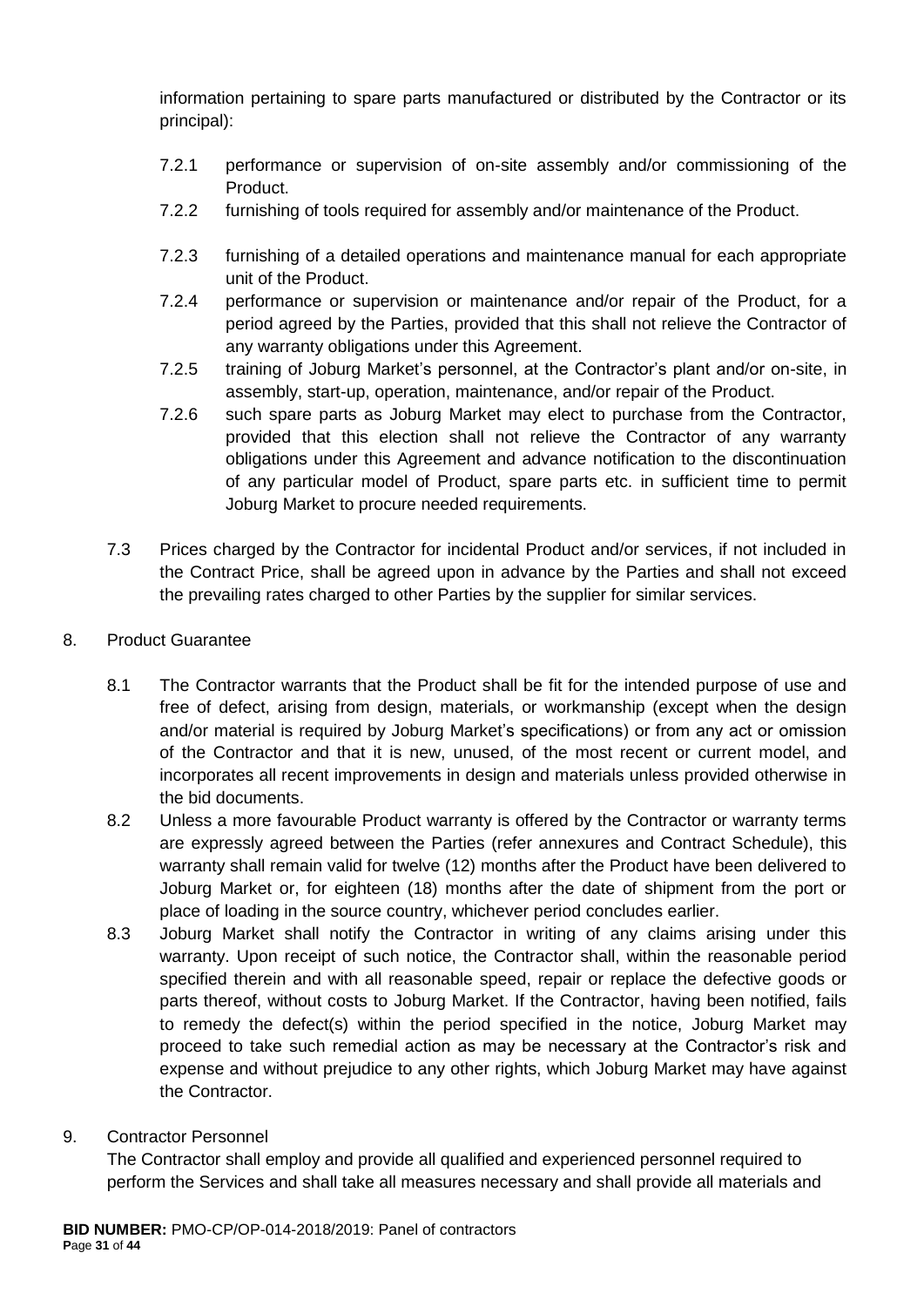equipment necessary to enable personnel to perform their duties in an efficient, workmanlike and professional manner.

Personnel Schedule

- 9.1 If required in terms of this Agreement, the Contractor shall provide key persons or named personnel listed (including titles, job descriptions, qualifications and estimated periods of engagement) in a Personnel Schedule who will perform specific duties for periods of time indicated therein in the delivery of the Product; and shall forward same to Joburg Market for approval within ten (10) days of the Signature Date or the Commencement Date (whichever is the earlier).
- 9.2 If at any time, a key person cannot be made available, the Contractor may engage a replacement who is equally or better qualified to perform the stated duty. Where the fees for the Product are time-based, the fee payable for a person provided as a replacement to a named key person shall not exceed that which would have been payable to the person replaced and the Contractor shall bear all additional costs arising out of or incidental to replacement of personnel.
- 9.3 Where the Contractor proposes to utilise a person not listed in the Personnel Schedule, it shall submit the name, relevant qualifications and experience of the proposed replacement person to Joburg Market for approval. Should Joburg Market not object in writing within ten (10) days of receipt of such notification, the replacement shall be deemed to have been approved by Joburg Market.
- 10. Payment and Pricing

The Contract Price shall be fixed and not vary from the Contractor's tendered prices with the exception of variations allowed in the tender document.

- 10.1 The method and conditions of payment (in South African Rand) to be made to the Contractor under this Agreement shall be specified in relevant part of Annexure A. Unless specified to the contrary in Annexure A, payment shall be made thirty (30) days from the end of the month in which the relevant invoice is received.
- 10.2 Notwithstanding the foregoing, payment shall at all times remain subject to such deductions / penalties as may be allowed in terms of this Agreement and the Contractor upon fulfilment of its obligations furnishing Joburg Market with an valid tax invoice accompanied by a copy of the delivery note, completion certificate or such other document as may be prescribed or customary given the subject matter of the Product delivered.

#### Increases

10.3 The Contractor shall not be entitled to increase its rates or prices to Joburg Market; however, in the event of an annual of multi-year agreement, the Contractor shall be entitled, on the anniversary of the Commencement Date, to increase its rate and/or prices to Joburg Market by an amount not exceeding CPI.

## Taxes and Duties

10.4 The Contractor shall be entirely liable for all taxes, stamp duties, license fees, and other such levies imposed in relation to the Product / this Agreement, whether levied in the RSA or abroad, until the Product is delivered to Joburg Market.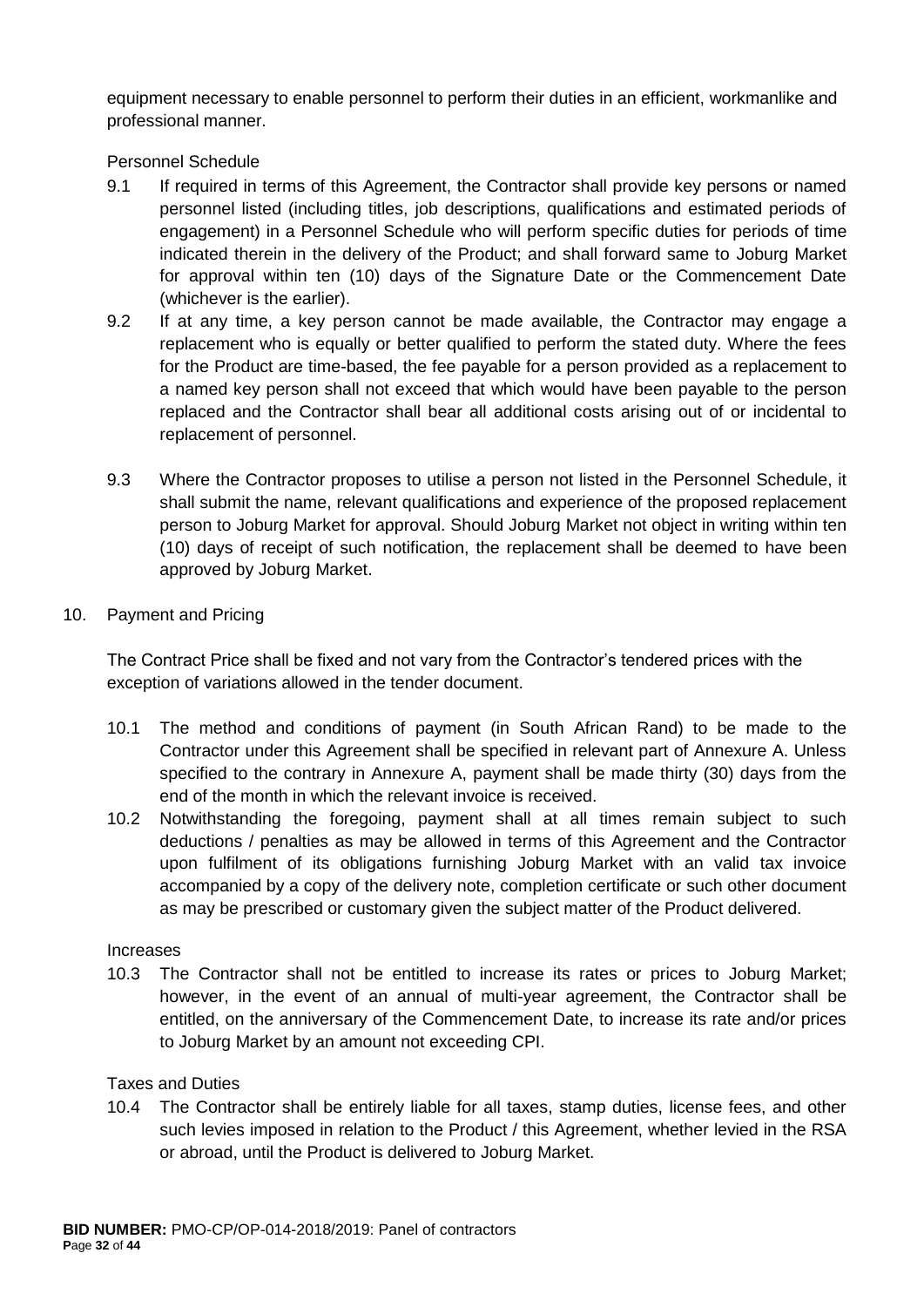Withholding and Set-Off

10.5 The Contractor shall not be entitled because of any (improvement) lien, set-off, counterclaim, abatement or other similar deduction to withhold delivery or hand-over of any of the Product under any circumstances including when same is disputed.

## 11. Performance Security

If specified in the bid documents, Joburg Market may within thirty (30) days of the Signature Date, require the Contractor to furnish Joburg Market with performance security in the amount specified in the bid documents (refer Contract Schedule), the furnishing of which shall be a resolutive condition to the continued operation of this Agreement.

- 11.1 The performance security shall be denominated in South African Rand and shall be a bank guarantee or an irrevocable letter of credit issued by a reputable bank located in the RSA.
- 11.2 The bank guarantee shall be payable to Joburg Market on demand, in whole or in part, as either contractual penalties or, as compensation for any loss resulting from the Contractor's failure to comply with its obligations under this Agreement.
- 11.3 The performance security will be discharged by Joburg Market and returned to the Contractor not later than thirty (30) days following the date of completion of the Contractor's obligations under this Agreement, including any warranty obligations, unless otherwise specified.

## 12. Performance Review and Contractual Penalties

The Contractor's performance of its obligations in terms of this Agreement may be monitored and evaluated by Joburg Market in terms of its performance measurement criteria and contract management systems from time to time against the requirements of this Agreement. In the event that the Contractor's performance is at any time, in Joburg Market's reasonable opinion:

- 12.1 not carried out in accordance with this Agreement and/or any instruction to rectify any performance shortcoming, whether or not the obligation arose as a result of a breach of this Agreement or a performance evaluation, or
- 12.2 of a quality not in conformance with the specifications that places the objectives of this Agreement or Joburg Market's public service delivery mandate at undue risk, or
- 12.3 represents a performance shortcoming or delay or a series or trend of such shortcomings or delays which is likely to continue or recur,

Joburg Market shall at its discretion and with reservation of Joburg Market's rights in terms of this Agreement and its remedies at law to:

12.4 suspend the Contractor and at the Contractor's cost take or cause corrective action and/or take over the rendering of the services / supply of the goods in whole or in part (itself or through another party) to the extent and for the time deemed necessary to remedy or rectify the performance shortcomings or delays, or

without prejudice to claim damages in lieu of the following and/or Joburg Market's right to terminate this Agreement, to deduct from any payments due and payable to the Contractor:

12.5 a contractual penalty, calculated on the delivered price or Contract Price of the delayed goods or underperformed services, per instance, in an amount equal to the Default Interest pro-rated per day of delay or as a percentage of underperformance, and/or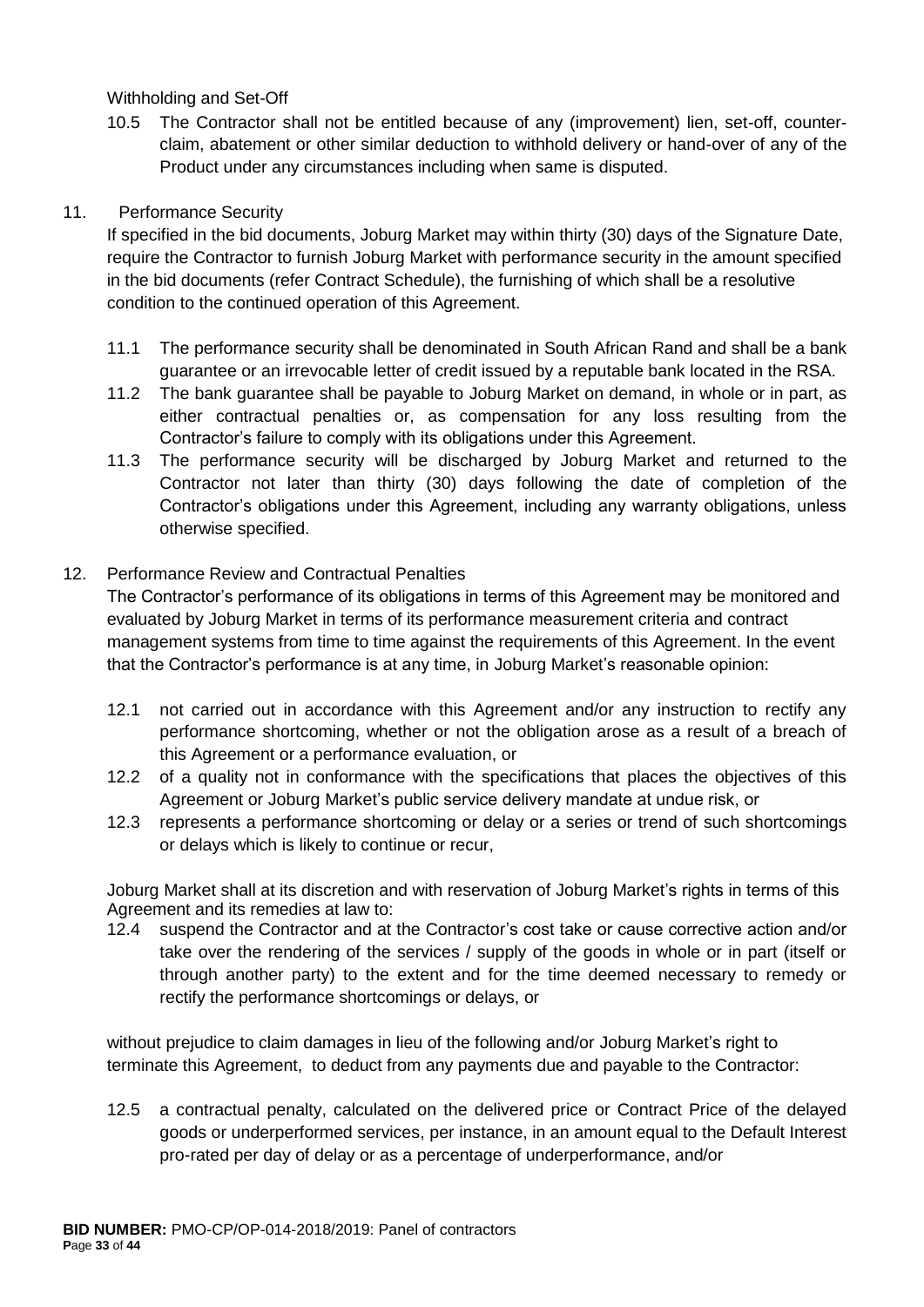- 12.6 calculated as the reasonable cost of repair or replacement, any damage to Joburg Market's property, plant, equipment and/or infrastructure attributable to the wilful or negligent actions and/or omissions of the Contractor.
- 13. Inspections, Tests and Analyses
	- 13.1 All pre-bidding testing will be for the account of the bidder / Contractor. If it is a bid condition that Product to be produced or rendered should at any stage during production or execution or on completion be subject to inspection, the premises of the bidder or Contractor shall be open, at all reasonable hours, for inspection by a representative or nominee of Joburg Market.
	- 13.2 If there are no inspection requirements indicated in the bidding documents but during the Contract Period Joburg Market in its discretion decide that inspections shall be carried out, the Contractor shall make the necessary arrangements, including payment arrangements with the testing and/or certification authority concerned. If the results of the foregoing inspections, tests and/or analyses reflects that the Product is:
		- 13.2.1 in good order and/or complies with the bid requirements, the cost of the inspections, tests and analyses shall be defrayed by Joburg Market, or
		- 13.2.2 defective and/or does not comply with the bid requirements, tests and analyses shall be defrayed by the Contractor.
	- 13.3 Joburg Market shall, irrespective of whether defective and/or non-compliant Product was previously accepted by it, be entitled to reject the same based on the inspections, tests and/or analyses result.
	- 13.4 Any Product may on or after (subject to the Product guarantee) Delivery be inspected, tested or analysed and may be rejected if found not to comply with the requirements of this Agreement. Such rejected Product shall be held at the cost and risk of the Contractor who shall, when called upon, remove them immediately at its own cost and forthwith substitute them with Product which do comply with the requirements of this Agreement. Failing such removal, the rejected Product shall be returned at the Contractor's cost and risk. Should the Contractor fail to provide the substitute supplies forthwith, Joburg Market may, without giving the Contractor further opportunity to substitute the rejected Product, purchase such Product as may be necessary at the expense of the Contractor.
	- 13.5 Joburg Market's right (whether personally or through a third party) to test, inspect, analyse or certify the Product and the remedies set out above, shall be without prejudice to Joburg Market's right to terminate this Agreement for breach, impose contractual penalties or to claim damages in lieu of the penalty.

## 14. Limited Exclusivity

The appointment of the Contractor by Joburg Market is on an exclusive basis and Joburg Market shall for the duration of this Agreement obtain all of the Product listed in the scope of work from the Contractor, subject thereto that:

- 14.1 the Contractor is not in default of its obligations in terms of this Agreement, failing which the exclusivity afforded to the Contractor shall end and Joburg Market shall be free to conclude contractual arrangements with third parties.
- 14.2 no provision in this Agreement shall prohibit the procurement of similar Product from a national department, provincial department, or a local authority; or, outside of this Agreement in small quantities or to have minor essential Product executed if an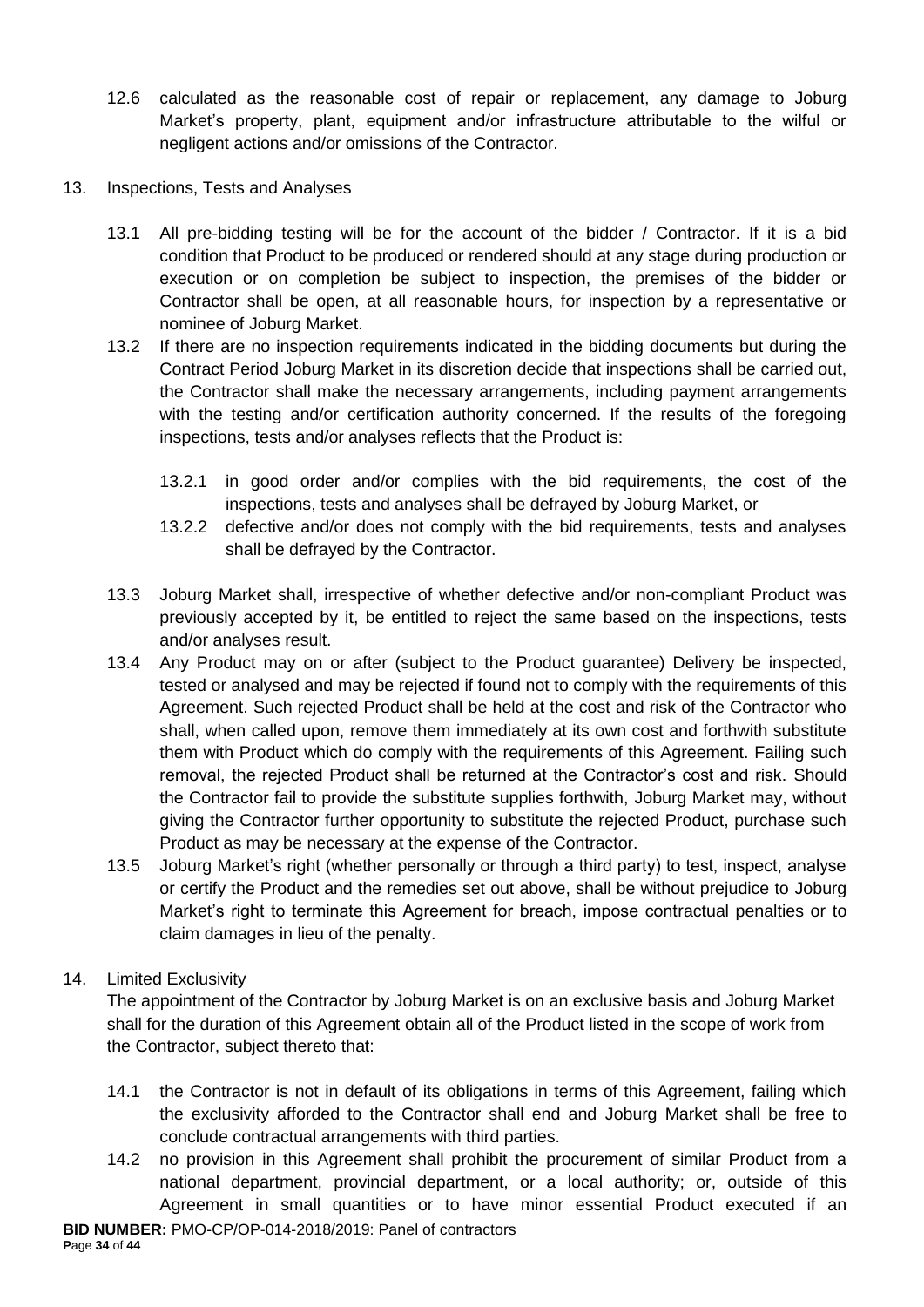emergency arises which in Joburg Market sole discretion cannot timeously be delivered / rendered by the Contractor.

- 15. Intellectual and Property Rights
	- 15.1 In respect of the Product any of the same that are either transferred or rendered to Joburg Market under this Agreement, including without limitation the items listed in the scope of work (if any) or any part of them, the Contractor warrants, to the best of its knowledge, that it has full clear and unencumbered title to all such items, and that at the date of delivery of such items to Joburg Market it will have full and unrestricted rights to sell and transfer the Product. For the avoidance of doubt, it is recorded that any Intellectual Property Rights created prior to the Commencement Date or the Signature Date (whichever is the earlier), shall vest exclusively with the Party who created same and this Agreement does not transfer to the receiving Party title to any Intellectual Property Rights so vested.
	- 15.2 The Contractor hereby indemnifies Joburg Market against losses arising directly out of any claim brought by a third party that operation, possession or use of the Product in accordance with the terms of this Agreement infringes an RSA patent or copyright or is subject to claims of misappropriation of trade secrets protected by RSA law. Where any Product become the subject of any such claims, the Contractor may, in consultation with Joburg Market, choose to either at the Contractor 's cost to:
		- 15.2.1 obtain the right of use of the Product if commercially practicable, or
		- 15.2.2 replace or modify the Product to avoid the claim of infringement, or
		- 15.2.3 require that Joburg Market cease use of the item of Product and return it to the Contractor / supplier, in which case the Contractor shall refund Joburg Market the consideration paid by Joburg Market for that item of Product and any additional costs incurred by Joburg Market in relation to such return including the costs of obtaining reasonably similar replacement Product.
	- 15.3 This indemnity shall not apply if such claim is made by a parent, subsidiary or affiliate of Joburg Market or Joburg Market's holding company, or results from any modification, alteration, repair or addition made by Joburg Market to the Product to the extent that if it were removed, the infringement or violation would cease, or arises out of the use by Joburg Market of the Product in combination with any other product, service or materials.
- 16. Confidentiality, Non-Disclosure and Use of Contract Documents
	- 16.1 All of Joburg Market's Confidential Information, Intellectual Property and know-how received by or exchanged with the Contractor, shall be kept confidential and not disclosed by the Contractor to any person other than a person employed by the Contractor in the performance of this Agreement. Disclosure to employed persons shall be made in confidence and shall extend only as far as may be necessary for purposes of such performance and the Contractor shall take all reasonable steps to minimise the risk of disclosure.
	- 16.2 Notwithstanding the foregoing, the Contractor may disclose Confidential Information to its own professional advisers and, if required to do so by law or any applicable regulatory requirement or requested to do so by any regulatory body to whose jurisdiction the Contractor is subject or with whose instruction it is customary to comply.
	- 16.3 All documents produced in the course of this Agreement or in relation thereto, shall remain or become, as the case may be, the property of Joburg Market and Joburg Market shall be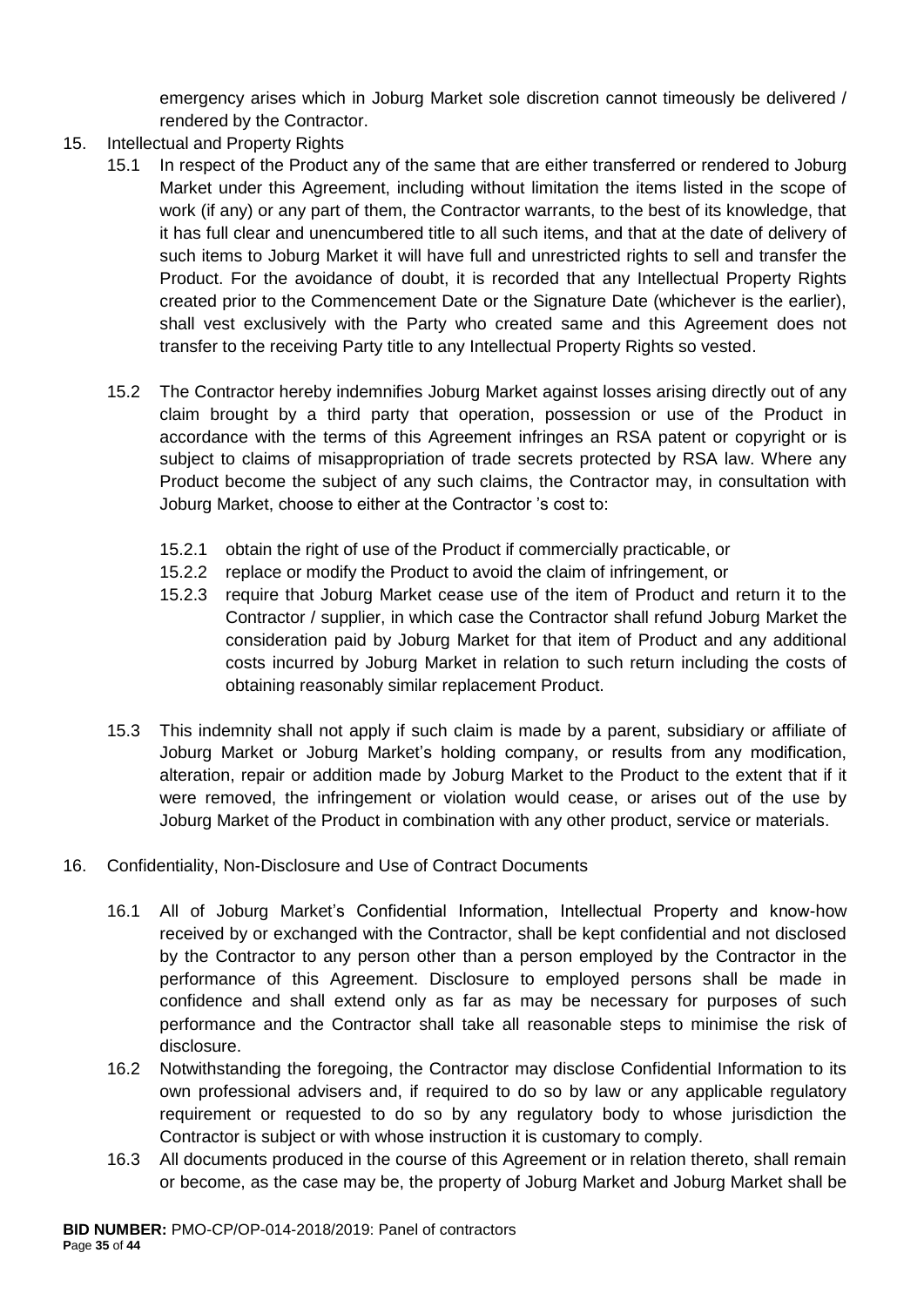entitled to require the return (all copies) to Joburg Market on completion of the Contractor's performance

16.4 The Contractor's confidentiality and non-disclosure obligations shall endure indefinitely beyond the termination of this Agreement until such Confidential Information enters the public domain.

## 17. Restraint

17.1 The Contractor undertakes in favour of Joburg Market that it shall not during the currency of this Agreement nor for a period of one year after its termination (for whatsoever reason) in any manner entice away, offer employment to or employ whether directly or indirectly, alone or jointly any of Joburg Market's employees in any capacity including that of advisor, agent, consultant, director, employee, financier, manager, member of a close corporation, member of a voluntary association, partner, proprietor, or trustee unless the express, prior written consent of Joburg Market is obtained thereto.

# 18. Cession and Assignment

18.1 The Contractor shall not without Joburg Market's prior written consent being obtained, which consent shall not unreasonably be withheld, be entitled to cede, assign, transfer, make over or otherwise part with or encumber its rights and/or obligations under this Agreement. When requesting such consent, or at any time thereafter, the Contractor shall notify Joburg Market in writing of all subcontracts awarded under this Agreement. Such notification shall not relieve the Contractor from its liability or obligation under this Agreement.

# 19. National Industrial Participation (NIP) Programme

19.1 The NIP Programme administered by the Department of Trade and Industry shall be applicable to all contracts that are subject to the NIP obligation.

## 20. Indemnity and Insurance

- 20.1 The Contractor hereby indemnifies Joburg Market and agrees to keep it indemnified and hold it harmless against any loss or claim, including claims for damage to equipment or property or, personal injury resultant disability or, loss of profit, income or opportunity, howsoever caused and whether general or special, direct or consequential (collectively "any loss"), either on or about the premises of Joburg Market, including by or in relation to third parties arising out of this Agreement or the Product delivered, rendered or manufactured pursuant thereto.
- 20.2 The Contractor shall maintain a paid up policy of public liability insurance suited to the risks inherent to its business and the possible exposures it may encounter in the execution of this Agreement. The Contractor shall be obliged to notify Joburg Market of any claims made against the said policy.
- 21. Impossibility of Performance
	- 21.1 No Party shall be responsible to the other for its failure to perform or any delay in performing any obligation under this Agreement in the event and to the extent that such failure or delay is caused by impossibility of performance ("Force Majeure"). For the purposes of this Agreement, Force Majeure shall mean any circumstance which is beyond the reasonable control of the Party giving notice of Force Majeure ("the affected Party"), which may include but will not be limited to war (whether declared or not), revolution, invasion, insurrection, riot, civil commotion, mob violence, sabotage, blockage, embargo, boycott, the exercise of military or usurped power, fire, explosion, theft, storm, flood,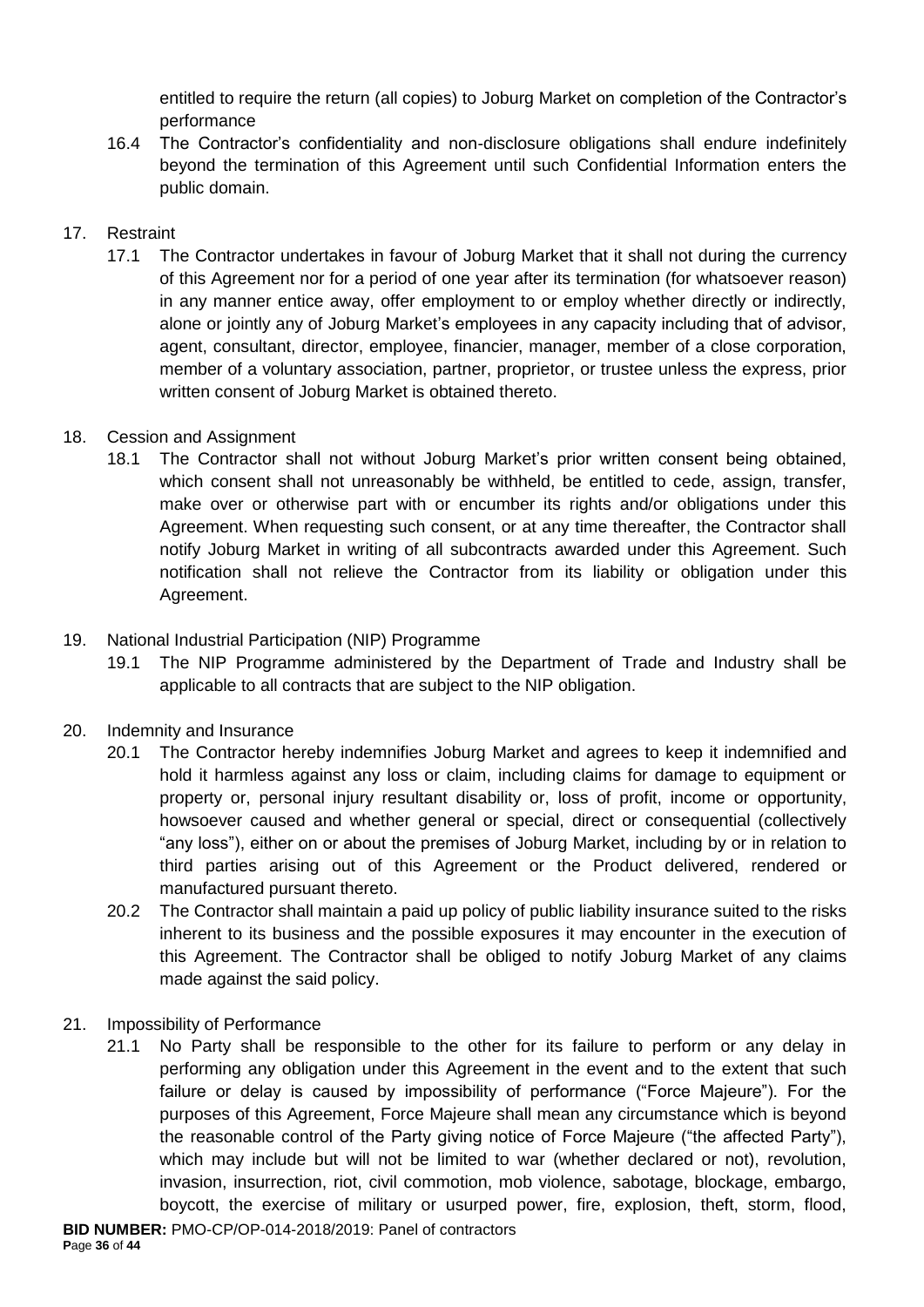drought, wind, lightening or other adverse weather condition, epidemic, quarantine, accident, acts or restraints of government imposition, or restriction of or embargoes in imports or exports.

- 21.2 Notwithstanding the foregoing, the following shall in no circumstances be treated as an event of Force Majeure:
	- 21.2.1 a labour dispute, strike or lockout that could have been averted had the Contractor reasonably acceded to the demands made of it.
	- 21.2.2 economic distress and/or inability to meet a payment because of a lack of funds or exchange rate fluctuation.
	- 21.2.3 breakdown or damage to Contractor equipment and/or other machinery.
- 21.3 The affected Party shall give notice to the Party not so affected ("the other Party") immediately upon the occurrence of an event of Force Majeure. If the event that the Force Majeure is of such a nature that it will:
	- 21.3.1 result in impossibility of performance of an obligation going to the root of the agreement, the other Party shall be entitled on receipt of notice of the Force Majeure event to terminate this Agreement upon notice to the Affected Party but shall not be entitled to recover any damages, which it may suffer as a result of premature termination.
	- 21.3.2 not result in impossibility of performance of the obligation in question but will delay its performance, the affected Party shall be entitled to such extension of time in which to perform that obligation as may be reasonable in the circumstances, taking into account the interests of both Parties, provided that if any Force Majeure event persists for a period in excess of three Months the other Party shall be entitled to terminate this Agreement forthwith but shall not be entitled to recover any damages which it may suffer as a result of such premature termination.
- 22. Breach and Early Termination
	- 22.1 Should a Party breach any of its obligations in terms of this Agreement and fail to remedy such breach within ten (10) days from receipt of a written notification calling upon such Party to do so, the aggrieved Party shall, without prejudice to any other right or remedies which it may have, be entitled to cancel this Agreement without further notice being required.
	- 22.2 Notwithstanding the foregoing and in addition to any other recourse Joburg Market may have, Joburg Market shall be entitled (without prior notice to remedy any particular breach having been given or being required) to cancel this Agreement forthwith on written notice should any of the following events occur:
		- 22.2.1 The Contractor and/or its officials, employees and/or representatives commit any crime of which dishonesty is an element against Joburg Market or maliciously destroys the property of Joburg Market or take any violent, abusive, coercive or threatening action against any person whilst on the Property or in relation to customers, Contractors or suppliers of Joburg Market or collude in such conduct.
		- 22.2.2 The Contractor repudiates this Agreement by acting, or omitting to act, in a manner that reasonably demonstrates to Joburg Market the Contractor's intention not to be bound by this Agreement.
		- 22.2.3 Any composition, compromise or arrangement with the creditors of the Contractor and/or procedure taken in relation to the suspension of payments, moratorium of any indebtedness, winding-up, dissolution, administration or re-organisation by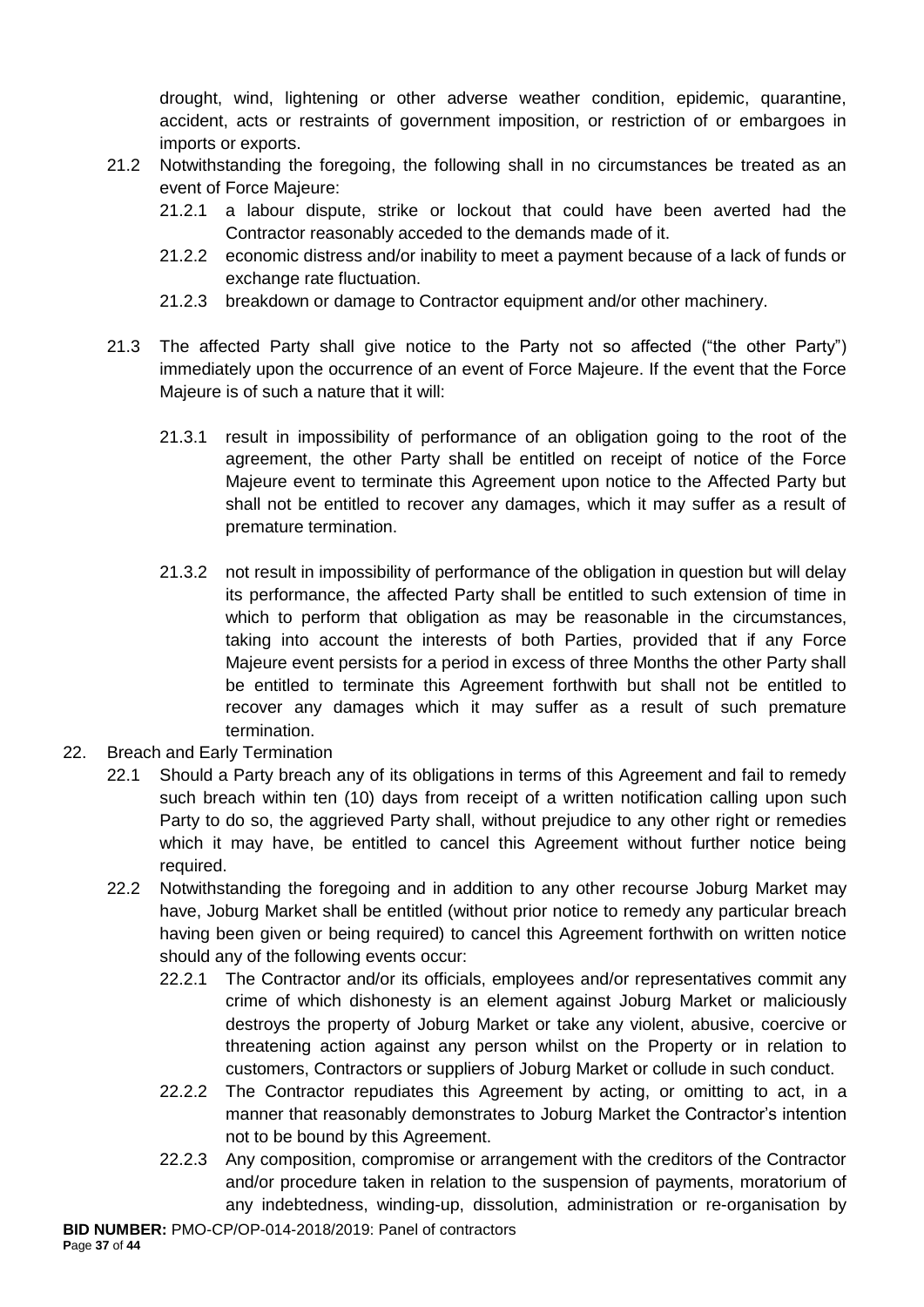way of arrangement or otherwise of the Contractor including the appointment of a liquidator, administrator, judicial manager other than where such action is dismissed, withdrawn or discharged within ten (10) days of being brought or, if demonstrated to the satisfaction of Joburg Market, within that ten-day period, that such action is frivolous or vexatious and is being contested by the Contractor.

22.2.4 The Contractor suspends or ceases to carry on, or threatens to suspend or cease to carry on, all or a material part of its business activities or, whether or not it has acted as aforesaid, abandons any works at Joburg Market's premises or the particular site of work.

## 23. Dispute Resolution

Save in respect of those provisions of this Agreement which provide for their own remedies or disputes which would be incompatible with arbitration, any dispute which arises and cannot be resolved by the operational personnel of the Parties shall be resolved through a process of alternative dispute resolution in accordance with the procedure set out below:

# **Mediation**

23.1 In the event that the operational personnel of the Parties, acting within the scope of their (delegated) authority, are unable to resolve a dispute, that dispute shall be referred to a joint committee comprising of the Chief Executive Officer of each of the Parties (or their suitably authorised alternate or nominee) who will use their reasonable commercial endeavours to resolve the dispute within twenty (20) days of the dispute having been referred to them; however, should the joint committee be unable to resolve a dispute within that time period, any Party shall have the right to demand that the dispute be referred for determination by an arbitrator agreed on by the Parties.

## **Prescription**

23.2 The Parties agree that upon the failure to reach a mediated resolution that a written demand given by either Party to submit such a dispute in terms of this clause to arbitration is to be deemed a legal process for interrupting extinctive prescription in terms of the Prescription Act (68 of 1969).

## Arbitrator

- 23.3 The arbitrator shall be, if the matter in dispute is principally:
	- 23.3.1 an accounting matter independent auditors agreed between the Parties or, failing such agreement within five (5) business days after the arbitration has been demanded, at the request of either of the Parties shall be nominated by the president for the time being of the South African Institute of Chartered Accountants (or its successor body), whereupon the Parties shall forthwith appoint such person as the arbitrator,
	- 23.3.2 any other matter an impartial attorney or advocate of not less than ten (10) years' standing agreed between the Parties or, failing such agreement within five (5) business days after the arbitration has been demanded, at the request of either of the Parties shall be nominated by the president for the time being of the Law Society of the Northern Provinces (or its successor body), whereupon the Parties shall forthwith appoint such person as the arbitrator,
- 23.4 Should the Parties to the dispute fail to agree whether the dispute is principally an accounting or any other matter within five (5) business days after the arbitration was demanded, the matter shall be deemed to be any other matter and the provisions in relation to "any other matter" shall apply.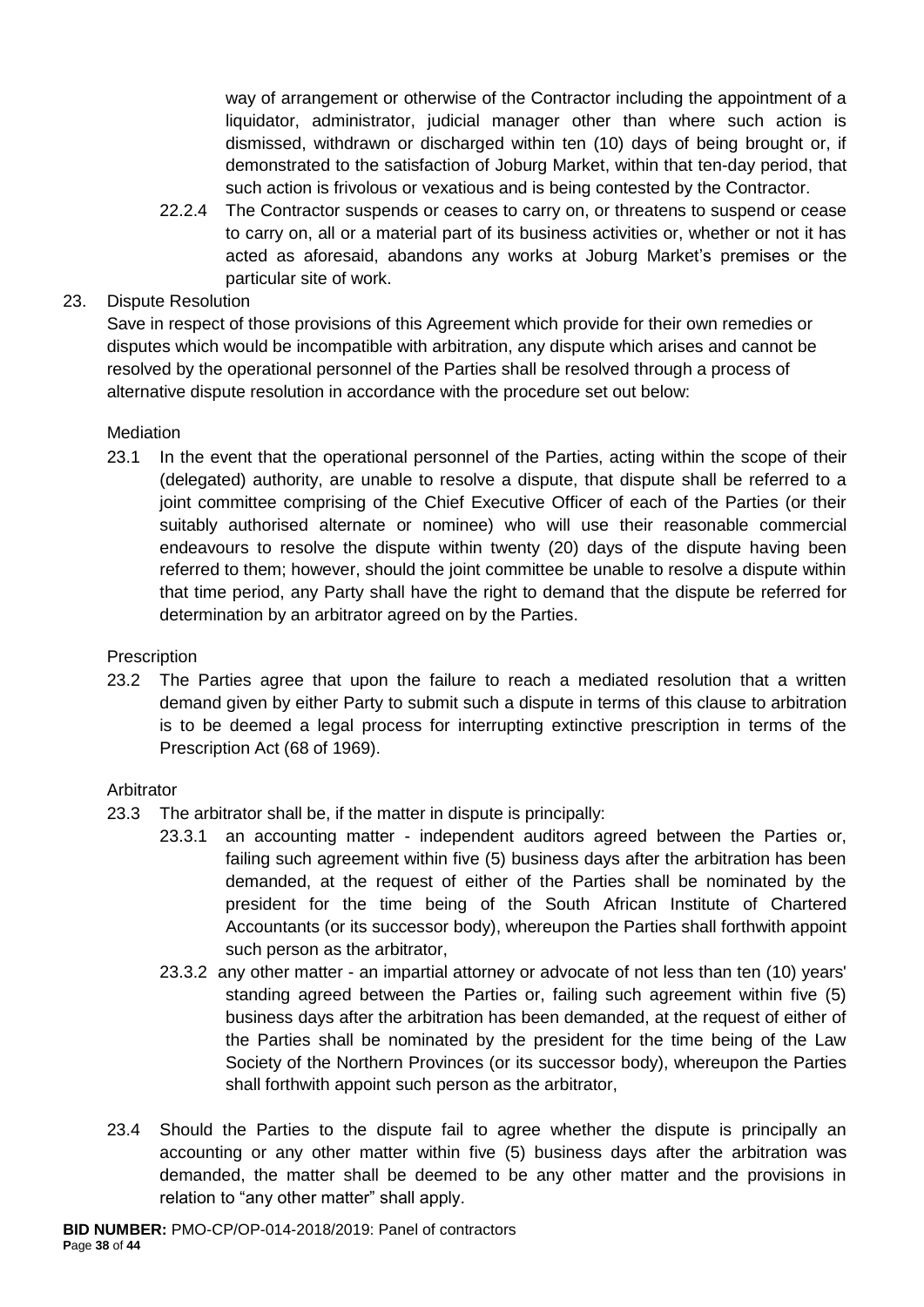- 23.5 Should any person appointed to do so fail or refuse to nominate an arbitrator, either Party may approach any court having jurisdiction to make such appointment and, to the extent necessary, such court is expressly empowered to do so.
- 23.6 The arbitrator shall:
	- 23.6.1 have power to open up, and review any certificate, opinion, decision, requisition or notice relating to all matters in dispute submitted to him and to determine all such matters in the same manner as if no such certificate, opinion, decision or notice had been issued.
	- 23.6.2 be obliged to give his award in writing fully supported by reasons and shall have the power to give default judgment if any Party fails to make submissions on due date and/or fails to appear at the arbitration.

Arbitration

- 23.7 The arbitration shall be conducted in accordance with, save as set out herein, the Commercial Rules of the Arbitration Foundation of Southern Africa:
	- 23.7.1 held with only the Parties and their representatives present thereat at Johannesburg unless mutual agreement on an alternative place is reached between the Parties; and
	- 23.7.2 where possible, be concluded in twenty (20) days after it has been demanded and the Parties shall use their reasonable commercial endeavours to procure the expeditious completion of the arbitration.
- 23.8 The evidence, representations, transcript and information generally made available during the course of the arbitration and/or arbitrator's award constitute Confidential Information and shall be treated as such.
- 23.9 The costs of the arbitrator and the incidental costs of the arbitration shall be borne equally by the Parties to the dispute subject thereto that the arbitrator shall be competent to make any interim and/or final order as to the costs, or parts thereof, as he deems appropriate.
- 23.10 The award of the arbitrator shall be final and binding on the Parties and any Party shall be entitled to apply to a competent court to have the award made an order of court.
- 23.11 Nothing under this heading shall prevent any Party from seeking urgent relief in the High Court of South Africa.
- 24. Notices and Domicilia
	- 24.1 Any notice or communication required or permitted to be given in terms of this Agreement shall be valid and effective only if in writing. The addresses of the Parties set out in the Contract Schedule shall be the Parties' chosen as its *domicilium citandi et executandi.*
	- 24.2 A Party may by notice to the other Party change the physical address chosen as its *domicilium citandi et executandi* to another physical address provided that the change shall become effective on the tenth day from the deemed receipt of the notice by the other Party.
	- 24.3 Any notice to a Party, and it shall be competent to give notice by fax and email, unless the contrary is proved, deemed to have been received if delivered by:
		- 24.3.1 registered post to the Party's postal address, on the tenth (10th) Day after posting;
		- 24.3.2 hand to a responsible person during ordinary business hours at the Party's physical address, on the date of delivery; or
		- 24.3.3 fax to its usual fax number, on the date of dispatch.
		- 24.3.4 email to its usual email address, on the date of dispatch.
	- 24.4 Notwithstanding anything to the contrary herein contained a written notice or communication actually received by a Party shall be an adequate written notice or communication to it notwithstanding that it was not sent to or delivered at its chosen *domicilium citandi et executandi* or its usual fax number or email address.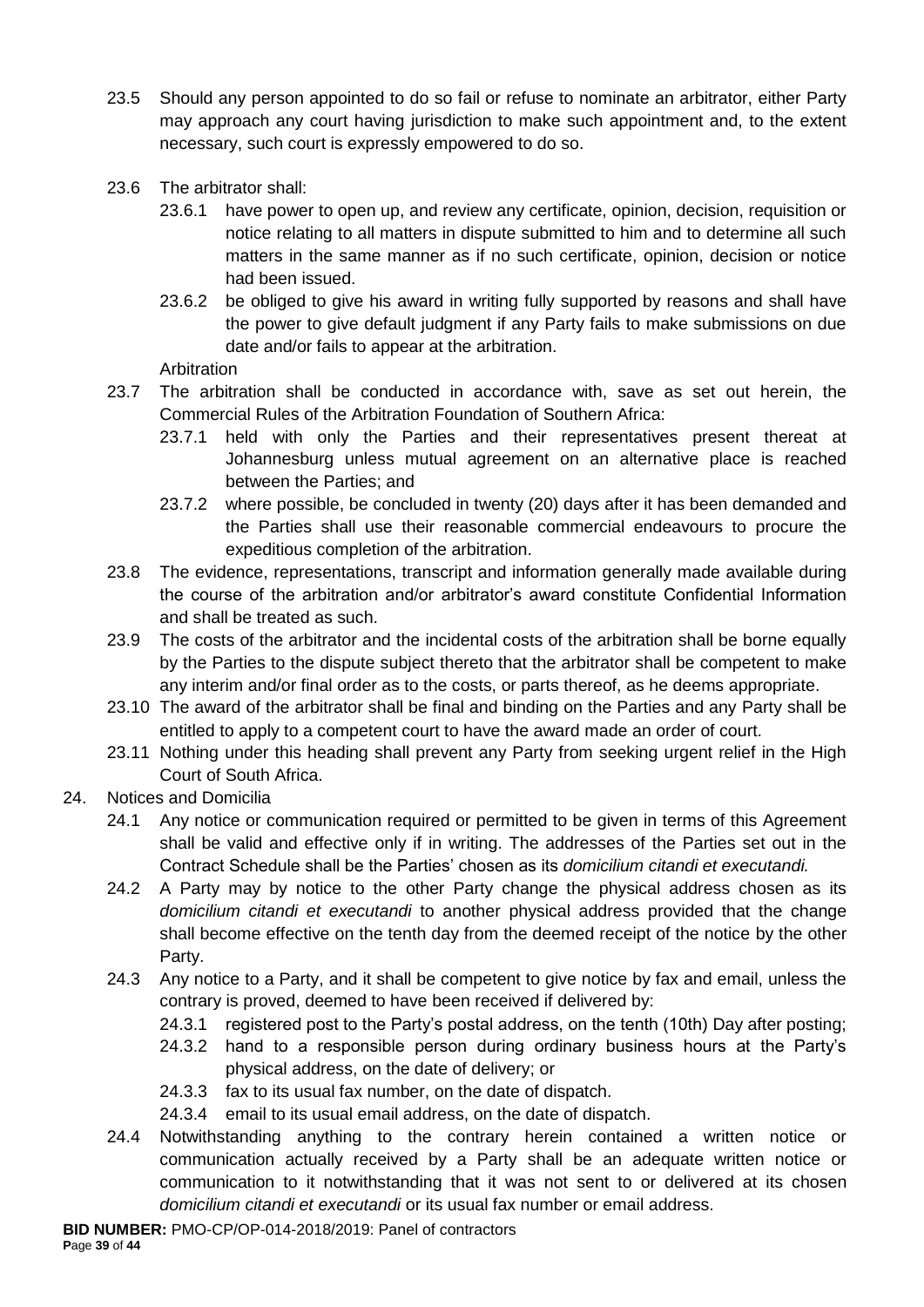### 25. Counterparts

- 25.1 This Agreement may be executed in one or more counterparts, each of which shall be deemed an original, and all of which together shall constitute the same agreement as at the Signature Date of the Party last signing one of the counterparts.
- 26. Legal Advice and Costs
	- 26.1 The Parties acknowledge that the provisions of this Agreement are fair and reasonable in the circumstances and in accordance with the Party's intentions and they had been free to secure legal and professional advice as to the nature and effect of the provisions of this Agreement and that it had either taken such advice or dispensed with the necessity of doing so and, each Party will bear its own costs incidental to the negotiation and preparation of this Agreement
	- 26.2 In the event of a dispute arising between the Parties, the guilty Party shall be liable to the innocent Party for any costs, including attorney and client costs, the cost of expert witnesses, advocates costs as on brief and any other professional costs incurred by a Party arising out of the breach by a guilty Party of any of the provisions of this Agreement.
- 27. General
	- 27.1 This Agreement constitutes the whole agreement between the Parties and supersedes any other discussions, agreements and/or understandings regarding the subject matter hereof. To the extent permissible by law no Party shall be bound by any express or implied term, representation, warranty, promise or the like not recorded herein, whether it induced the contract and/or whether it was negligent or not.
	- 27.2 No amendment or consensual cancellation of this Agreement or any provision or term hereof or of any agreement or other document executed pursuant to or in terms of this Agreement and no settlement of any disputes arising under this Agreement and no extension of time, waiver or relaxation or suspension of or agreement not to enforce or to suspend or postpone the enforcement of any of the provisions or terms of this Agreement or of any agreement or other document issued pursuant to or in terms of this Agreement shall be binding unless recorded in a written document signed by the Parties.
	- 27.3 No extension of time or waiver or relaxation of any of the provisions or terms of this Agreement or any agreement or other document issued or executed pursuant to or in terms of this Agreement, shall operate as an estoppel against any Party in respect of its rights under this Agreement, nor shall it operate so as to preclude such Party thereafter from exercising its rights strictly in accordance with this Agreement.
	- 27.4 The Parties are in express agreement that it is not the intention of any Party to violate any public policy, statutory or common law, and that if any sentence, paragraph, clause or combination of the same is in violation of the law of the RSA, such sentence, paragraph, clause or combination of the same alone shall be void in the jurisdiction where it is unlawful, and the remainder of such clause and this Agreement shall remain binding upon the Parties hereto.

I Letterman the state of the undersigned hereby certify that I've is a state of the undersigned hereby certify that I've read the content of the general conditions of contract and accept the conditions herein.

\_\_\_\_\_\_\_\_\_\_\_\_\_\_\_\_\_\_\_\_\_\_\_\_\_\_\_\_\_\_\_\_\_\_\_\_\_\_\_ \_\_\_\_\_\_\_\_\_\_\_\_\_\_\_\_\_\_\_\_\_\_\_

\_\_\_\_\_\_\_\_\_\_\_\_\_\_\_\_\_\_\_\_\_\_\_\_\_\_\_\_\_\_\_\_\_\_\_\_\_\_\_ \_\_\_\_\_\_\_\_\_\_\_\_\_\_\_\_\_\_\_\_\_\_\_

**Signature Date**

**Position Name of Bidder**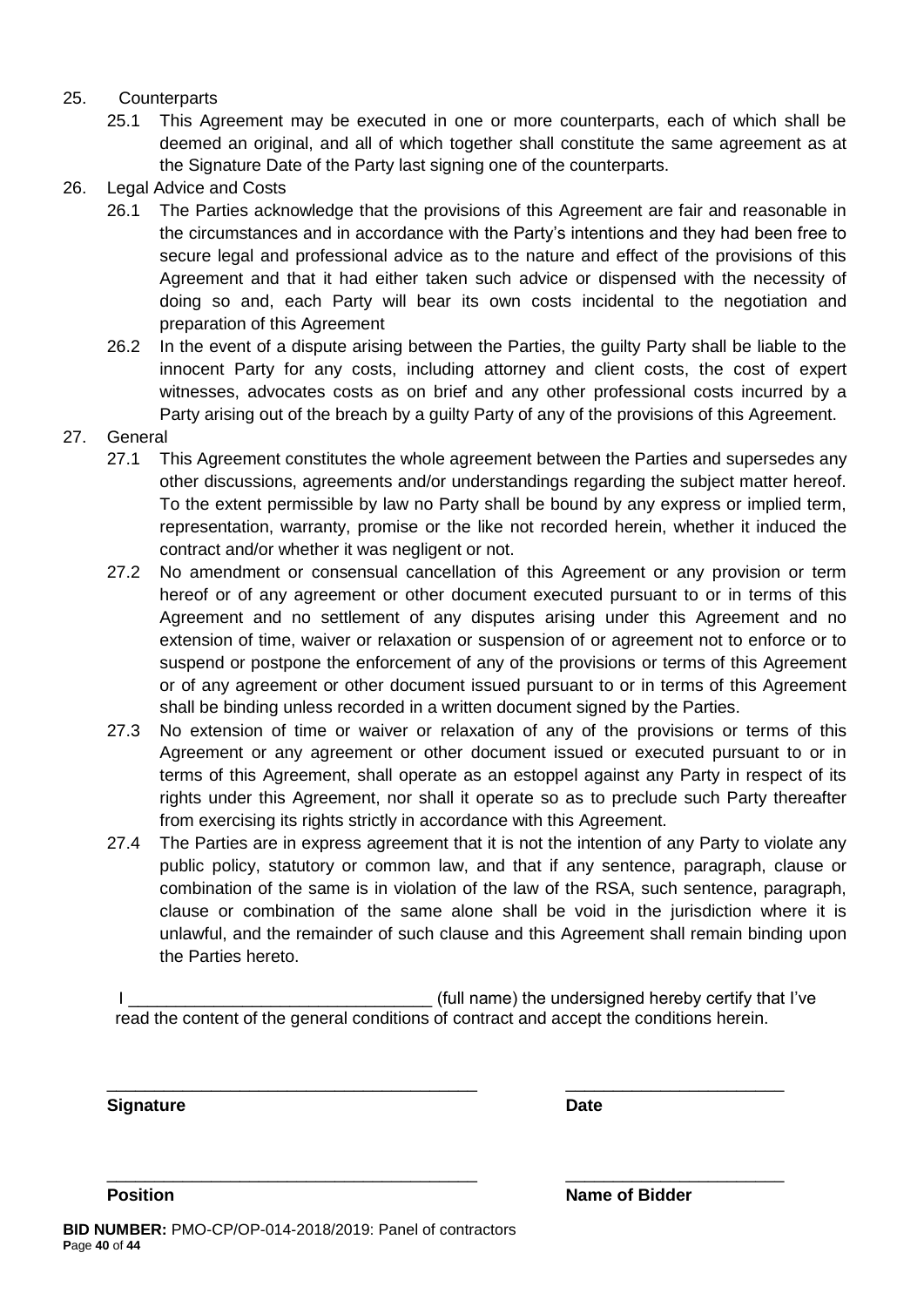## **1. Background**

Joburg Market (JM) is undertaking a number of projects to improve service delivery. These projects are aimed at developing the Market's physical infrastructure. The Joburg Market therefore requires experienced contractors to form part of a panel that will be requested to provide construction services for specific projects.

The panel will be utilized for a period of three years. The appointment will be based on an "as and when required" basis. JM will determine the criteria and usage of such a panel based on the projects that shall be available from time to time

The projects which bidders will be appointed for will be in line with the Bidder's CIDB grading.

| Type of Contractor Required            | Projects eligible to be appointed for but<br>not limited to                     |
|----------------------------------------|---------------------------------------------------------------------------------|
| Civil Contractor CIDB 4CE and above    | Exit and Entrance gates, Road resurfacing,<br>Sewer and Drainage, Storage Tanks |
| Building Contractor CIDB 4GB and above | Building refurbishment, Ablutions, Halls<br>upgrades, Roofs at trading Halls    |
| Electrical Contractor 6EP and above    | Electrical reticulation, Lighting, Generators                                   |
| Mechanical Contractor 4ME and above    | Cold Rooms and Banana Ripening                                                  |

#### **Submission requirement:**

Service providers are required to submit separate documents as per discipline that is being tendered for and not to tender for more than three disciplines.

## **2. MINIMUM REQUIREMENTS**

Please note that failure to meet the requirements or to lodge the following documentation and/or proof thereof will lead to an immediate disqualification:

#### **2.1** Mandatory Requirements

a) Registration on the National Treasury Central Database illustrating required compliance 1,2 and 3 below

Or

- 1. Submissions of a valid Tax Clearance Certificate, Master Registration Number or alternatively supply the unique pin number to access the Tax compliance status
- 2. Proof of company registration documents.
- 3. Certified I.D. copies for directors/shareholders and share certificates, certification not older than three months

#### **Including the following**

- b) Completed and signed MBD 1,4,6.1, 8 and 9
- c) General Condition of Contract (GCC) must be signed
- d) Initial / sign for ALL alterations in the tender document, failure to do so **may** lead to a

disqualification

**BID NUMBER:** PMO-CP/OP-014-2018/2019: Panel of contractors **P**age **41** of **44**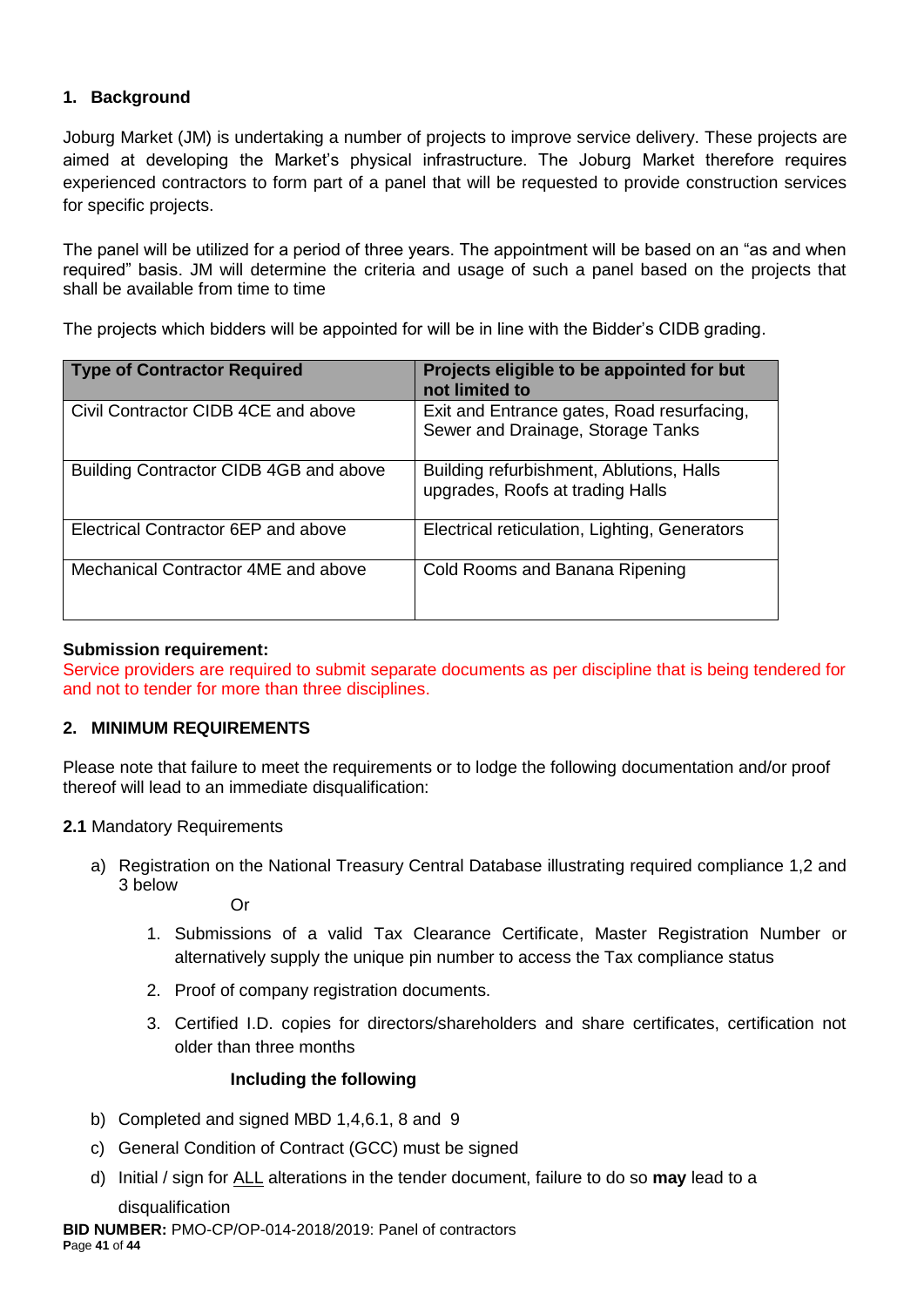- e) Signed JV agreement for Joint Venture companies
- f) Applicable CIDB grading of (4CE; 4GB, 4ME, 6EP) or higher for each discipline

Note: Joint Ventures must submit a consolidated B-BBEE certificate

**2.2** Additional Requirements

#### **These documents may be submitted with the bid but will be required prior to award**

- a) Rates and taxes account not older than three months or signed lease agreement
- b) Proof of JV bank account

#### **6. EVALUATION CRITERIA**

NOTE: For purpose of comparison and in order to ensure a meaningful evaluation, bidders must submit detailed information in substantiation of compliance to the evaluation criteria mentioned (e.g. details of relevant previous work undertaken, letters from previous /current clients, proof of ownership of manufacturing facility, etc.)

Minimum Required Score for functionality is: **bidder scoring less than 80 points will not be considered for further evaluation.** Service Providers that qualified pre-evaluation in terms of the functionality cut-off points of 8**0** points will then be evaluated in terms of price and preference points

| <b>Description</b>                                      | <b>Allocated points</b> |
|---------------------------------------------------------|-------------------------|
| Bidders proven company experience in related discipline | 50                      |
| Experience and qualifications of key project personnel  | 50                      |
| Total points                                            | 100                     |

**Note:** A bidder/s that scores less than 80 points in respect of functionality, or submits solutions that are not according to requirements will be regarded as submitting a non-responsive bid and will be disqualified.

Bidder/s that meets the minimum required percentage or minimum points will be subject price and preference points evaluation as per the PPPFA Act, No.5 of 2000 amended and its associated Regulations,2017 issued by the National Treasury.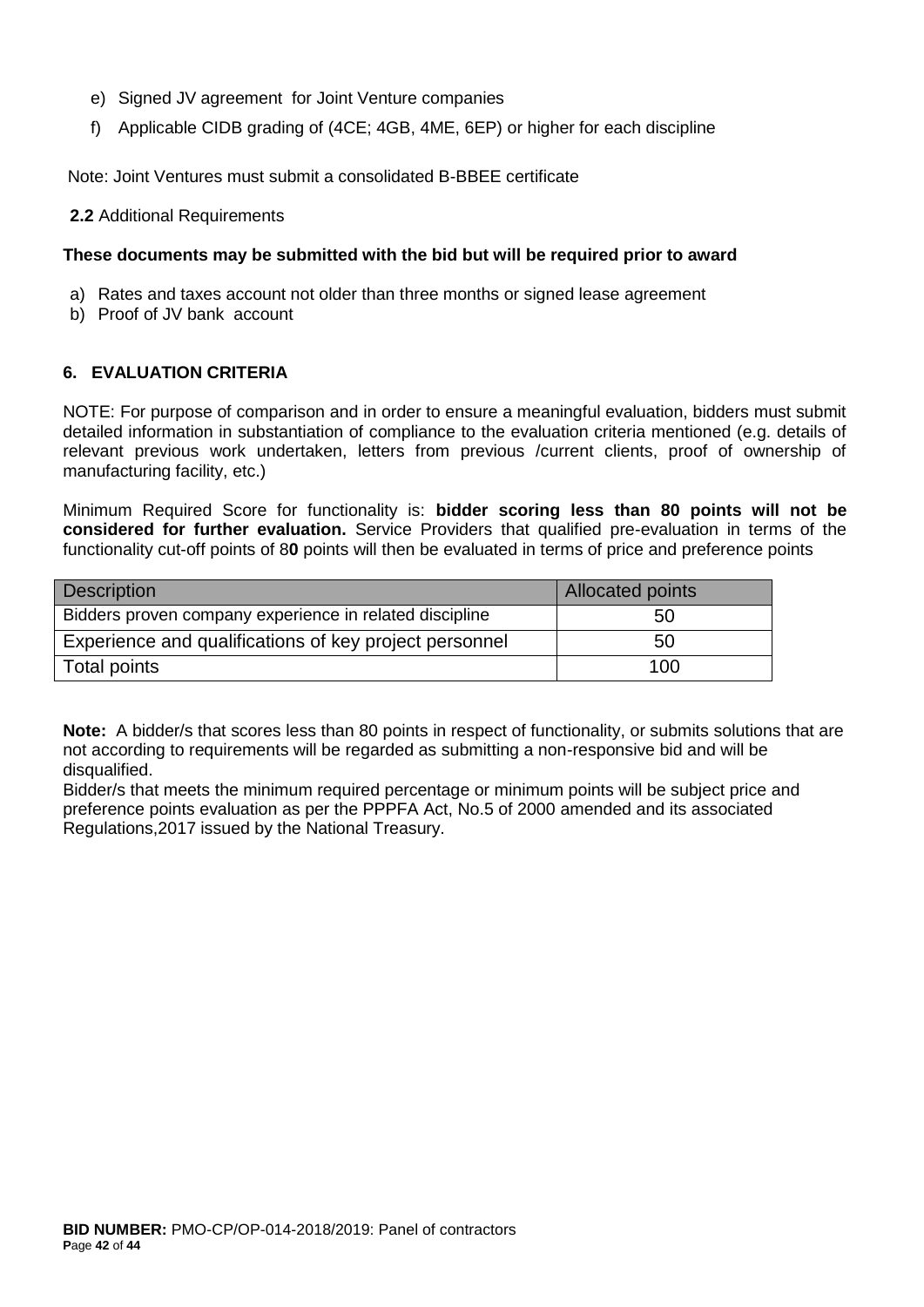| <b>Description</b>                                                                                                                                                                                             | <b>Proven Company Experience with</b><br>contactable references                                                                                    | <b>Points</b> | <b>Maximum</b><br><b>Points</b> |
|----------------------------------------------------------------------------------------------------------------------------------------------------------------------------------------------------------------|----------------------------------------------------------------------------------------------------------------------------------------------------|---------------|---------------------------------|
| <b>Bidders proven</b><br>company<br>experience in<br>related discipline<br>(attach a list of<br>projects with<br>contactable<br>references and<br>corresponding<br>completion<br>certificates from<br>clients) | Bidder has experience in related works<br>(Attach a list of 3 projects completed in<br>the last 5 years)<br>Bidder has experience in related works | 50<br>40      | 50                              |
|                                                                                                                                                                                                                | (Attach a list of 2 projects completed in<br>the last 5 years)                                                                                     |               |                                 |
|                                                                                                                                                                                                                | Bidder has experience in related works<br>(Attach a list of 1 projects completed in<br>the last 5 years)                                           | 30            |                                 |
| <b>Bidders key</b><br>personnel                                                                                                                                                                                | <b>Qualifications and skills of resources</b><br>(attach CV's)                                                                                     | <b>Points</b> | <b>Maximum</b><br><b>Points</b> |
| Experience and<br>qualifications of key<br>project<br>personnel(Attach<br>CVs)                                                                                                                                 | Contract Manager (Attach copy of<br>registration certificate with a built<br>environment profession or project                                     | 20            |                                 |
|                                                                                                                                                                                                                | management institute i.e.:<br>(ECSA/SACCPMP/ ASAQS/SACAP/PMI)                                                                                      |               |                                 |
|                                                                                                                                                                                                                | Above five (5) years' experience of site<br>manager/s related works (attach CVs)                                                                   | 20            | 50                              |

**Note: The Bidders proven experience should be related to the specific discipline being tendered for namely; Mechanical, Building, Electrical and/or Civil works**